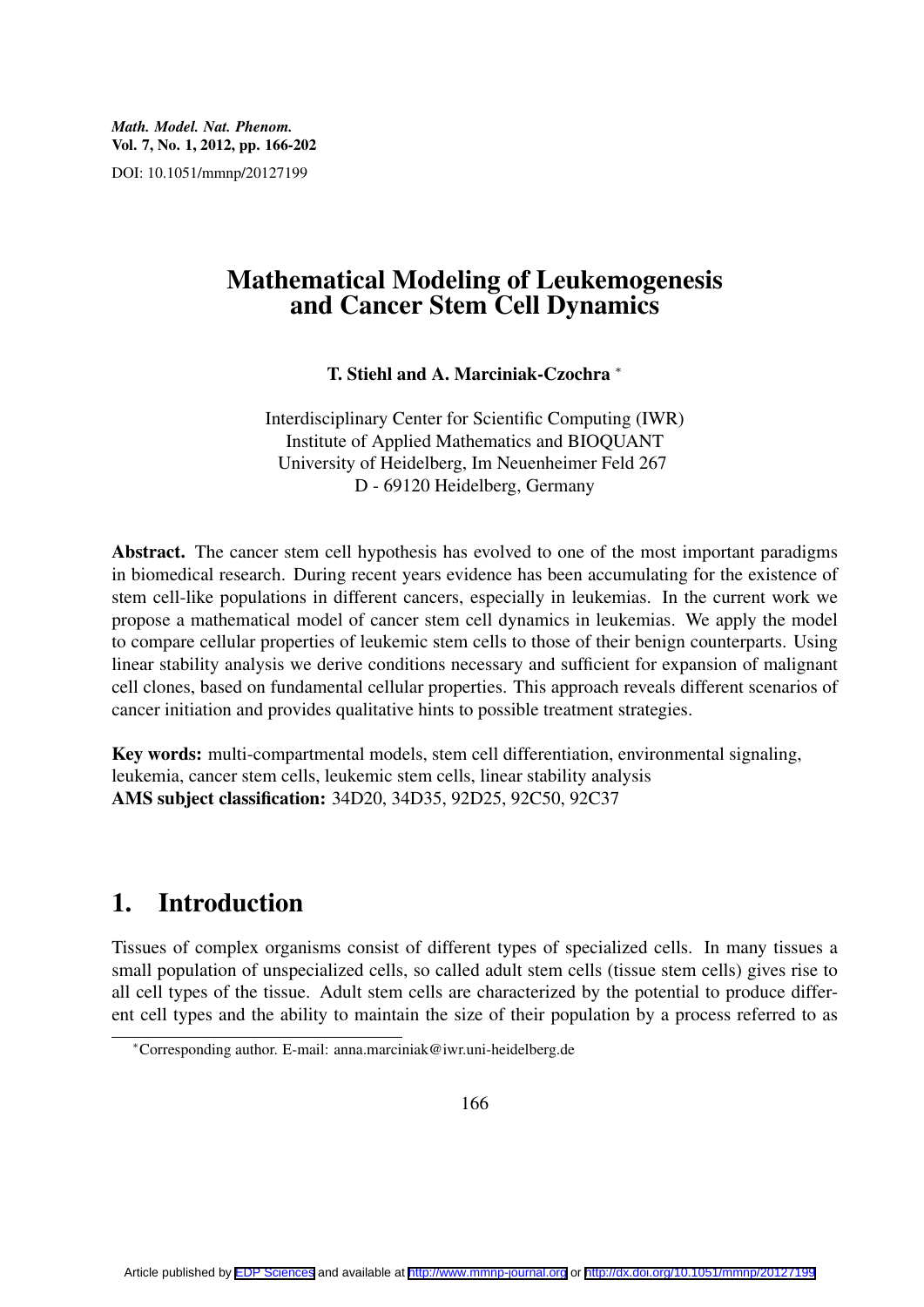self-renewal. Adult stem cells ensure tissue maintenance and regeneration [56, 51]. Formation of mature specialized cells is a multi-step process starting from stem cells that give rise to a hierarchy of immature progenitor cells which develop into mature cells. The hematopoietic (blood-forming) system with hematopoietic stem cells at the top of the hierarchy is a known example of a multistage system.

During last years the concept of tissue stem cells has been extended to the concept of cancer stem cells (cancer initiating cells). According to this hypothesis a small population of "stem-like" cancer cells gives rise to the bulk of malignant cells [18, 20]. Since cancer stem cells may be difficult to access by classical treatment strategies, they are thought to be responsible for relapse of malignancies [17, 63]. Cancer stem cells have already been described in the context of different cancers [18, 15, 33].

Because of relative facility of sampling blood or bone marrow, the hematopoietic system is well suited for modeling and validation. Hematopoiesis involves complex processes that can be examined at the level of genes, signal transduction proteins, or the populations of diverse cell types. By viewing hematopoiesis as a dynamical system and stress and disease as a perturbation of the system, the system biology approach may contribute to a better understanding of physiological and pathological states of hematopoiesis such as leukemias.

Depending on specific scientific questions, different mathematical models were developed to study hematopoiesis. One established method of modeling of multistage cell systems is to use a discrete collection of ordinary differential equations, each of which describes dynamics of cells at a single maturation stage [8, 22, 39, 43, 47, 64, 50]. Describing cell differentiation as a continuous process leads to models based on partial differential equations of the transport type [3, 11, 25, 24] or delay differential equations [27, 44, 4, 2, 55, 6]. Another group of models addresses the effects of stochasticity in the cell fate decisions [65, 66] or in the regulation of cell quiescence [59]. These models were designed to simulate the time dynamics of blood reconstitution, spread of cancer stem cells or perturbations in the blood dynamics in diseases such as e.g., myeloid leukemias, and provided explanations for a range of experimental and clinical observations. Whenever cell numbers are small, stochasticity plays an important role. This is, e.g., the case at the outset of cancer or before complete extinction of malignant clones. Reference [23] discusses a mathematical model for these scenarios, based on the Moran process taking into account differences in the reproductive fitness of different subpopulations. As proposed in ref. [32], stochastic models allow localizing the origin of leukemia stem cells in the cellular hierarchy of the hematopoietic system at the level of progenitor cells. So called agent-based models allow considering cellular heterogeneity and environmental interactions at the single-cell level. Fitted to experimental data, they can provide insights into clinical scenarios such as imatinib treatment [58]. Enormous computational costs for systems with large cell numbers make it necessary to approximate them by continuous partial differential equation (PDE) (or ordinary differential equation; ODE) models [57].

In the current work we investigate how changes in parameters describing proliferation rates and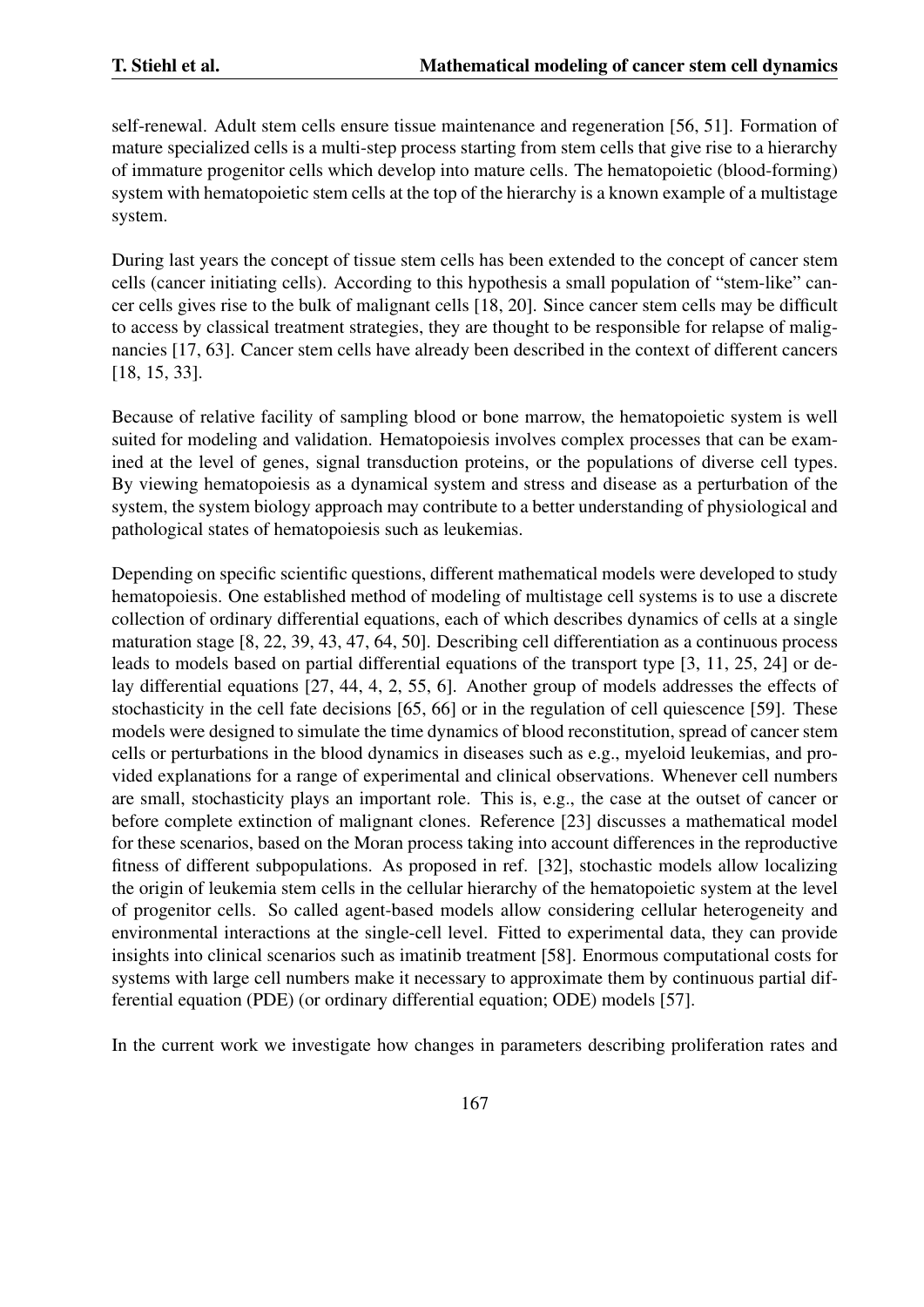self-renewal properties may influence the dynamics of healthy and leukemic cell populations. For this task we propose a mathematical model that is an extension of our models of healthy hematopoiesis. Although the model focuses on the biology of the hematopoietic system, it may be relevant for other cellular systems, since different stem cell systems share common traits [56, 51].

The paper is organized as follows: In Section 2. we introduce a model of leukemia and compare it to the model of healthy hematopoiesis proposed in ref. [47] and analyzed in ref. [64, 30, 54]. In Section 3. we investigate the existence of multiple steady states and analyze which cell properties are necessary and sufficient to destabilize the physiological equilibrium of healthy cells. We interpret the mathematical results and conclude in which respect the dynamics of cancer stem cells may differ from the dynamics of tissue stem cells and healthy progenitors. Based on the mathematical results we discuss different scenarios of cancer initiation and give examples of hematologic malignancies which may follow these scenarios. We perform linear stability analysis of the system consisting of stem cells, mature cells, leukemic stem cells and a population of non-stem leukemic cells. In Section 4. we present numerical solutions illustrating the results of the analysis. We conclude in Section 5. with summary and final comments. Technical proofs are deferred to the Appendix.

# 2. Model

In the following we develop a mathematical model of time dynamics of leukemic cell populations. The model is an extension of our models of healthy hematopoiesis [47, 48, 64]. Based on the classical understanding of hematopoiesis we assume that the hematopoietic system consists of an ordered sequence of discrete maturation states, so called compartments, which are sequentially traversed [34]. We treat each compartment as a "well-mixed tank" and describe time evolution using ordinary differential equations. The enormous amount of cells forming the hematopoietic system [34, 41], justifies this approach. The model includes one leukemic cell lineage and one healthy cell lineage. We assume that the healthy hematopoietic cell line consists of  $n$  compartments, where the first compartment is the population of hematopoietic stem cells (HSC) and the *n*th compartment is the population of post-mitotic mature cells, e.g., mature white blood cells. Similarly, we assume that the leukemic cell line consists of *m* compartments, where leukemia initiating cells (LIC, "leukemic stem cells") are the first compartment. We denote by  $c_i(t)$  ( $i = 1, \ldots, n$ ) the cell densities in the compartment *i* of the healthy hematopoiesis at time *t* and by  $l_i(t)$  ( $i = 1, \ldots, m$ ) the corresponding cell densities in the leukemic lineage.

Healthy cells in compartment *i* are characterized by the following properties.

- $p_i^c(t)$ : Proliferation rate in compartment *i* at time *t*, describing how often a cell divides per unit of time. We assume that cells of the most mature compartment are post-mitotic, i.e.  $p_n^c(t) \equiv 0.$
- $a_i^c(t)$ : Fraction of self-renewal in compartment *i* at time *t*, i.e., the fraction of daughter cells returning to the compartment occupied by the mother cells that gave rise to them. Based on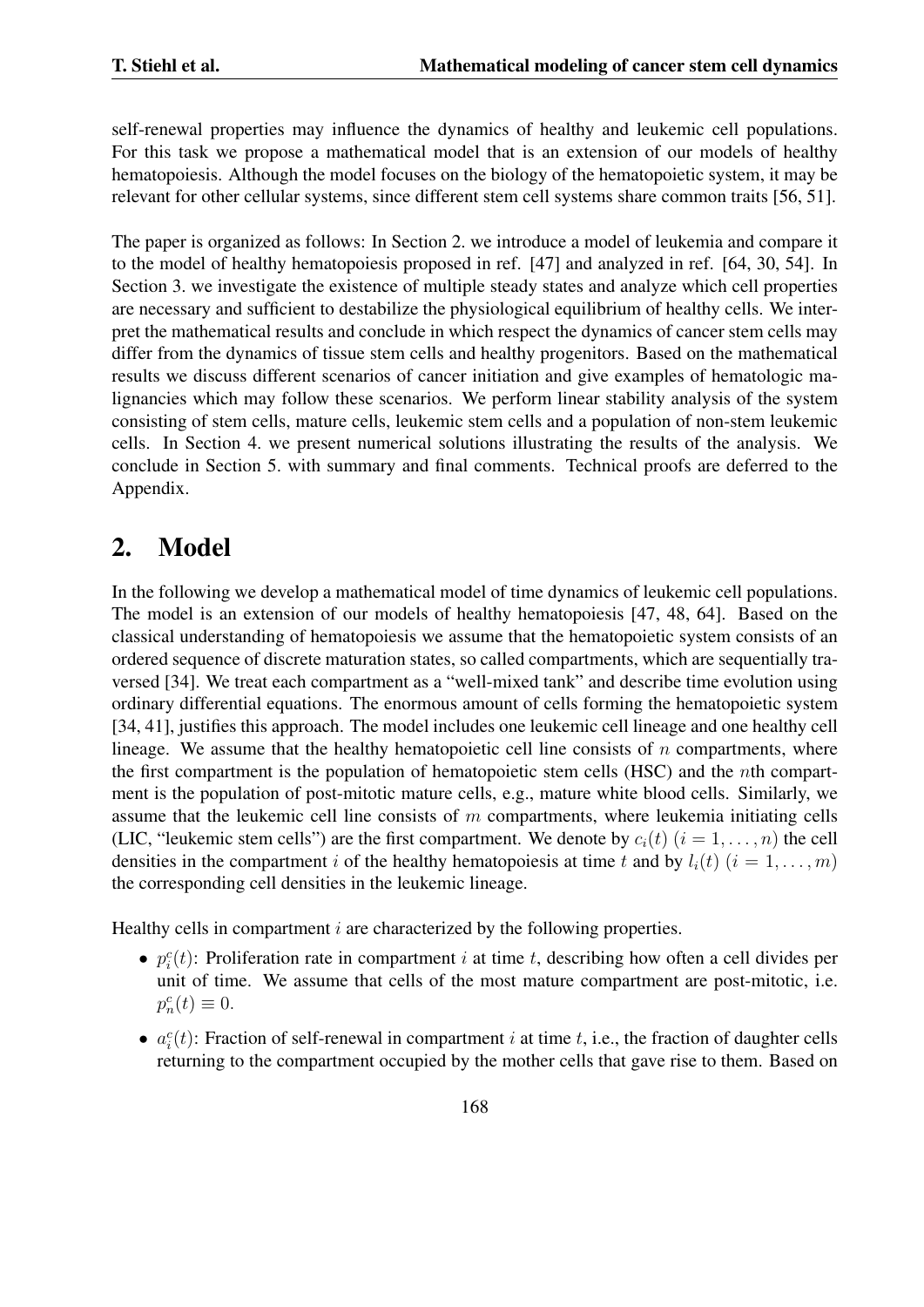our earlier work [47] we assume that the fraction of self-renewal is regulated by feedbacksignaling.

*• d*<sup>*c*</sup>: Death rate in compartment *i*, describing which fraction of cells dies per unit of time. For simplicity, death rates are assumed to be zero or constant in time.

Corresponding parameters of the leukemic cell line are denoted by  $p_i^l(t)$ ,  $a_i^l(t)$  and  $d_i^l$ . We assume  $p_m^l(t) \equiv 0.$ 

## Healthy Hematopoiesis

### Population Dynamics

Based on the notation specified above, the flux to mitosis in compartment  $i < n$  at time  $t$  equals  $p_i^c(t)c_i(t)$ . During mitosis the mother cell disappears and gives rise to two daughter cells. The outflux from mitosis at time t equals  $2p_i^c(t)c_i(t)$ , of which the fraction  $2a_i^c(t)p_i^c(t)c_i(t)$  stays in compartment *i* (process referred to as self-renewal). The fraction  $2(1 - a_i^c(t))p_i^c(t)c_i(t)$  moves to compartment  $i + 1$  (process referred to as differentiation). Since stem cells are the most primitive cells, there exists no influx to the stem cell compartment due to differentiation. With the additional assumption that the most mature cells are post-mitotic, time evolution of the healthy hematopoietic compartments is described by the following system of equations,

$$
\frac{d}{dt}c_1(t) = (2a_1^c(t) - 1)p_1^c(t)c_1(t) - d_1^c c_1(t),
$$
\n
$$
\frac{d}{dt}c_i(t) = 2(1 - a_{i-1}^c(t))p_{i-1}^c(t)c_{i-1}(t) + (2a_i^c(t) - 1)p_i^c(t)c_i(t) - d_i^c c_i(t), \quad 1 < i < n,
$$
\n
$$
\frac{d}{dt}c_n(t) = 2(1 - a_{n-1}^c(t))p_{n-1}^c(t)c_{n-1}(t) - d_n^c c_n(t).
$$

#### Signal Feedback

Formation of healthy blood cells is regulated by a negative feedback [42, 49, 28]. If there is a need for more blood cells of a certain type, the concentration of signaling molecules, so called cytokines, increases and stimulates formation of mature cells. It is accepted that the rate of expansion of progenitor cells increases, if cytokine concentrations increase, either by enhanced proliferation or by reduced apoptosis [28, 34, 5]. Important examples of hematopoietic cytokines are erythropoietin (EPO) for erythropoiesis (red blood cell formation) and granulocyte colony stimulating factor (G-CSF) for granulopoiesis (formation of granulocytes, one type of white blood cells). However, the precise nature of this regulation is still unknown. As concluded from our work on healthy hematopoiesis [47, 64, 46], the positive equilibrium can be stable in the models with a single nonlinear feedback inhibition of self-renewal fractions or of division rates. In the two-compartment model, the positive equilibrium is always stable. On the other hand, in the three-compartment model, emergence of an instability region in a parameter plane is possible [54]. These stability results were extended to a global stability in case of the two-compartment model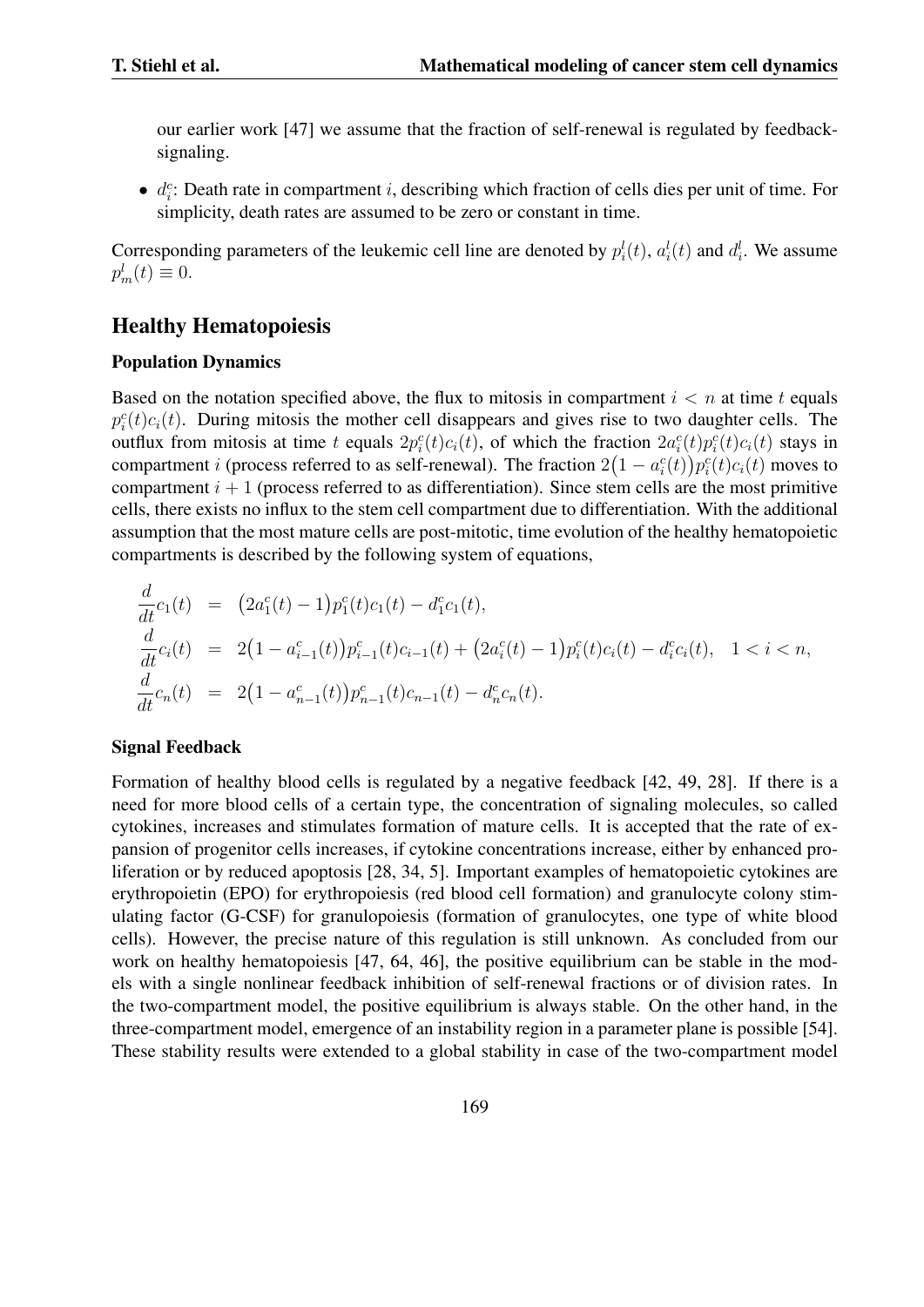[30]. Moreover, numerical solutions of the proposed model, validated based on the clinical observations of hematopoiesis after bone marrow transplantation [47, 46], indicate that the regulation of self-renewal is a more efficient mechanism than the regulation of proliferation rates. Similar conclusions were drawn using the models of multistage cell lineages applied to regeneration and maintenance of the mouse olfactory epithelium [39, 43].

Therefore, in the remainder of this paper we assume that the regulatory mechanism is based on the feedback inhibition of self-renewal depending on the level of mature cells. For simplicity we take only one cytokine into account. Based on knowledge of G-CSF [49, 42, 62], we assume that cytokine molecules are produced at a constant rate *α*, degraded at a constant rate *β* and eliminated proportionally to the density of mature cells at a constant positive rate  $\mu$ . Following [47], we obtain a time evolution of cytokine concentration given by

$$
\frac{d}{dt}S(t) = \alpha - \beta S(t) - \mu Sc_n(t),
$$

where cytokine concentration at time  $t$  is denoted by  $S(t)$ . Since cytokine dynamics is fast in comparison to cell cycle duration, [14, 52], we apply a quasi-steady state approximation. Substitution of  $s(t) := \frac{\mu}{\alpha} S(t)$  and  $k := \frac{\beta}{\mu}$  $\frac{\beta}{\mu}$  leads to

$$
s(t) = \frac{1}{1 + kc_n(t)} \in (0, 1].
$$

Since the exact relationship of cell properties and signal concentration is not known, we parsimoniously assume it to be linear, i.e.  $a_i^c(t) := a_{i,max}^c s(t)$ , where  $a_{i,max}^c \in (0, 1]$ .

In the present work we focus on the impact of self-renewal on time dynamics of leukemia and assume proliferation rates to be constant in time. This results in the following model of healthy hematopoiesis,

$$
\frac{d}{dt}c_1(t) = (2a_{1,max}^c s(t) - 1)p_1^c c_1(t) - d_1^c c_1(t),
$$
\n
$$
\frac{d}{dt}c_i(t) = 2(1 - a_{i-1,max}^c s(t))p_{i-1}^c c_{i-1}(t) + (2a_{i,max}^c s(t) - 1)p_i^c(t)c_i(t) - d_i^c c_i(t), \quad 1 < i < n,
$$
\n
$$
\frac{d}{dt}c_n(t) = 2(1 - a_{n-1,max}^c s(t))p_{n-1}^c c_{n-1}(t) - d_n^c c_n(t),
$$
\n
$$
s(t) = \frac{1}{1 + kc_n(t)}.
$$

## Leukemic Cell Line

There is evidence that the leukemic cell population consists of an ordered sequence of cell states, similar to the healthy hematopoietic cell lines [15, 33]. The so-called leukemic stem cell (leukemia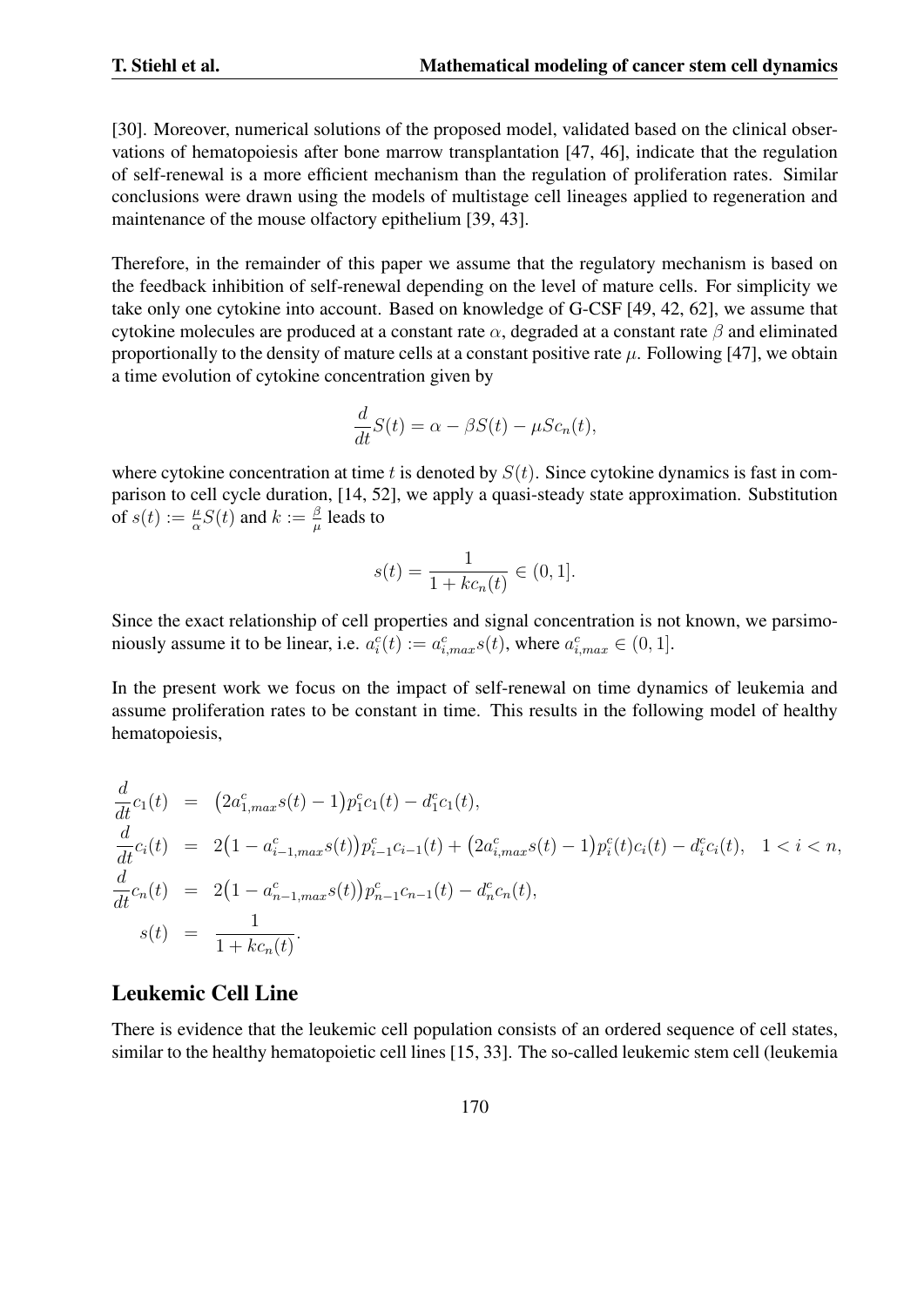initiating cell, LIC) is the most primitive leukemic cell and gives rise to all leukemic cell types.

In the present model we assume that leukemic cells are stimulated by the same cytokines as healthy HSC. In other words, we assume that healthy cells and leukemic cells compete for environmental resources, being the hematopoietic cytokine  $s(t)$ . To model this competition we assume degradation of  $s(t)$  by leukemic cells. Based on the steady state assumption we obtain:

$$
s(t) := \frac{1}{1 + k^c c_n(t) + k^l l_m(t)},
$$

if we neglect signal degradation by primitive leukemic cell types, or otherwise

$$
s(t) := \frac{1}{1 + k^c c_n(t) + \sum_{i=1}^m k_i^l l_i(t)},
$$

where  $k^c$  and  $k_i^l$  are nonnegative constants.

### Full Model

The assumptions listed above result in the following model of the healthy and the leukemic cell population coupled by the signal  $s(t)$ :

$$
\frac{d}{dt}c_1(t) = (2a_{1,max}^c s(t) - 1)p_1^c c_1(t) - d_1^c c_1(t),
$$
\n
$$
\frac{d}{dt}c_i(t) = 2(1 - a_{i-1,max}^c s(t))p_{i-1}^c c_{i-1}(t) + (2a_{i,max}^c s(t) - 1)p_i^c(t)c_i(t) - d_i^c c_i(t), 1 < i < n,
$$
\n
$$
\frac{d}{dt}c_n(t) = 2(1 - a_{n-1,max}^c s(t))p_{n-1}^c c_{n-1}(t) - d_n^c c_n(t),
$$
\n
$$
\frac{d}{dt}l_1(t) = (2a_{1,max}^l s(t) - 1)p_1^l l_1(t) - d_1^l l_1(t),
$$
\n
$$
\frac{d}{dt}l_i(t) = 2(1 - a_{i-1,max}^l s(t))p_{i-1}^l l_{i-1}(t) + (2a_{i,max}^l s(t) - 1)p_i^l(t)l_i(t) - d_i^l l_i(t), 1 < i < m,
$$
\n
$$
\frac{d}{dt}l_m(t) = 2(1 - a_{m-1,max}^l s(t))p_{m-1}^l l_{m-1}(t) - d_m^l l_m(t),
$$
\n
$$
s(t) = \frac{1}{1 + k^c c_n(t) + k^l l_m(t)}.
$$

**Remark 1.** If  $l_1(0) = \cdots = l_m(0) = 0$ , then  $l_1(t) = \cdots = l_m(t) = 0$ , for all  $t > 0$  and the model *for healthy hematopoiesis is obtained.*

In the following we will analyze which properties of the model of leukemic cells are needed for the leukemic cells present at  $t = 0$  to destabilize the equilibrium of healthy cells.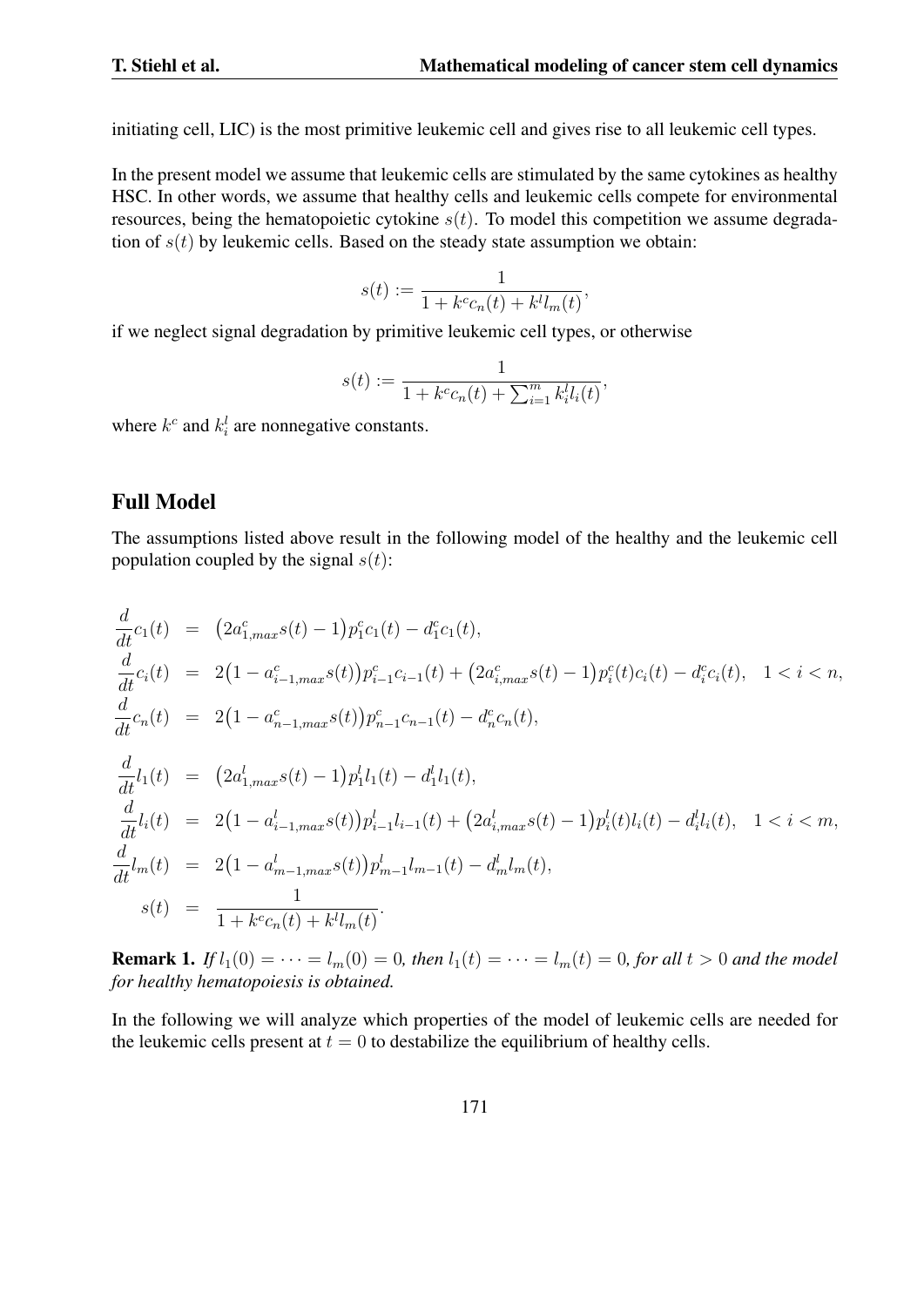### **Assumptions**

We make the following assumptions, which are consistent with biological interpretation of respective coefficients:

- $p_i^c > 0$  for  $1 \le i < n$ ,  $p_i^l > 0$  for  $1 \le i < m$ ,
- $a_i^c \in (0,1)$  for  $1 \le i < n$ ,  $a_i^l \in (0,1)$  for  $1 \le i < m$ ,
- $d_i^c \ge 0$  for  $1 \le i \le n-1$ ,  $d_i^l \ge 0$  for  $1 \le i \le m-1$ ,
- $d_n^c > 0, d_m^l > 0,$
- $k^c > 0, k^l > 0,$
- *•*  $c_i(0) \ge 0$  for  $1 \le i \le n$ ,  $l_i(0) \ge 0$  for  $1 \le i \le m$ .

# 3. Analysis

## 3.1. Steady States

We define healthy hematopoiesis as absence of leukemic cells and existence of a positive steady state of the non-leukemic cell line. Steady state values of  $c_i$  and  $l_i$  are denoted as  $\bar{c}_i$  and  $\bar{l}_i$ , respectively. We consider 3 types of steady states:

**Definition 2** (Healthy steady state). *Steady state of the form*  $\bar{c}_i > 0$ ,  $i = 1, \ldots, n$ ;  $\bar{l}_k = 0$ ,  $k =$ 1*, . . . , m is referred to as the healthy steady state.*

**Remark 3.** The healthy steady state is characterized by the absence of leukemic cells ( $\bar{l}_k = 0, k = 0$ 1*, . . . , m). This is an abstract idealization, since in each organism mutations accumulate over lifetime due to replication errors (*1 *per* 10<sup>9</sup> *base pairs per division after repair, or environmental damage:* 1 *AP site per* 10<sup>5</sup> *base pairs in steady state of formation and repair), [40]. Mutated cells that may exist in healthy organisms, [35, 61], but that do not lead to formation of relevant neoplastic cell populations are not considered in the above definition.*

**Definition 4** (Purely leukemic steady state). *Steady state of the form*  $\bar{c}_i = 0, i = 1, \ldots, n$ ;  $\bar{l}_k >$  $0, k = 1, \ldots, m$  *is referred to as the purely leukemic steady state.* 

Remark 5. *The purely leukemic steady state is the abstract reference that cannot be observed in reality since the organism dies in absence of healthy blood cells.*

**Definition 6** (Composite steady state). *Steady state of the form*  $\bar{c}_i > 0$ ,  $i = 1, \ldots, n$ ;  $\bar{l}_k > 0$ ,  $k =$ 1*, . . . , m, is referred to as the composite steady state.*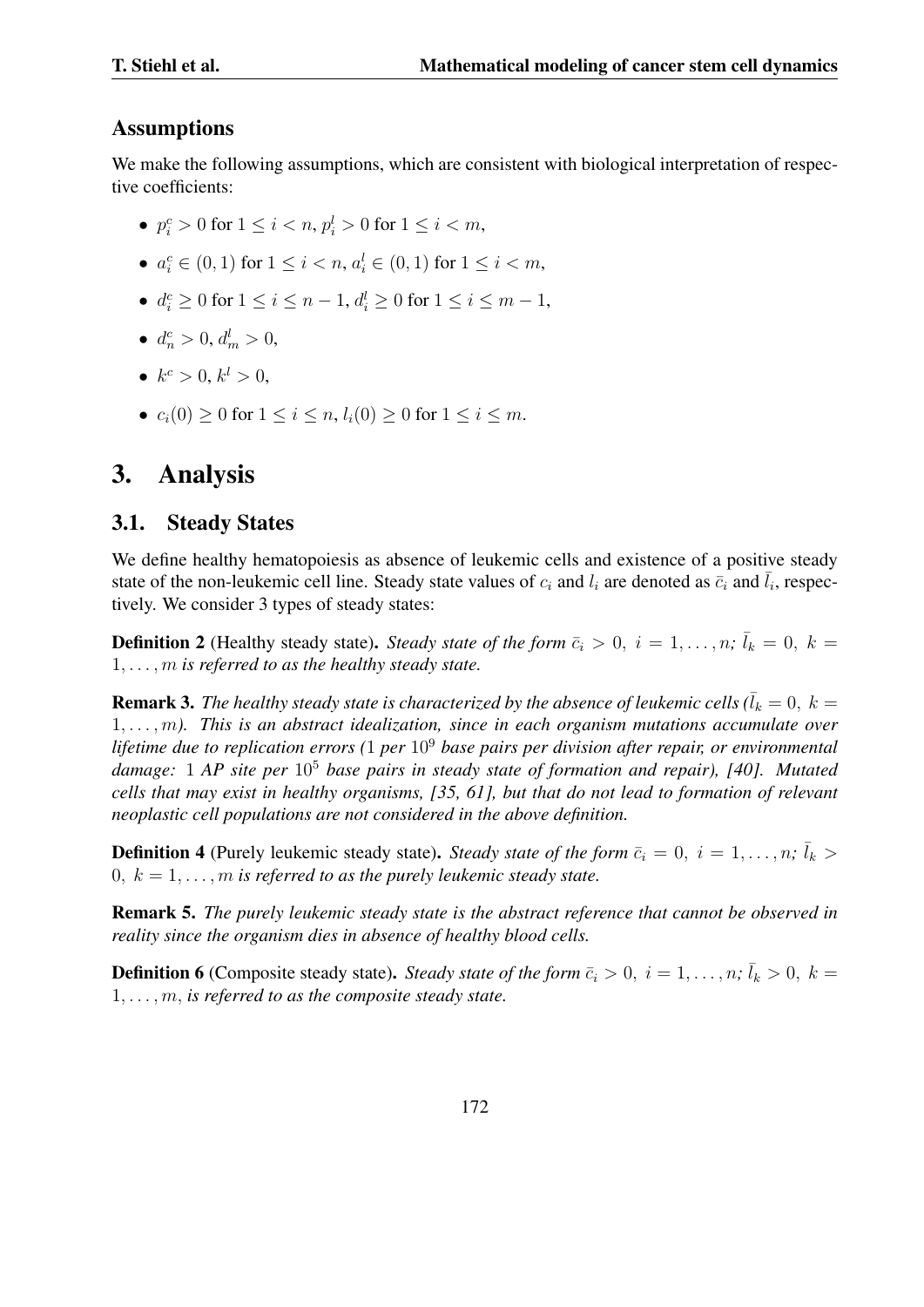We calculate steady states of the system and find parameter conditions for existence of different types of steady states. Our analysis indicates that, the system can have composite steady states or steady states consisting of only healthy or only leukemic cell types. Composite steady states are not unique and they occupy a one-dimensional manifold. This result is summarized in the following Proposition.

#### Proposition 7 (Steady States).

(i) *Assume that there exist*  $i \in 1, \ldots, m$  *and that there exist*  $j \in 1, \ldots, n$  *such that* 

$$
\frac{\frac{d_i^l}{p_i^l}+1}{2a_i^l}=\frac{\frac{d_j^c}{p_j^c}+1}{2a_j^c}:=\bar{s}<1.
$$

*Then, for each*  $\bar{s}$  *with*  $i$ ,  $j$  *chosen maximal, there exists a one-dimensional manifold of steady states:*

$$
\bar{l}_m \in \left[0, \frac{\frac{1}{\bar{s}}-1}{k^l}\right], \quad \bar{c}_n = \frac{\frac{1}{\bar{s}}-1-k^l\bar{l}_m}{k^c},
$$
\n
$$
\bar{l}_1 = \dots = \bar{l}_{i-1} = 0, \quad \bar{c}_1 = \dots = \bar{c}_{j-1} = 0.
$$
\n
$$
\text{For } i \leq k \leq m : \bar{l}_k = \bar{l}_m \prod_{i=k+1}^m \Theta_i^l, \text{ for } j \leq k \leq n : \bar{c}_k = \bar{c}_n \prod_{i=k+1}^n \Theta_i^c, \text{ where}
$$
\n
$$
\Theta_i^l := \frac{d_i^l + p_i^l - 2a_i^l p_i^l \bar{s}}{2(1-a_{i-1}^l\bar{s})p_{i-1}^l}, \quad \Theta_i^c := \frac{d_i^c + p_i^c - 2a_i^c p_i^c \bar{s}}{2(1-a_{i-1}^c\bar{s})p_{i-1}^c}, \quad \Theta_m^l := \frac{d_m^l}{2(1-a_{m-1}^l\bar{s})p_{m-1}^l}, \quad \Theta_n^c := \frac{d_n^c}{2(1-a_{n-1}^c\bar{s})p_{n-1}^c}.
$$

*There exist also steady states with either*  $\bar{l}_i = 0$  *for all*  $i = 1, \ldots, m$ *, or*  $\bar{c}_j = 0$  *for all*  $j = 1, \ldots, n$ *.* (ii) *Assume that for all pairs i, j,*  $(i = 1, \ldots, m; j = 1, \ldots, n)$ 

$$
\frac{\frac{d_i^l}{p_i^l}+1}{2a_i^l}\neq \frac{\frac{d_j^c}{p_j^c}+1}{2a_j^c}.
$$

*Then either*  $\bar{l}_i = 0$  *for all*  $i = 1, \ldots, m$ *, or*  $\bar{c}_i = 0$  *for all*  $j = 1, \ldots, n$  *in a steady state.* 

Proof. The result is obtained from calculation of steady states.

We now ask, when the steady states from Proposition 7 are nonnegative.

Proposition 8 (Existence and uniqueness of the healthy steady state). *The healthy steady state exists if and only if the following conditions are satisfied:*

- (i)  $(2a_1^c 1)p_1^c > d_1^c$ (ii)  $\frac{a_1^c p_1^c}{d_1^c + p_1^c} > \frac{a_i^c p_i^c}{d_i^c + p_i^c}$
- (iii)  $d_n > 0$

*If (i)-(iii) are satisfied there exists only one healthy steady state.*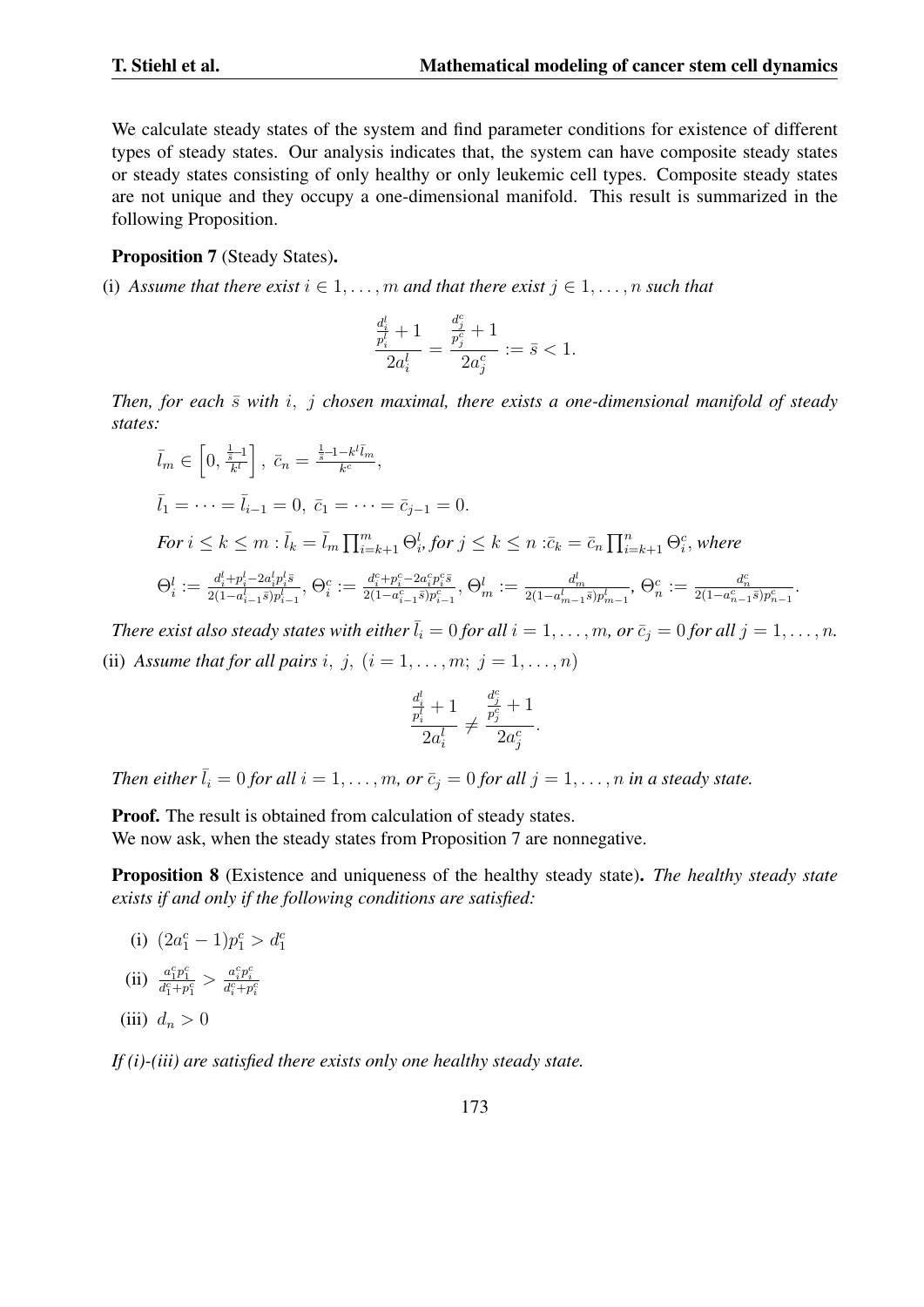**Proof.** The proof follows from calculation of steady states imposing  $\bar{c}_i > 0$ , for  $i = 1, \ldots, n$ .

Corollary 9. *Necessary and sufficient conditions for existence of a purely leukemic steady state are obtained by replacing*  $p_i^c$ *,*  $a_i^c$ *,*  $d_i^c$  *by*  $p_i^l$ *,*  $a_i^l$ *,*  $d_i^l$ *.* 

Proposition 10 (Nonnegative composite steady state). *Assume*

$$
(i) \frac{\frac{d_1^l}{p_1^l} + 1}{2a_1^l} = \frac{\frac{d_1^c}{p_1^c} + 1}{2a_1^c}
$$

(ii)  $(2a_1^c - 1)p_1^c > d_1^c$ 

(iii) 
$$
\frac{a_1^c p_1^c}{d_1^c + p_1^c} > \frac{a_i^c p_i^c}{d_i^c + p_i^c}
$$

$$
(iv) d_n > 0
$$

*Then and only then there exist nonnegative composite steady states.*

**Proof.** The proof follows from calculation of steady states imposing  $\bar{c}_i > 0$ , for  $i = 1, \ldots, n$  and  $l_i > 0$ , for  $i = 1, ..., m$ .

### 3.2. Establishment of a Leukemic Stem Cell Population

In this paragraph we ask, what properties of LSC are necessary for establishment of a leukemic stem cell population. Mathematically speaking, we search for the conditions of instability of  $l_1(t)$ at the healthy steady state, which we will call instability in the direction of  $l_1$ .

Proposition 11 (Destabilization of the healthy steady state). *The healthy steady state is unstable in the direction of*  $l_1$  *if and only if* 

$$
\frac{a_1^lp_1^l}{d_1^l + p_1^l} > \frac{a_1^cp_1^c}{d_1^c + p_1^c}
$$

**Proof.** We linearize the system around the healthy steady state. Instability in the direction of  $l_1$ depends on the sign of the eigenvalue  $(2a_1^l \bar{s}-1)p_1^l - d_1^l$  with  $\bar{s} := \frac{d_1^c + p_1^c}{2a_1^c p_1^c}$ . This eigenvalue is positive if and only if  $\frac{a_1^l p_1^l}{d_1^l + p_1^l} > \frac{a_1^c p_1^c}{d_1^c + p_1^c}$ .

Corollary 12. The healthy steady state is unstable in the direction of  $l_1$  if and only if the purely *leukemic steady state is stable in the direction of*  $c_1$ *.* 

**Proof.** We have  $(2a_1^l \bar{s}^c - 1)p_1^l - d_1^l > 0$  if and only if  $(2a_1^c \bar{s}^l - 1)p_1^c - d_1^c < 0$ , where  $\bar{s}^c := \frac{d_1^c + p_1^c}{2a_1^c p_1^c}$ and  $\bar{s}^l := \frac{d_1^l + p_1^l}{2a_1^l p_1^l}$  denote signal intensity in the healthy steady state and the purely leukemic steady state respectively.

Corollary 13. (i) *The following parameter relations are sufficient for instability of the healthy equilibrium in the direction of*  $l_1$ :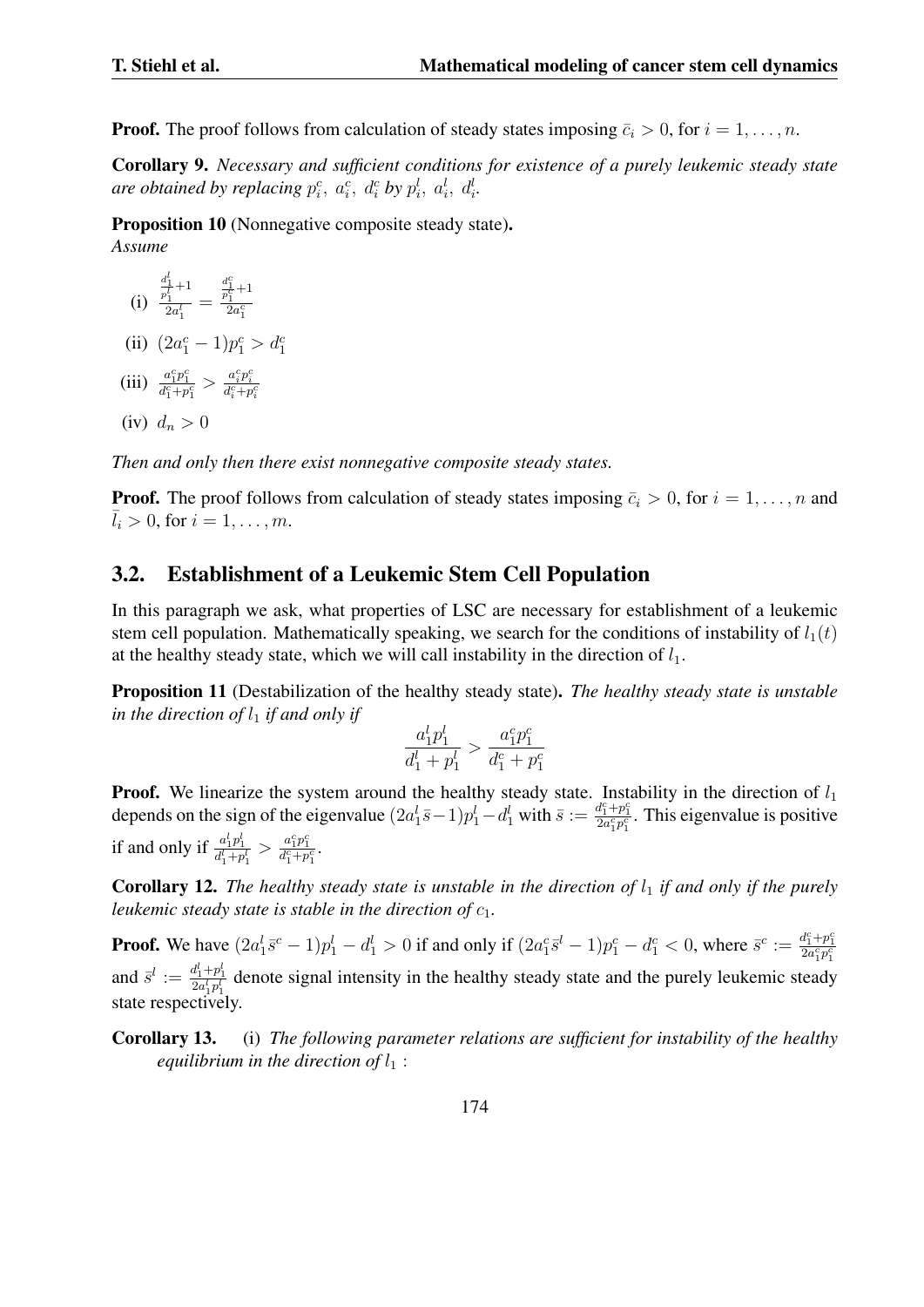(a)  $a_1^l > a_1^c, p_1^l > p_1^c, d_1^l \leq d_1^c$ (b)  $a_1^l = a_1^c, p_1^l > p_1^c, d_1^l < d_1^c$ (c)  $a_1^l = a_1^c, p_1^l > p_1^c, d_1^l = d_1^c > 0$ (d)  $a_1^l \geq a_1^c, p_1^l \geq p_1^c, d_1^l < d_1^c$ (e)  $a_1^l > a_1^c$ ,  $p_1^l = p_1^c$ ,  $d_1^l = d_1^c$ 

(ii) *The parameter relations obtained exchanging superscripts l and c lead to linear stability of the healthy equilibrium in the direction of*  $l_1$ *.* 

In the following we give examples of parameter relations leading to growth of a leukemic cell population. The cell properties discussed have been experimentally observed for cells in the leukemic lineages. Nevertheless leukemic stem cells have not yet been observed for all of the provided examples. In the following the most immature cell type of the leukemic cell line is referred to as the leukemic stem cell. This reasoning does not imply that leukemic stem cells have to derive from hematopoietic stem cells. In most of the presented cases the leukemogenic modification occurs on the level of committed precursors.

**Example 14.**  $a_1^l > a_1^c$ ,  $p_1^l = p_1^c$ ,  $d_1^l = d_1^c$ 

*• Self-renewal in the leukemic cell line is enhanced in comparison to healthy cells due to mutation or impairment of differentiation. The latter is very common for leukemias and therapeutically exploited in acute promyelocytic leukemia, [1].*

**Example 15.**  $a_1^l = a_1^c$ ,  $p_1^l = p_1^c$ ,  $d_1^l < d_1^c$ 

- *• Scenario 1: Reduced apoptosis in leukemia cells due to mutations (as observed in B-CLL, [53])*
- *• Scenario 2: Induction of apoptosis in healthy cells by malignant cells (as observed in myelodysplastic syndromes, [67])*

**Example 16.**  $a_1^l = a_1^c$ ,  $p_1^l > p_1^c$ ,  $d_1^l = d_1^c \neq 0$ 

*• Proliferation in malignant cells is enhanced in comparison to healthy cells (as observed in Burkitt-Lymphoma, [12])*

**Remark 17** (Importance of self-renewal for evolution of leukemia). *The case*  $a_1^l = a_1^c$ ,  $p_1^l > p_1^c$ ,  $d_1^l = d_1^c = 0$  necessarily leads to existence of multiple composite steady states, as discussed in Proposition 7 (i). However, the case  $a_1^l > a_1^c$ ,  $p_1^l = p_1^c$ ,  $d_1^l = d_1^c \geq 0$  does not. Since composite *steady states may cause less severe symptoms, this result demonstrates that changes in differentiation may have more severe consequences than changes in proliferation.*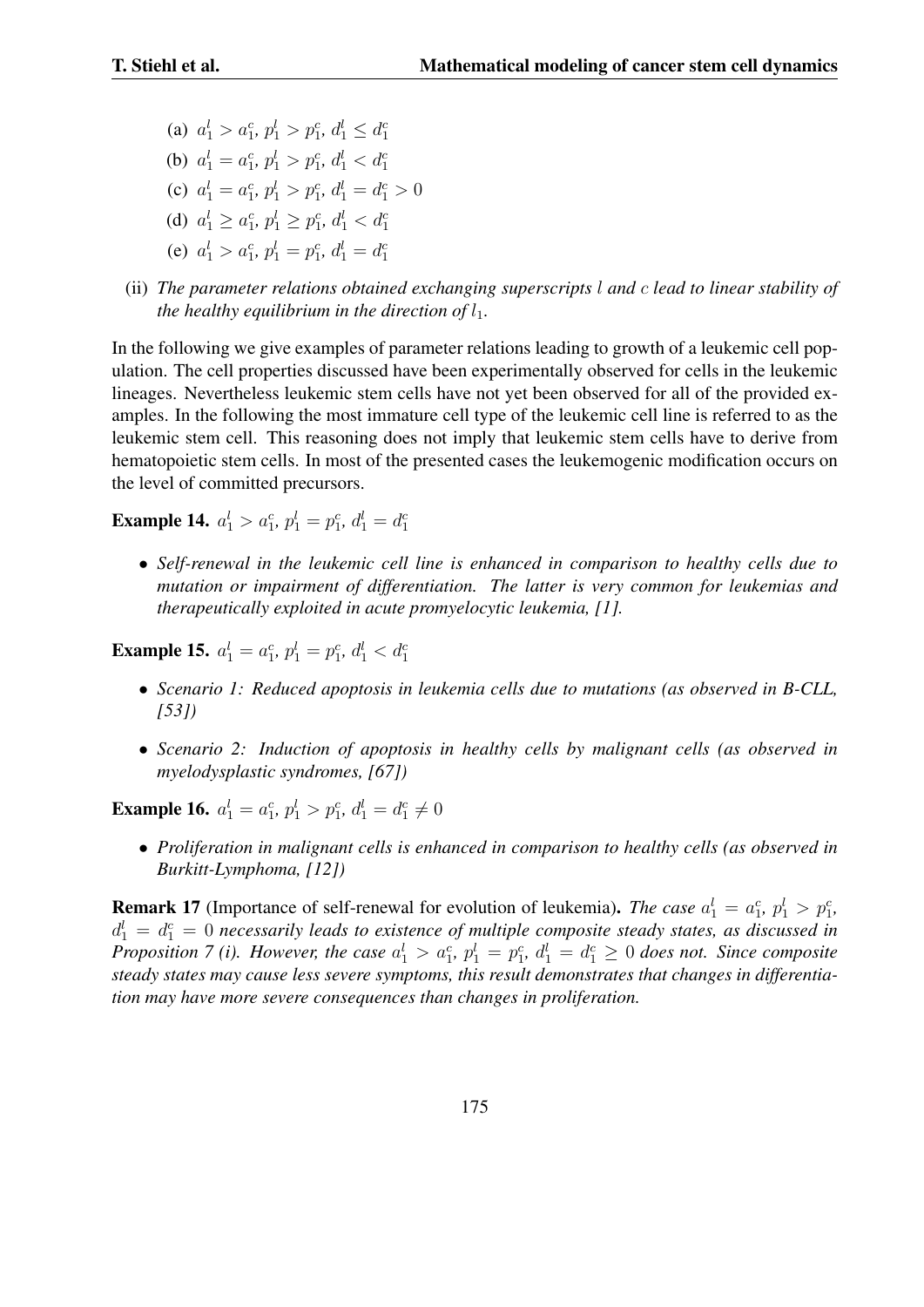Remark 18 (Candidate treatment strategies). *Corollary 13 (ii) describes qualitative strategies leading to the extinction of small populations of leukemic stem cells. Such strategies are, e.g., reduction of self-renewal of leukemic cells, enhancement of self-renewal of healthy cells, enhanced death of leukemic cells, reduced death of stem cells, enhanced proliferation of stem cells, reduced proliferation of leukemic cells. It depends on the coefficients of the model of leukemic and healthy stem cells if one of these approaches is sufficient or if a combination is required to accomplish that*  $l_i \rightarrow 0$ *, as*  $t \rightarrow \infty$ *,*  $i = 1, ..., m$ *. Parameter relations that lead to the extinction of leukemic cells are necessary to obtain the complete remission. An important issue in the applications is the rate of leukemic cell elimination, which depends on the values of model parameters. In some cases it might be slow and, therefore, not relevant for the time span corresponding to a realistic lifetime. Therefore, the given scenarios are candidate treatment strategies.*

Remark 19 (A more general condition for destabilization). *Let us consider a more general system,* where  $a_i^c,~p_i^c,~d_i^c$  are arbitrary functions. Denote by  $\bar a_1^c,~\bar p_1^c,~\bar d_1^c$  the values of  $a_i^c,~p_i^c,~d_i^c$  in the healthy steady state. Then it holds  $(2\bar{a}_1^c-1)\bar{p}_1^c-\bar{d}_1^c=0$ . Let  $\bar{a}_i^l$ ,  $\bar{p}_i^l$ ,  $\bar{d}_i^l$ , denote the values of  $a_i^l$ ,  $p_i^l$ ,  $d_i^l$  in *the healthy steady state. Then it is necessary and sufficient for destabilization of the healthy steady* state that  $(2\bar{a}_1^l - 1)\bar{p}_1^l - \bar{d}_1^l > 0$ , i.e.  $(2\bar{a}_1^l - 1)\bar{p}_1^l - \bar{d}_1^l > (2\bar{a}_1^c - 1)\bar{p}_1^c - \bar{d}_1^c$ , which is equivalent to  $(2\bar{a}_1^l-1)\bar{p}_1^l-(2\bar{a}_1^c-1)\bar{p}_1^c>d^l-\bar{d}^c$ . The examples listed above also fulfill this more general *condition.*

## 3.3. System with 4 equations

The results about destabilization of the healthy steady state holds for arbitrary compartment numbers. To obtain insight into dynamics of the considered system, we perform linear stability analysis. Due to technical complexity of large systems, we focus on the case  $n = 2$ ,  $m = 2$  in the remainder of this paper. This is the minimal set of equations describing the healthy and leukemic hematopoiesis. Numerical simulations for wide parameter ranges suggest that a reduced model consisting only of two differentiation steps for each cell lineage shows dynamics qualitatively similar to the models consisting of more equations.

Proposition 20 (Linear stability of purely leukemic steady state).

*Assume*

- (i)  $\frac{d^{c}_{1} + p^{c}_{1}}{a^{c}_{1}p^{c}_{1}} > \frac{d^{l}_{1} + p^{l}_{1}}{a^{l}_{1}p^{l}_{1}}$
- (ii)  $(2a_1^c 1)p_1^c > d_1^c$
- (iii)  $d_2^c > 0, d_2^l > 0.$

*Then, there exists a unique healthy and a unique purely leukemic steady state. The purely leukemic steady state is locally stable and the healthy steady state is unstable in the direction of*  $l_1$ .

Remark 21. *Assumption (i) is necessary and sufficient for establishment of a leukemic cell line, see Proposition 11. Assumptions (ii) and (iii) are necessary and sufficient for existence of a healthy steady state, see Proposition 8.*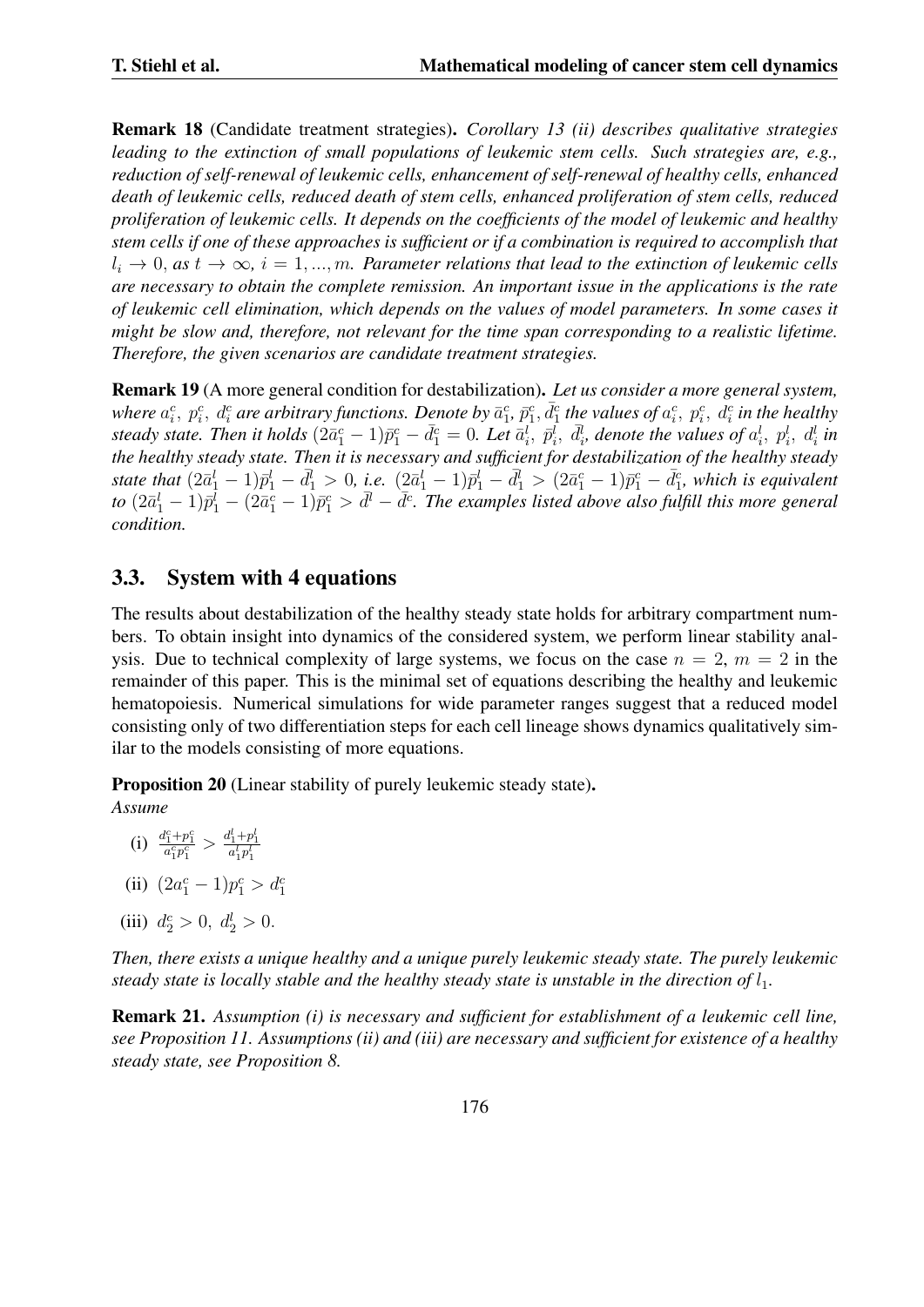Proof. The existence of a unique healthy steady state follows from Proposition 8. Assumption (ii) is equivalent to  $\frac{2a_1^c p_1^c}{d_1^c + p_1^c} > 1$ . Assumption (i) implies  $\frac{2a_1^l p_1^l}{d_1^l + p_1^l} > 1$  and therefore  $(2a_1^l - 1)p_1^l > d_1^l$ . Due to the symmetry of the considered ODE system with respect to interchange of  $c_i$  and  $l_i$  this and application of Proposition 8 lead to existence and uniqueness of the purely leukemic steady state.

Since  $\bar{c}_1 = \bar{c}_2 = 0$  and, due to the steady state condition,  $(2a_1^l \bar{s} - 1)p_1^l - d_1^l = 0$ , with  $\bar{s} := \frac{d_1^l + p_1^l}{2a_1^l p_1^l}$ , the characteristic polynomial of the linearization around the purely leukemic steady state calculates as:

$$
\chi(\lambda) = \begin{vmatrix}\n\lambda & 2a_1^lp_1^lk^l\bar{s}^2\bar{l}_1 \\
-2(1-a_1^l\bar{s})p_1^l & \lambda - (2a_1^lp_1^lk^l\bar{s}^2\bar{l}_1 - d_2^l)\n\end{vmatrix} (\lambda + d_2^c)(\lambda - [(2a_1^c\bar{s} - 1)p_1^c - d_1^c])
$$
  
\n
$$
= \left[\lambda^2 - \left(\frac{d_2^l}{p_1^l - d_1^l} \frac{d_1^l + p_1^l}{(2a_1^lp_1^l)}((2a_1^l - 1)p_1^l - d_1^l) - d_2^l\right)\lambda + 4a_1^l(p_1^l)^2k^l\bar{s}^2(1 - a_1^l\bar{s})\bar{l}_1\right]
$$
  
\n
$$
\cdot(\lambda + d_2^c)(\lambda - [(2a_1^c\bar{s} - 1)p_1^c - d_1^c])
$$

with  $\bar{s} := \frac{d_1^l + p_1^l}{2a_1^l p_1^l} < 1$ , due to conditions (i) and (ii) and  $\bar{l}_1 = \frac{d_2^l(1/\bar{s}-1)}{2(1-a_1^l \bar{s})p_1^l}$  $\frac{a_2^{\{1/3\}p_1^{\{k\}}}}{2(1-a_1^{\{1\}}p_1^{\{k\}}k^{\{1\}}}$ . Therefore  $4a_1^l(p_1^l)^2k^l\bar{s}^2(1-a_1^{\{1\}}k^{\{1\}}k^{\{1\}})$  $a_1^l \bar{s}$ ) $\bar{l}_1 > 0$ . It holds that  $2a_1^l p_1^l - d_1^l - p_1^l < 2p_1^l - d_1^l - p_1^l = p_1^l - d_1^l$ , since  $a_1^l < 1$ . This implies

$$
\frac{d_2^l}{p_1^l - d_1^l} \frac{d_1^l + p_1^l}{(2a_1^l p_1^l)} \left( (2a_1^l - 1)p_1^l - d_1^l \right) - d_2^l < \frac{d_2^l}{p_1^l - d_1^l} \frac{d_1^l + p_1^l}{(2a_1^l p_1^l)} \left( p_1^l - d_1^l \right) - d_2^l \\
= \frac{d_2^l (\bar{s} - 1)}{d_2^l (\bar{s} - 1)} \\
< 0.
$$

Therefore

*−*  $\left(\frac{d_2^l}{p_1^l - d_1^l}\right)$  $\frac{d_1^l+p_1^l}{(2a_1^lp_1^l)}((2a_1^l-1)p_1-d_1^l)-d_2^l\big)>0.$  Vieta's theorem implies that all eigenvalues of the quadratic polynomial have negative real part. Since  $(2a_1^c\bar{s}-1)p_1^c-d_1^c < 0$ , due to (i), all eigenvalues  $c\bar{c} = 1\,n^c - d^c$ of the linearization have negative real part.

**Corollary 22** (Linear stability of healthy steady state). Renaming variables  $(p_i^c \leftrightarrow p_i^l, a_i^c \leftrightarrow a_i^l)$  $c_i \leftrightarrow l_i^l$ ) in Proposition 20 leads to the existence of a unique healthy and a unique purely leukemic *steady state and linear stability of the healthy steady state.*

### 3.4. Linearized stability analysis of composite steady states

In this Section we study stability of composite steady states. For simplicity of calculations we set  $k^l = k^c =: k$  in the following Section. Let the assumptions of Propositions 7 (i) and 10 hold. We linearize around the composite steady state discussed in Proposition 7 (i). The linearization *M* calculates

$$
M: = \begin{vmatrix} 0 & -\alpha^c & 0 & -\alpha^c \\ \nu^c & \rho^c & 0 & \alpha^c \\ 0 & -\alpha^l & 0 & -\alpha^l \\ 0 & \alpha^l & \nu^l & \rho^l \end{vmatrix},
$$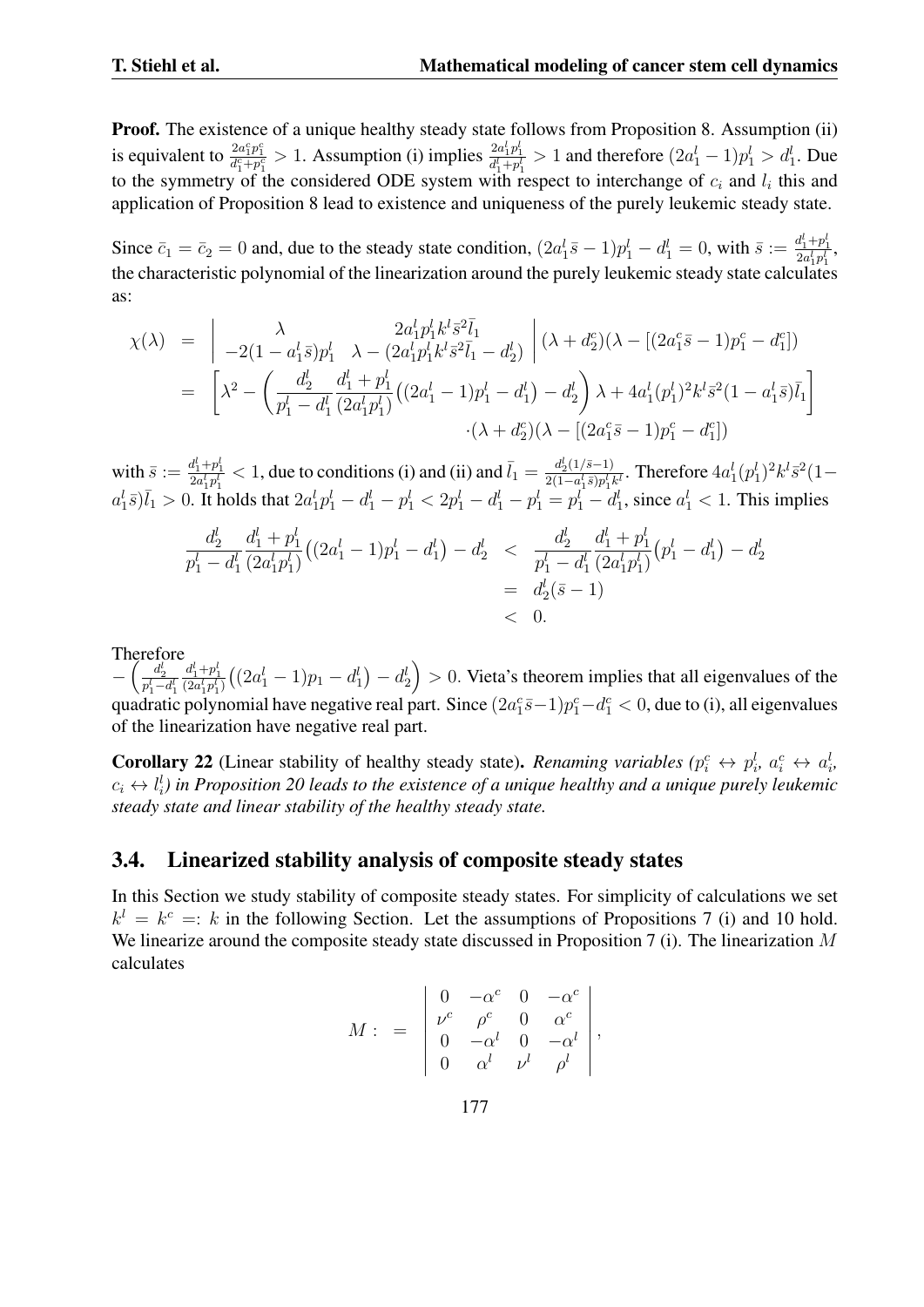where

$$
\alpha^{c} := 2a_{1}^{c}kp_{1}^{c}\bar{c}_{1}\bar{s}^{2} > 0,
$$
  
\n
$$
\nu^{c} := 2(1 - a_{1}^{c}\bar{s})p_{1}^{c} > 0,
$$
  
\n
$$
\rho^{c} := \alpha^{c} - d_{2}^{c},
$$
  
\n
$$
\alpha^{l} := 2a_{1}^{l}kp_{1}^{l}\bar{l}_{1}\bar{s}^{2} > 0,
$$
  
\n
$$
\nu^{l} := 2(1 - a_{1}^{l}\bar{s})p_{1}^{l} > 0,
$$
  
\n
$$
\rho^{l} := \alpha^{l} - d_{2}^{l}.
$$

Then the characteristic polynomial of the linearization around the composite steady state is of the form:

$$
\chi_M(\lambda) := \left(\lambda^3 + \left(-\rho^l - \rho^c\right)\lambda^2 + \left(-\alpha^l\alpha^c + \nu^l\alpha^l + \rho^l\rho^c + \nu^c\alpha^c\right)\lambda + \nu^c\alpha^c(\alpha^l - \rho^l) + \nu^l\alpha^l(\alpha^c - \rho^c)\right)\lambda. \tag{3.1}
$$

**Remark 23.** We observe that  $\chi_M$  has one zero eigenvalue.

Proposition 24 (Center Manifold). *If there exists only one eigenvalue with zero real part, then the manifold of the steady states is a center manifold.*

The proof is presented in the Appendix.

We continue to analyze the eigenvalues of

$$
\tilde{\chi}_M(\lambda) := \lambda^3 + \left(-\rho^l - \rho^c\right)\lambda^2 + \left(-\alpha^l\alpha^c + \nu^l\alpha^l + \rho^l\rho^c + \nu^c\alpha^c\right)\lambda + \nu^c\alpha^c(\alpha^l - \rho^l) + \nu^l\alpha^l(\alpha^c - \rho^c).
$$

We intend to use the Routh-Hurwitz-Criterion, [29], and therefore calculate Hurwitz determinants of  $\tilde{\chi}_M(\lambda)$ .

**Lemma 25.** Let  $\tilde{\chi}_M(\lambda) := \lambda^3 + \left(-\rho^l - \rho^c\right)\lambda^2 + \left(-\alpha^l\alpha^c + \nu^l\alpha^l + \rho^l\rho^c + \nu^c\alpha^c\right)\lambda + \nu^c\alpha^c(\alpha^l - \alpha^l\alpha^l)$  $\rho^{l}$ ) +  $\nu^{l} \alpha^{l} (\alpha^{c} - \rho^{c}) := \lambda^{3} + a_{2} \lambda^{2} + a_{1} \lambda + a_{0}$ . *It holds:* 

- (i) *The absolute term*  $a_0$  *of*  $\tilde{\chi}_M(\lambda)$  *is positive.*
- (ii) *The quadratic term*  $a_2$  *of*  $\tilde{\chi}_M(\lambda)$  *is positive.*
- (iii) Assume  $k := k^l = k^c$  and  $d_1^c = d_1^l = 0$ , then the second determinant of Hurwitz  $H_2 :=$  $a_2a_1 - a_3a_0$  *can be written as*

$$
H_2(X) = \tilde{\alpha}X^2 + \tilde{\beta}X + \tilde{\gamma},
$$

*where*

$$
\begin{split} X&:=k\bar{l}_2,\\ \tilde{\alpha}&:=\hat{\alpha}\bar{s}^2\text{, with }\hat{\alpha}:=(p_1^ld_2^l-p_1^cd_2^c)(d_2^c-d_2^l), \end{split}
$$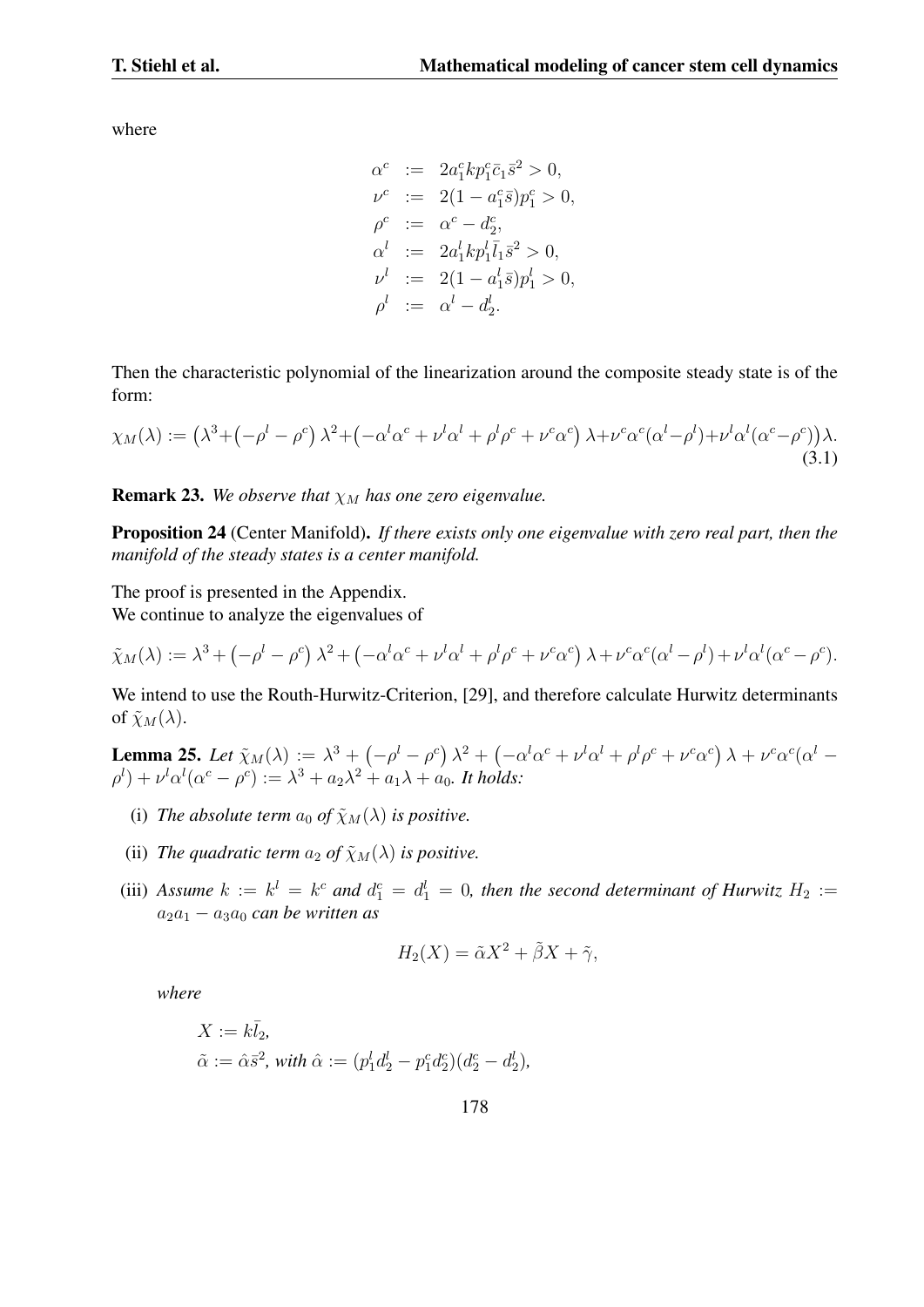$$
\tilde{\beta} := -\bar{s}(1-\bar{s})\hat{\alpha} + \bar{s}^2[p_1^l(d_2^l)^2 - p_1^c(d_2^c)^2 + d_2^c d_2^l(d_2^c - d_2^l)],
$$
  

$$
\tilde{\gamma} := d_2^c(d_2^l)^2 \bar{s} + (d_2^c)^2 d_2^l \bar{s}^2 + (d_2^c)^2 p_1^c (2a_1^c - 1)\bar{s}^2 > 0.
$$

The proof is presented in the Appendix. For the remainder of this Section we assume  $d_1^l = d_1^c = 0$ , for simplicity.

We now ask which range of parameters is biologically relevant. Since  $\bar{s} = \frac{1}{2a}$  $\frac{1}{2a_1^c}=\frac{1}{1+k\bar{l}_2+k\bar{c}_2}$  with  $\overline{c}_2 \ge 0$ ,  $\overline{l}_2 \ge 0$ , it is necessary that  $k\overline{l}_2$  is  $0 \le k\overline{l}_2 \le (2a_1^c - 1)$ . Since we assume  $a_1^c < 1$  it follows  $\frac{1}{2} < \overline{s} = \frac{1}{2a_1^c} = \frac{1}{1 + k\overline{l}_2 + k\overline{c}_2} < 1$ . This motivates the following Defini  $\frac{1}{2a_1^c} = \frac{1}{1 + k\bar{l}_2 + k\bar{c}_2} < 1$ . This motivates the following Definition.

**Definition 26** (Biologically relevant range of parameters). Let  $a_i^c$ ,  $p_i^c$ ,  $d_i^c$ ,  $k^l$ ,  $k^c$ ,  $a_i^l$ ,  $p_i^l$ ,  $d_i^l$  fulfill *the assumptions specified in Section 1, then the following range of parameters is referred to as biologically relevant range of parameters:*

- $\bullet$   $\frac{1}{2} < \bar{s} < 1$ *,*
- $0 \le k\bar{l}_2 \le (2a_1^c 1), \ 0 \le k\bar{c}_2 \le (2a_1^c 1).$

In the following we investigate the signum of  $H_2(X)$  within the ranges of this Definition.

**Proposition 27.** *If*  $\hat{\alpha} < 0$  *it holds*  $H_2(X) > 0$  *in the biologically relevant range of parameters.* 

The proof is presented in the Appendix.

**Remark 28** (Biological interpretation). *It holds*  $\hat{\alpha} < 0$  *if and only if either* ( $p_1^l d_2^l > p_1^c d_2^c$  *and*  $d_2^c < d_2^l$ ) or  $(p_1^l d_2^l < p_1^c d_2^c$  and  $d_2^c > d_2^l$ ). If  $d_2^c < d_2^l$  and  $p_1^c$  is small enough or  $p_1^l$  is large enough, *the system is stable in the sense that it asymptotically approaches the center manifold if it starts in the neighborhood of it, the same if*  $d_2^c > d_2^l$  *and*  $p_1^l$  *is small enough or*  $p_1^c$  *is large enough.* 

**Proposition 29.** *If*  $\hat{\alpha} = 0$  *it holds*  $H_2(X) > 0$  *in the biologically relevant range of parameters.* 

The proof is presented in the Appendix.

**Remark 30** (Biological interpretation). It holds  $\hat{\alpha} = 0$  if and only if either  $p_1^l d_2^l = p_1^c d_2^c$  or  $d_2^c = d_2^l$ . *In these cases the system is stable in the sense that it asymptotically approaches the center manifold if it starts in the neighborhood of it.*

- **Proposition 31.** (i) If  $\hat{\alpha} > 0$  and  $k\overline{l}_2$  small enough, then the system is stable in the sense that it *asymptotically approaches the center manifold if it starts in the neighborhood of it. If*  $\hat{\alpha} \leq 0$ *it is stable in that sense.*
	- (ii) *For*  $\hat{\alpha} > 0$  *there exists a parameter range, where the system becomes unstable.*

The proof and a characterization of the corresponding parameter ranges are presented in the Appendix.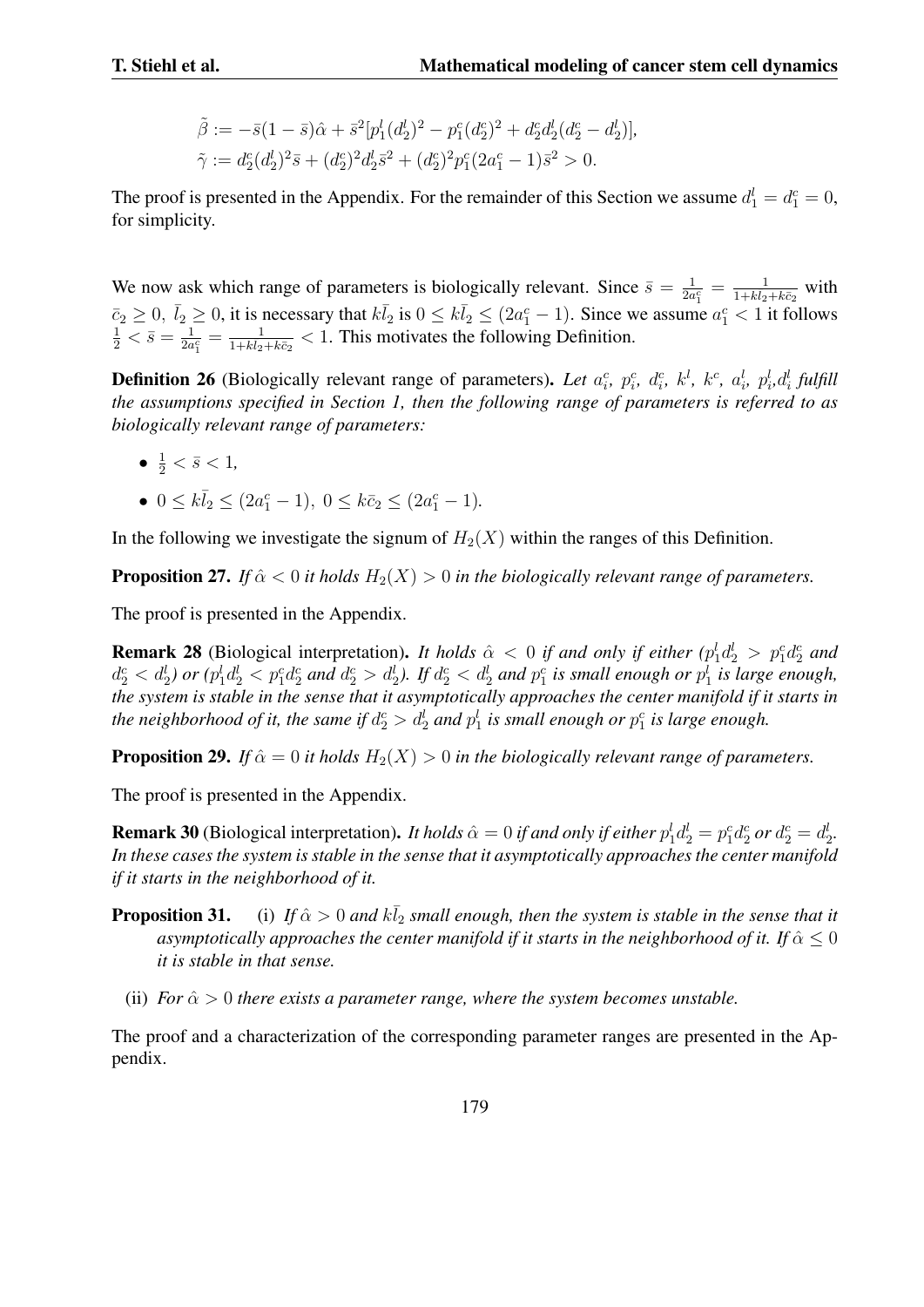Remark 32. *For a long time there exists the hypothesis that instability and chaos may play a role in cancer formation [7, 21, 9]. Mathematical studies and experimental evidence suggest that the hematopoietic system may exhibit chaos and instability [3, 45, 60]. The above finding of instability is therefore in line with results from literature.*

Example 33. *Numerical solutions with parameters from the instable range are shown in Figure 6 for different time scales. For comparison, a numerical solution with parameters of linear stable coexistence and perturbations of the same relative order of magnitude is shown in Figure 5.*

- **Remark 34** (Biological Interpretation). (i) *The fact that there exists no instability for*  $k\bar{l}_2$  *small enough might explain, while some syndromes with small amounts of malignant cells, such as myelodysplasic syndromes or MGUS, are stable over years.*
	- (ii) The necessary condition  $\hat{\alpha} > 0$  is equivalent to  $d_2^c > d_2^l$  and  $p_1^l d_2^l > p_1^c d_2^c$ . This implies  $p_1^l$   $>$   $p_1^c$ . These conditions are synergistic in the sense that the cell line that dies slower *shows stronger proliferation of stem cells. Such synergism is necessary for the emergence of instability. The necessary condition obtained after renaming of variables lead to the same result.*
- (iii) *The proposition shows that instability of coexistence emerges only for some parameter ranges.* If the proliferation rate of stem cells,  $p_1^c$ , is large enough, coexistence is linearly stable. That *might lead to the conclusion that stimulation of healthy stem cells stabilizes preleukemic states.*

# 4. Numerical Solutions

This Section is devoted to presentation of the numerical solutions of important cases of the proposed model. Numerics are based on the explicit Runge-Kutta Method. To obtain insight into the dynamics,  $p_1^c$  has been rescaled to 1 and the number of healthy mature cells to values between  $10^9$ and  $10^{10}$ . Numerical simulations demonstrate that for wide parameter ranges dynamics of systems with more compartments are qualitatively similar to the presented case. In the  $2 \times 2$  case, the first compartment corresponds to a mixture of stem- and progenitor cells.

## 4.1. Purely leukemic steady state

Figure 1 gives an example of the case where leukemic stem cells have enhanced self-renewal potential and decreased proliferative activity compared to healthy stem cells. Numerical solutions show a clinically insignificant phase with normal healthy and low leukemic cell counts followed by a sudden rise of leukemic and a sudden reduction of healthy cell counts. This behavior is comparable to this seen in acute leukemias, such as AML.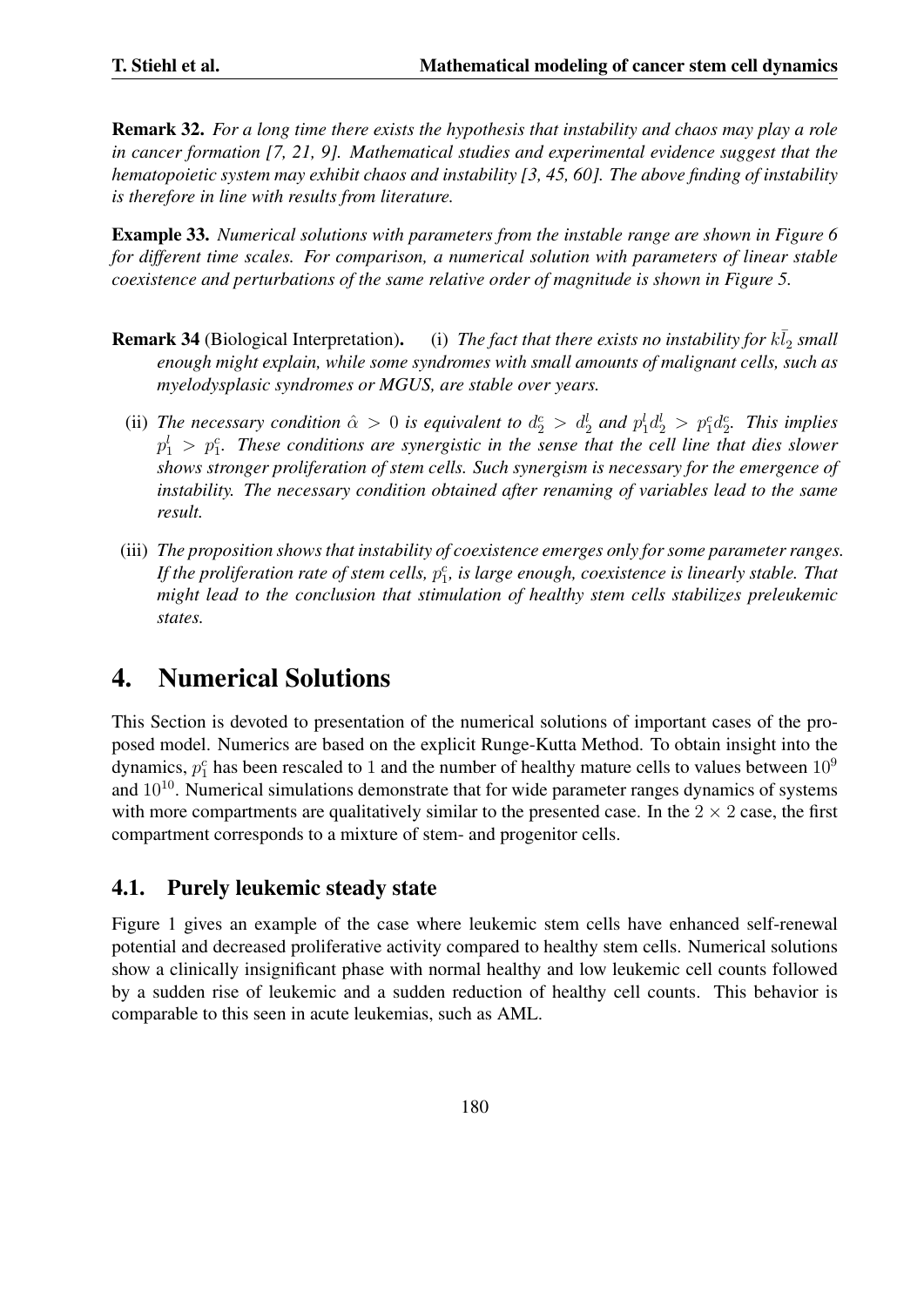

Figure 1: Establishment of a leukemic steady state and extinction of healthy cells: Leukemia establishes although proliferation of leukemic cells is smaller than proliferation of healthy cells. Parameters:  $a_1^c = 0.55$ ,  $p_1^c = 1$ ,  $d_1^c = 0$ ,  $d_2^c = 0.01$ ;  $a_1^l = 0.57$ ,  $p_1^l = 0.5$ ,  $d_1^l = 0$ ,  $d_2^l = 0.1$ ,  $k =$ 1.6 · 10<sup>−11</sup>. Initial conditions: Healthy cell levels are values of healthy equilibrium,  $l_1(0) = 10$ ,  $l_2(0) = 0.$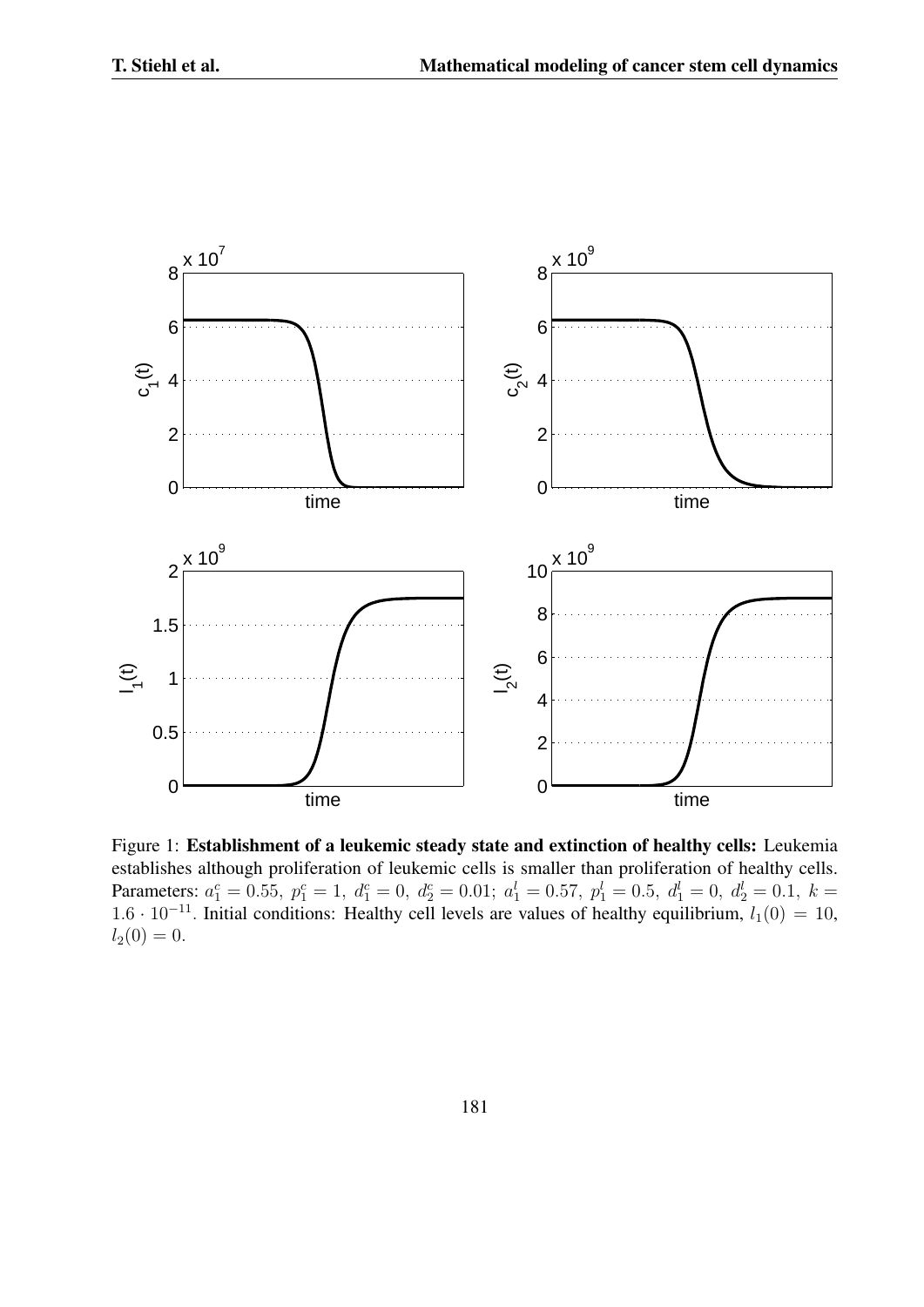### 4.2. Re-establishment of the healthy steady state

Figure 2 gives an example of the extinction of a mutated cell clone. In comparison to the healthy stem cells, the mutated cells show reduced self-renewal and enhanced proliferation. In this example, enhanced proliferation is not sufficient to compensate for reduced self-renewal potential. This example demonstrates the complex interplay of different cell properties that is necessary for persistence of the mutant clone. The numerical solution shows decrease of the mutant cell clone in a relatively short time scale. This scenario describes a benign mutation. The changes of healthy cell counts are negligible on the clinically relevant scale.



Figure 2: Extinction of the leukemic cell population and reestablishment of healthy equilibrium: Stability of healthy steady state. Parameters:  $a_1^c = 0.55$ ,  $p_1^c = 1$ ,  $d_1^c = 0$ ,  $d_2^c = 0.01$ ;  $a_1^l =$ 0.53,  $p_1^l = 1.5$ ,  $d_1^l = 0$ ,  $d_2^l = 0.1$ ,  $k = 1.6 \cdot 10^{-11}$ . Initial conditions: Healthy cell levels are values of healthy equilibrium,  $l_1(0) = 10$ ,  $l_2(0) = 0$ .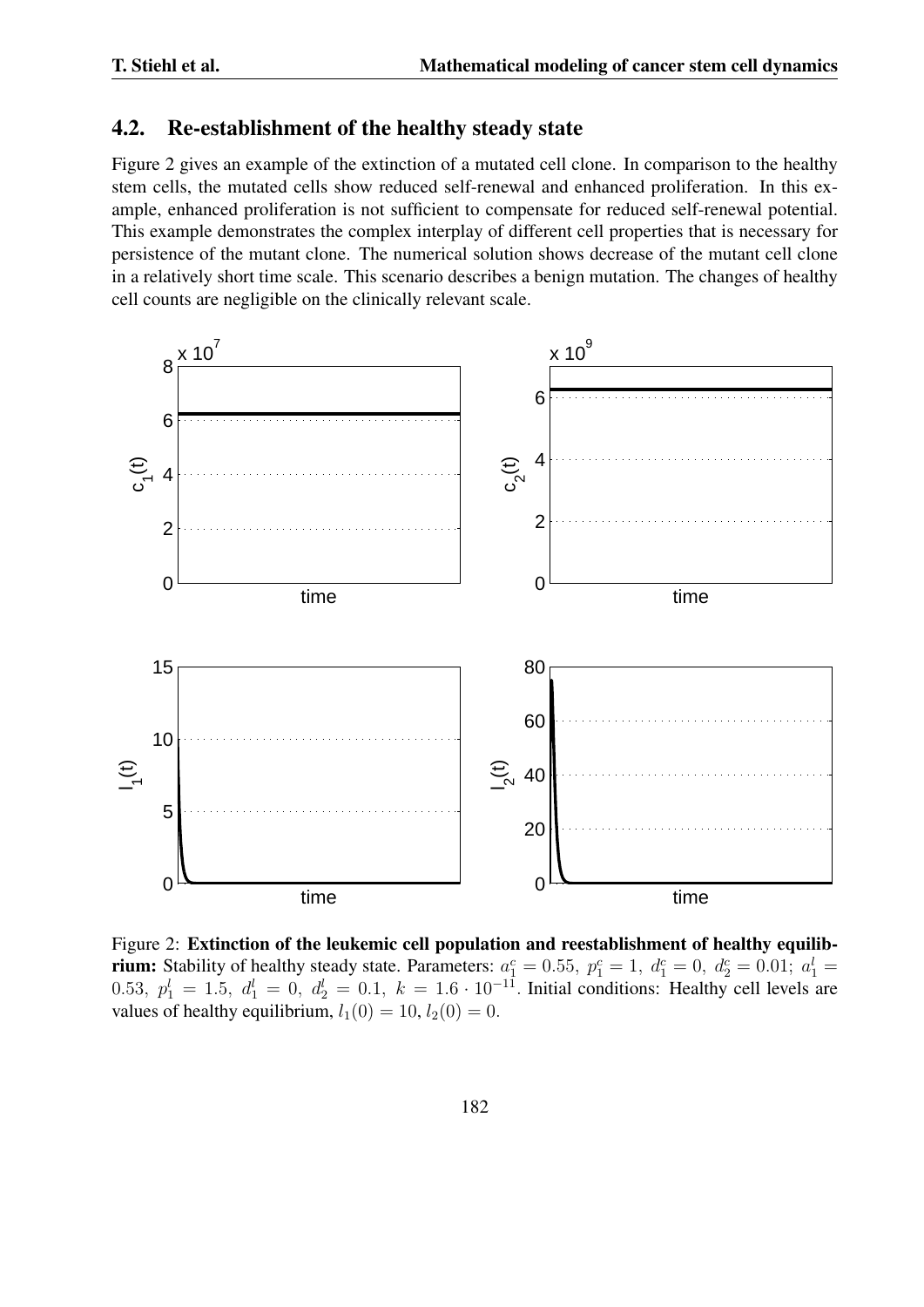#### 4.3. Coexistence

Figure 3 depicts the coexistence of healthy and leukemic cell populations in equilibrium. Numerical solutions show a moderate and slow change of healthy cell counts to a new equilibrium. This scenario is comparable to preleukemic states, myelodysplasias, monoclonal gammopathy of unknown significance or the so-called smoldering myelomas [38, 10] that can persist for years without major impairment of blood function. Transformation to leukemia is possible if parameters change in favor of the leukemic population, e.g., by mutation and selection. Re-establishment of the healthy equilibrium is possible if parameters change in favor of the healthy population. Since this scenario requires a sharp condition on the parameters, it can be considered a rare case.



Figure 3: Equilibrium with coexistence of healthy and leukemic cells: The leukemic cell count is in the order of magnitude of the count of healthy mature cells. Parameters:  $a_1^c = 0.55$ ,  $p_1^c = 1$  $1, d_1^c = 0, d_2^c = 0.01; a_1^l = a_1^c, p_1^l = 2.5, d_1^l = 0, d_2^l = 10 \cdot 10^{-6}, k = 1.6 \cdot 10^{-11}$ . Initial conditions: Healthy cell levels are values of healthy equilibrium,  $l_1(0) = 100$ ,  $l_2(0) = 0$ .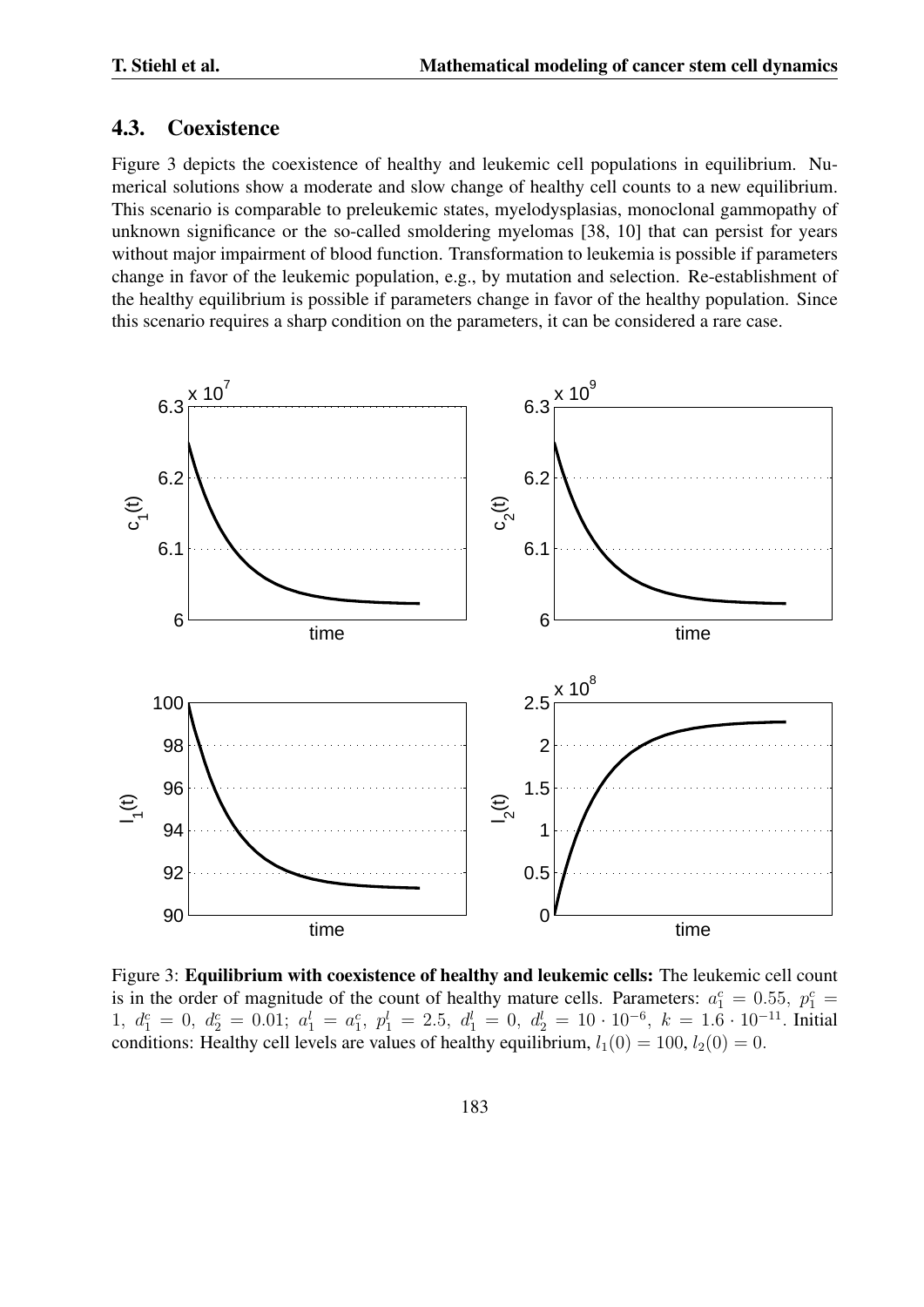Figure 4 shows coexistence of leukemic and healthy cells in equilibrium without a measurable change of healthy cell counts. This scenario may describe the existence of sub-clinical mutated cell-lines that can be found in the marrow of healthy individuals [35, 61].



Figure 4: Equilibrium with coexistence of healthy and leukemic cells: The leukemic cell count is small and the change of healthy cell counts is invisible on a clinically relevant scale. Parameters:  $a_1^c = 0.55, p_1^c = 1, d_1^c = 0, d_2^c = 0.01; a_1^l = a_1^c, p_1^l = 0.5, d_1^l = 0, d_2^l = 0.1, k = 1.6 \cdot 10^{-11}.$ Initial conditions: Healthy cell levels are values of healthy equilibrium,  $l_1(0) = 10$ ,  $l_2(0) = 0$ .

Figures 5 and 6 compare reaction of the system to small perturbations of the composite steady state. Depending on parameters and initial conditions small perturbations of initial conditions lead to convergence to nearby steady-states (see Figure 5), or to convergence to relatively distant steady states (see Figure 6). The latter case occurs for specific parameter conditions only and therefore might not be observed in healthy organisms.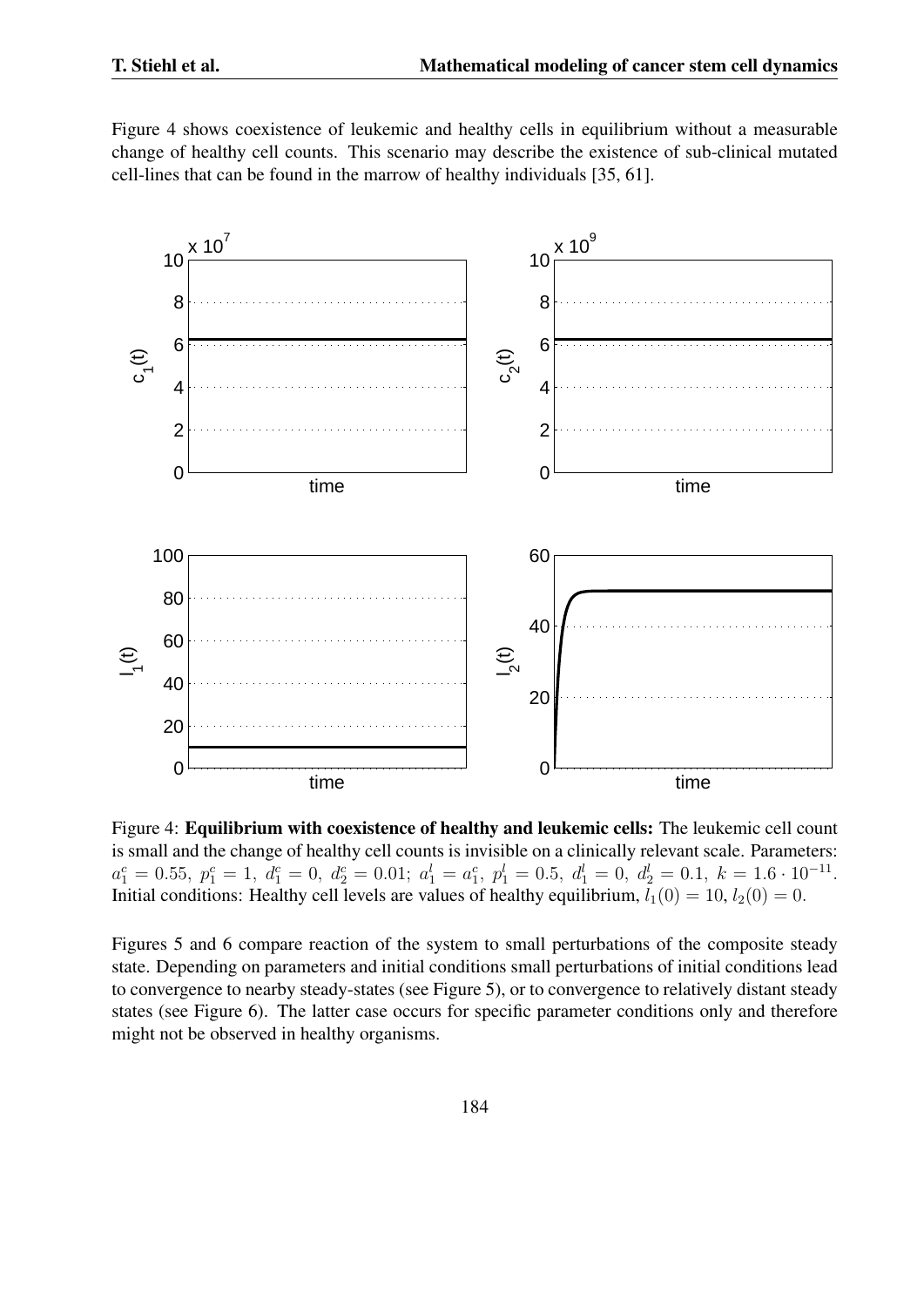

Figure 5: Perturbation of equilibrium with coexistence of healthy and leukemic cells: Small perturbations of points on the manifold of steady states lead to similar time dynamics and steady states. The perturbation is about 1% of the point  $(c_1^m, c_2^m, l_1^m, l_2^m)$  on the manifold of steady states characterized by  $c_2^m = 0.8\bar{c}_2^h$ , where  $\bar{c}_2^h$  is the count of mature cells in the healthy equilibrium. Parameters:  $a_1^c = 0.55$ ,  $p_1^c = 1$ ,  $d_1^c = 0$ ,  $d_2^c = 0.01$ ;  $a_1^l = a_1^c$ ,  $p_1^l = 0.5$ ,  $d_1^l = 0$ ,  $d_2^l = 0.1$ ,  $k =$ 1.6.10<sup>-11</sup>. Initial conditions:  $c_1(0) = 1.01 \cdot c_1^m$ ,  $c_2(0) = 0.99 \cdot c_2^m$ ,  $l_1(0) = 0.99 \cdot l_1^m$ ,  $l_2(0) = 1.01 \cdot l_2^m$ or  $c_1(0) = 0.99 \cdot c_1^m$ ,  $c_2(0) = 0.99 \cdot c_2^m$ ,  $l_1(0) = 0.99 \cdot l_1^m$ ,  $l_2(0) = 0.99 \cdot l_2^m$  resp.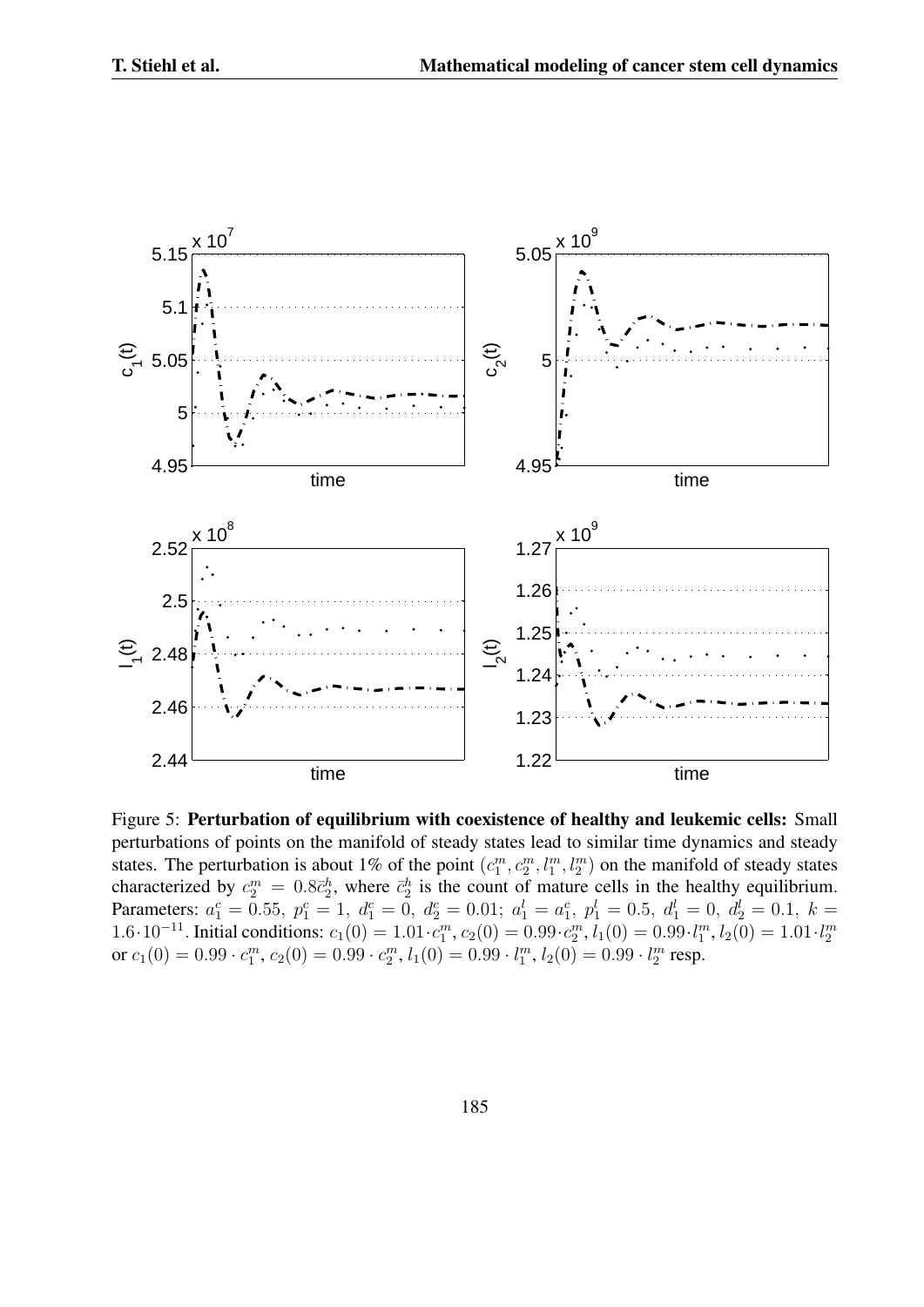

Figure 6: Perturbation of equilibrium with coexistence of healthy and leukemic cells: Small perturbations lead to oscillations and steady states relatively far away from each other. The perturbation is about 1% of the point  $(c_1^m, c_2^m, l_1^m, l_2^m)$  on the manifold of steady states characterized by  $l_2^m = 0.15/k$ . Parameters:  $a_1^c = 0.98039$ ,  $p_1^c = 22$ ,  $d_1^c = 0$ ,  $d_2^c = 0.5$ ,  $a_1^l = a_1^c$ ,  $p_1^l = 4000$ ,  $d_1^l = 0$ ,  $d_2^l = 0.2, k = 12.8 \cdot 10^{-10}$ . Initial conditions:  $c_1(0) = 0.99 \cdot c_1^m$ ,  $c_2(0) = 1.01 \cdot c_2^m$ ,  $l_1(0) = 1.01 \cdot l_1^m$ ,  $l_2(0) = 0.99 \cdot l_2^m$  or  $c_1(0) = 1.01 \cdot c_1^m$ ,  $c_2(0) = 0.99 \cdot c_2^m$ ,  $l_1(0) = 0.99 \cdot l_1^m$ ,  $l_2(0) = 1.01 \cdot l_2^m$  resp. The above 4 pictures describe behavior of the solution for short time scale, the 4 pictures below for long time scale. The ending point *T* of time axis in the first pictures is also marked in the pictures showing long time scale behavior.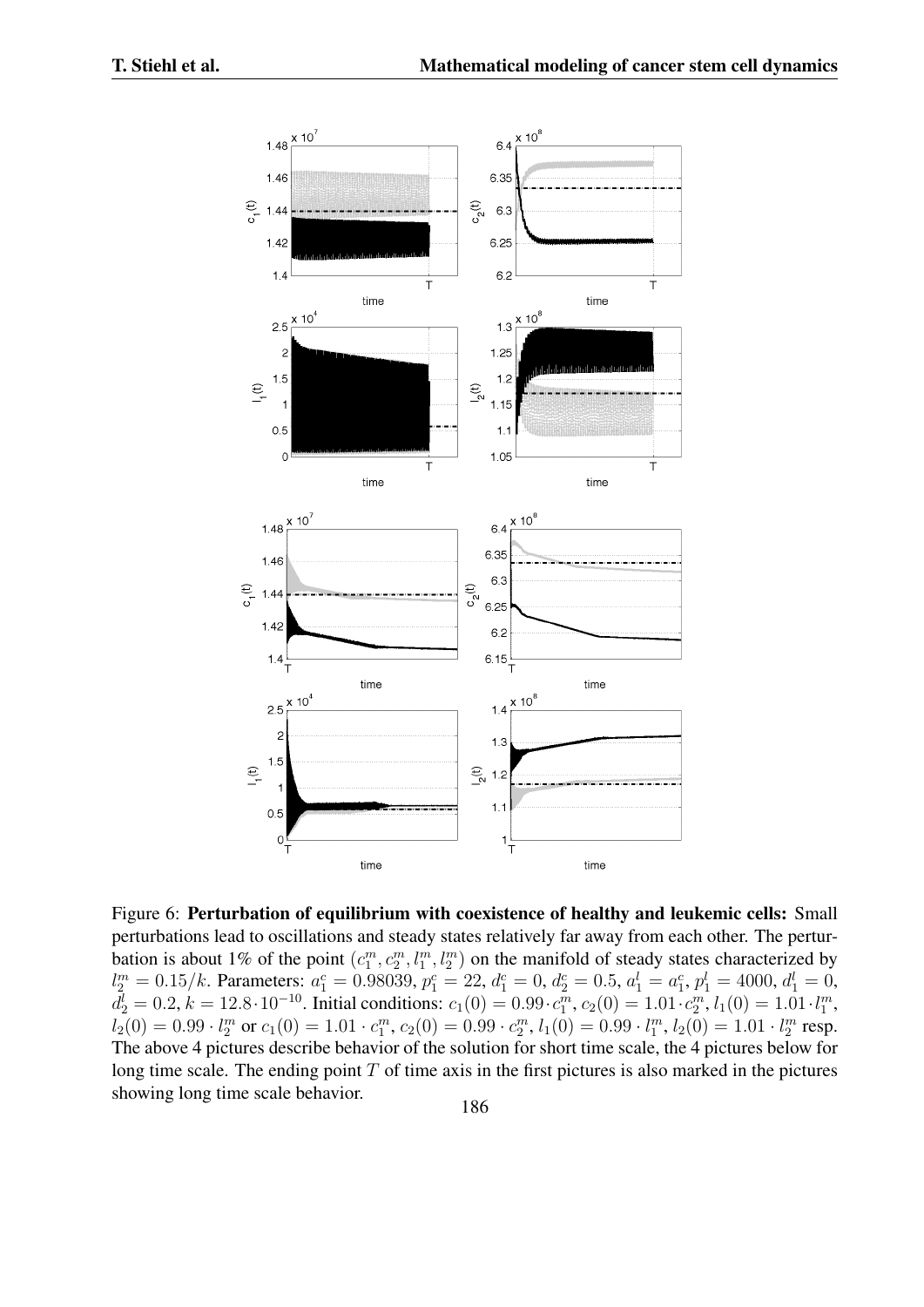# 5. Conclusions

We proposed a mathematical model describing time evolution of a leukemic cell line competing with healthy hematopoiesis. The model is based on qualitative measurable cell properties such as fractions of self-renewal, proliferation rates and death rates of the cell types considered. Interaction of the competing cell lines is modeled using nonlinear negative feedback signaling motivated by cytokine dynamics in hematopoiesis. Tools of linear stability analysis provide sufficient and necessary conditions for destabilization of the healthy equilibrium and expansion of a mutated cell clone. These conditions allow comparing the properties of leukemia initiating cells to those of the physiological adult stem cells.

Different kinds of steady states can appear in the model, depending on the model parameters. In most cases there exists a unique healthy and a unique purely leukemic steady state, but no composite steady states. We performed linear stability analysis for a version of the model including hematopoietic stem cells, mature blood cells, leukemic stem cells and non-stem leukemic cells. In absence of composite steady states, the leukemic steady state is locally stable if the healthy steady state is destabilized in the direction of the leukemic stem cell population.

The appearance of composite steady states is characterized by existence of one zero eigenvalue and a one dimensional manifold of steady states, which is locally equivalent to a center manifold. The composite steady state can be interpreted as a preleukemic state or a chronic disease such as myelodysplastic syndrome or MGUS. There exist composite steady states with positive real parts of some eigenvalues. If the proliferation rate of stem cells is large enough or the amount of leukemic stem cells is small enough, composite steady states are linearly stable. This result might give qualitative hints for therapeutic approaches.

Analysis of the model results in different scenarios of leukemic cell growth, among which the enhanced proliferation of malignant cells is the most prominent one. Nevertheless different scenarios are possible, such as induction of apoptosis or enhanced self-renewal. Enhanced self-renewal can partly compensate for reduced proliferation rates of malignant cells compared to healthy cells and vice versa. The case of reduced proliferation and enhanced self-renewal is of major biological interest, since it gives a putative explanation for intrinsic resistance of some cancers to cytotoxic treatment. Myelodysplastic syndromes are one example of this scenario [16, 26, 37, 19, 36]. Enhancement of self-renewal allows to establish a population of leukemic stem cells dividing slower than healthy stem cells and being therefore protected from cytotoxic agents. This also explains why dose acceleration of decitabine from the hypomethylating to the cytotoxic mode of action leads to a reduced outcome [16, 36], especially since hypomethylation seems to interfere with self-renewal [13].

The proposed model provides a rigorous framework for a systematic investigation of different scenarios of cancer initiation and to give putative answers to questions posed in the field of clinical applications. Diversity of scenarios described by the proposed model reflects the clinical hetero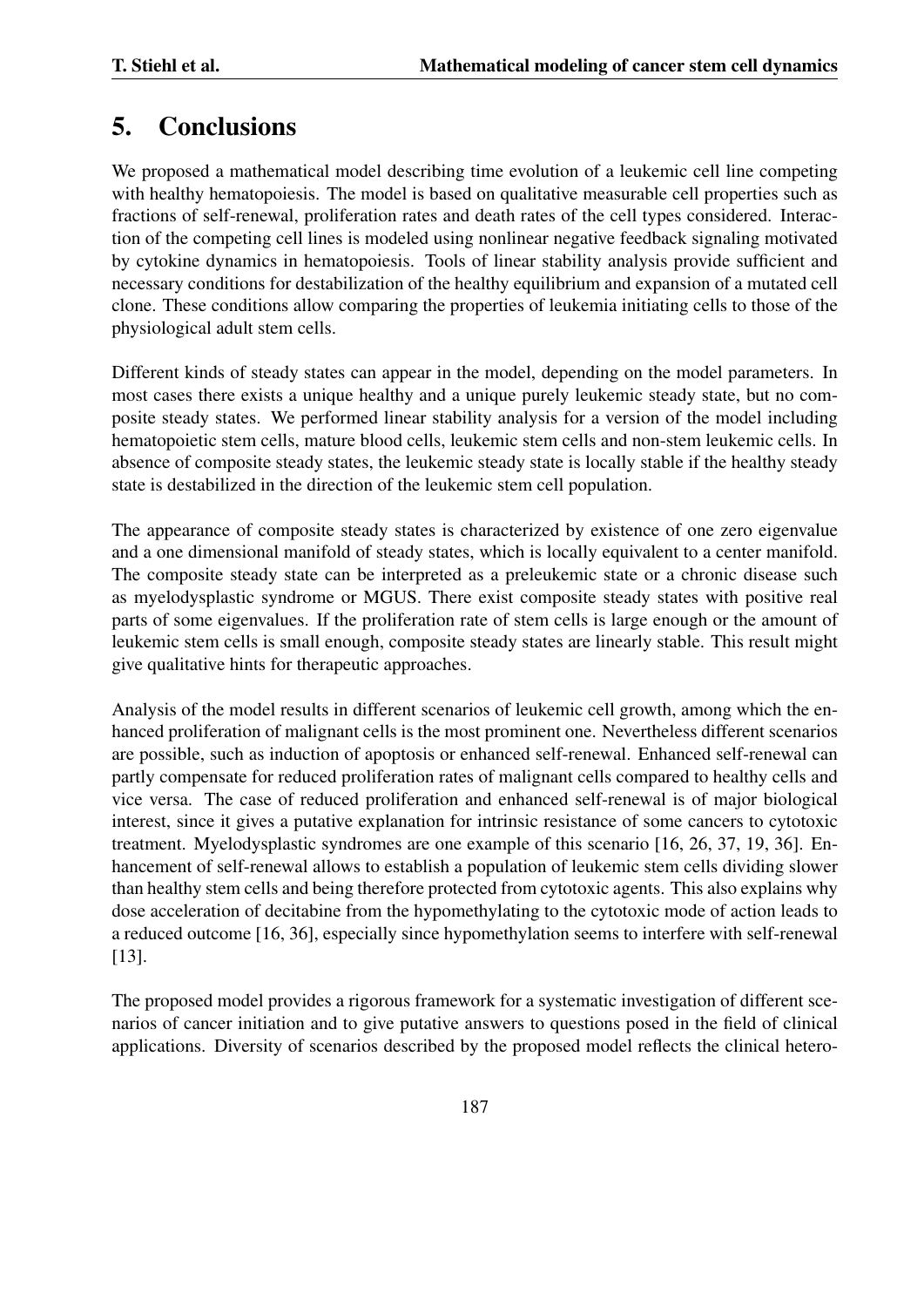geneity between different types of leukemias. This is a first step to respond to the need to develop specific treatment strategies dependent on the properties of malignant cells.

## Acknowledgements

This work is a part of the Collaborative Research Center (SFB 873) "Maintenance and Differentiation of Stem Cells in Development and Disease". TS is a graduate student of the SFB 873. AM-C was supported by ERC Starting Grant "Biostruct" and Emmy Noether Programme of German Research Council (DFG). The authors are also thankful to the WIN Kolleg of Heidelberg Academy of Sciences and Humanities.

## References

- [1] J. Ablain, H. de The. *Revisiting the differentiation paradigm in acute promyelocytic leukemia.* Blood, 117 (2008), No. 22, 5795–5802.
- [2] M. Adimy , F. Crauste. *Modeling and asymptotic stability of a growth factor- dependent stem cell dynamics model with distributed delay.* Discrete Contin. Dyn. Syst. Ser. B, 8 (2007), No. 1, 19–38.
- [3] M. Adimy, F. Crauste, S. Ruan. *A mathematical study of the hematopoiesis process with applications to chronic myelogenous leukemia.* SIAM J. Appl. Math., 65 (2005), No. 4, 1328– 1352.
- [4] M. Adimy, F. Crauste, S. Ruan. *Modelling hematopoiesis mediated by growth factors with applications to periodic hematological diseases.* Bull. Math. Biol., 68 (2006), No. 8, 2321– 2351.
- [5] M. Aglietta, W. Piacibello, F. Sanavio, A. Stacchini, F. Apra, M. Schena, C. Mossetti, F. Carnino, F. Caligaris-Cappio, F. Gavosto. *Kinetics of human hemopoietic cells after in vivo administration of granulocyte-macrophage colony-stimulating factor.* J. Clin. Invest., 83 (1989), No. 2, 551–557.
- [6] T. Alarcon, P. Getto, A. Marciniak-Czochra, MdM. Vivanco. *A model for stem cell population dynamics with regulated maturation delay.* Discr. Cont. Dyn. Systems B (2011), to appear.
- [7] L. Andrey. *Chaos in cancer.* Med. Hypotheses, 28 (1989), No. 3, 143–144.
- [8] O. Arino, M. Kimmel. *Stability analysis of models of cell production systems.* Math. Modelling, 7 (1986), No. 9-12, 1269–1300.
- [9] M. Baum, MA. Chaplain, AR. Anderson, M. Douek, JS. Vaidya. *Does breast cancer exist in a state of chaos?* Eur. J. Cancer, 35 (1999), No. 6, 886–891.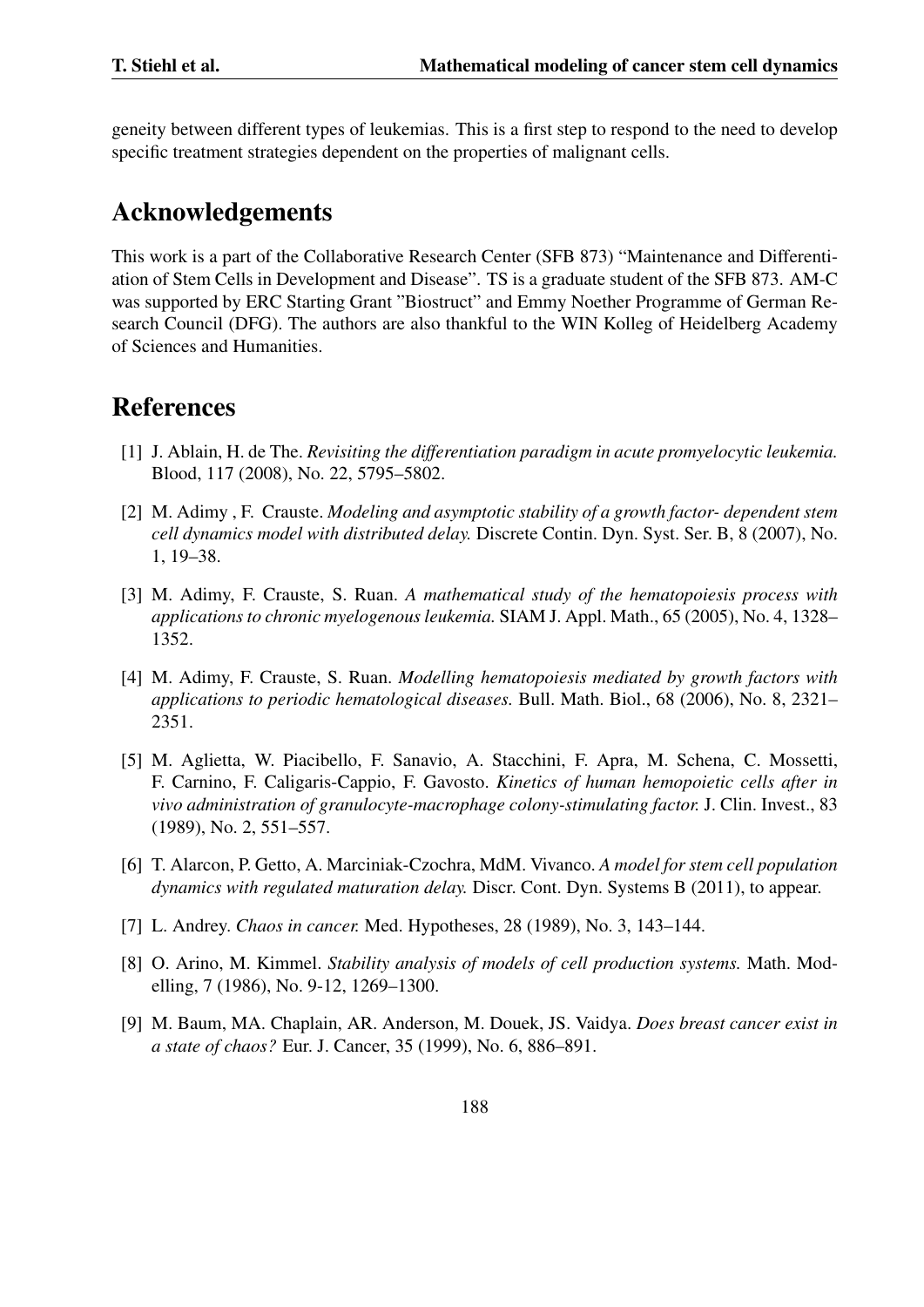- [10] R. Bejar, R. Levine, and BL. Ebert. *Unraveling the molecular pathophysiology of myelodysplastic syndromes.* J. Clin. Oncol., 29 (2011), No. 5, 504–514.
- [11] J. Belair, MC. Mackey, JM. Mahaffy. *Age-structured and two-delay models for erythropoiesis.* Math. Biosci., 128 (1995), No. 1-2, 317–346.
- [12] C. Bellan, L. Stefano, dF. Giulia, EA. Rogena, L. Lorenzo. *Burkitt lymphoma versus diffuse large B-cell lymphoma: a practical approach.* Hematol. Oncol., 28 (2010), No. 2, 53–56.
- [13] MT. Bocker, I. Hellwig, A. Breiling, V. Eckstein, AD. Ho, F. Lyko. *Genome-wide promoter DNA methylation dynamics of human hematopoietic progenitor cells during differentiation and aging.* Blood, 117 (2011), No. 19: e182–e189.
- [14] V. Bogner, L. Keil, KG. Kanz, C. Kirchhoff, BA. Leidel, W. Mutschler, P. Biberthaler. *Very early posttraumatic serum alterations are signicantly associated to initial massive RBC substitution, injury severity, multiple organ failure and adverse clinical outcome in multiple injured patients.* Eur. J. Med. Res., 14 (2009), No. 7, 284–291.
- [15] D. Bonnet, JE. Dick. *Human acute myeloid leukemia is organized as a hierarchy that originates from a primitive hematopoietic cell.* Nat. Med., 3 (1997), No. 7, 730–737.
- [16] J. Bryan, E. Jabbour, H. Prescott, G. Garcia-Manero, JP. Issa, H. Kantarjian. *Current and future management options for myelodysplastic syndromes.* Drugs, 70 (2010), No. 11, 1381– 1394.
- [17] EC. Buss, AD. Ho. *Leukemia stem cells.* Int. J. Cancer., 129 (2011), No. 10, 2328–2336.
- [18] SY. Chen, YC. Huang, SP Liu, FJ Tsai, WC Shyu, SZ Lin. *An overview of concepts for cancer stem cells.* Cell Transplant., 20 (2011), No. 1, 113–120.
- [19] BD. Cheson. *Standard and low-dose chemotherapy for the treatment of myelodysplastic syndromes.* Leuk. Res., Suppl. 1 (1998), S17–S21.
- [20] H. Clevers. *The cancer stem cell: premises, promises and challenges.* Nat Med., 17 (2011), No. 3, 313–319.
- [21] DS. Coffey. *Self-organization, complexity and chaos: the new biology for medicine.* Nat. Med., 4 (1998), No. 8, 882–885.
- [22] C. Colijn, MC. Mackey. *A mathematical model of hematopoiesis –I. periodic chronic myelogenous leukemia.* J. Theor. Biol., 237 (2005), No. 2, 117–132.
- [23] D. Dingli, JM. Pacheco. *Stochastic dynamics and the evolution of mutations in stem cells.* BMC Biol., 9:41 (2011).
- [24] M. Doumic-Jauffret, PS. Kim, B. Perthame. *Stability analysis of a simplied yet complete model for chronic myelogenous leukemia.* Bull. Math. Biol., 72 (2010), No. 7, 1732–1759.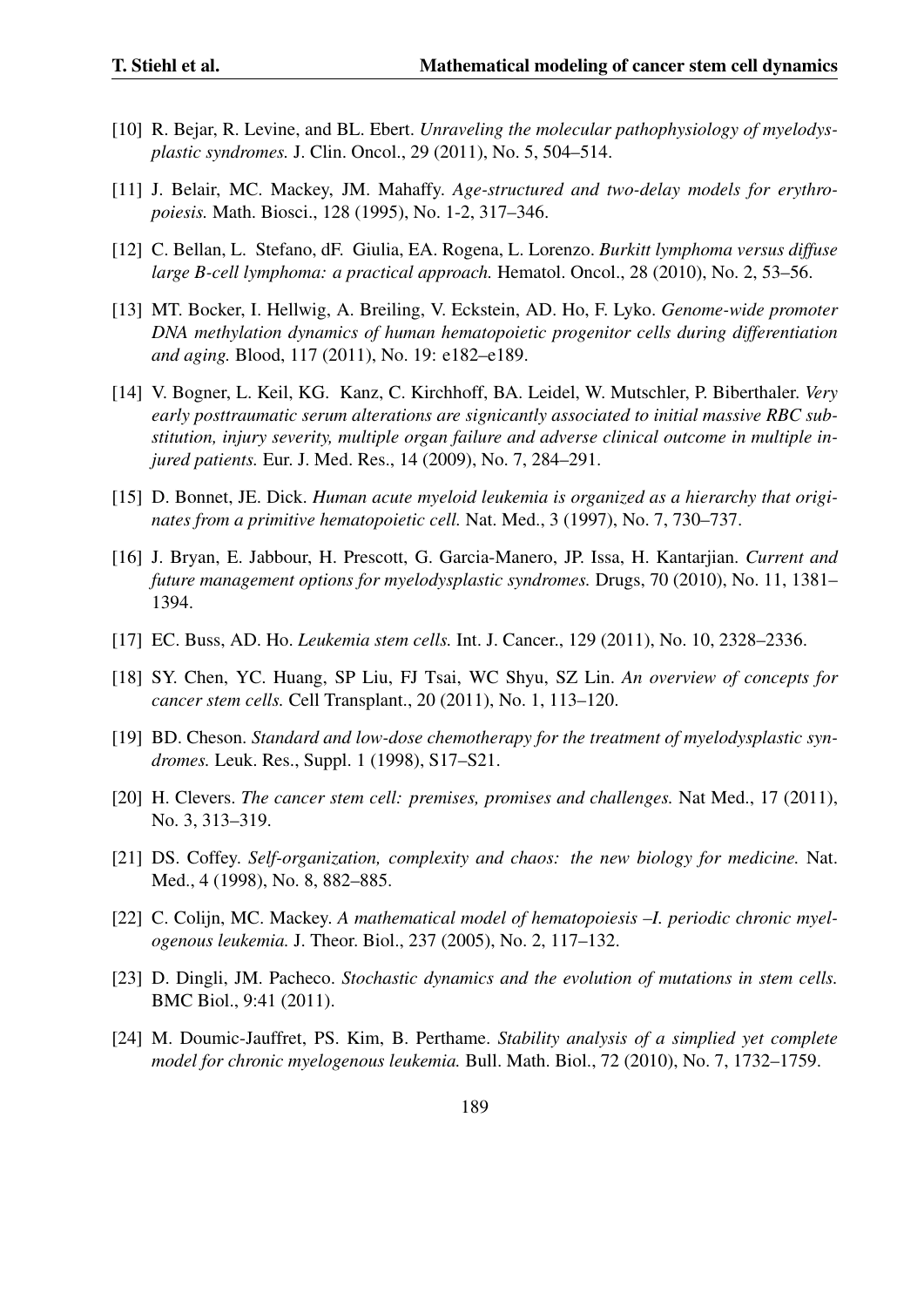- [25] M. Doumic-Jauffret, A. Marciniak-Czochra, B. Perthame, JP. Zubelli. *A Structured Population Model of Cell Differentiation.* SIAM J. Appl. Math., 71 (2011), 1918–1940.
- [26] P. Fenaux, GJ. Mufti, E. Hellstrom-Lindberg, V. Santini, C. Finelli, A. Giagounidis, R. Schoch, N. Gattermann, G. Sanz, A. List, SD. Gore, JF. Seymour, JM. Bennett, J. Byrd, J. Backstrom, L. Zimmerman, D. McKenzie, C. Beach, LR .Silverman; International Vidaza High-Risk MDS Survival Study Group. *Efficacy of azacitidine compared with that of conventional care regimens in the treatment of higher-risk myelodysplastic syndromes: a randomised, open-label, phase III study.* Lancet Oncol., 10 (2009), No. 3, 223–232.
- [27] C. Foley, S. Bernard, MC. Mackey. *Cost-effective G-CSF therapy strategies for cyclical neutropenia: Mathematical modelling based hypotheses.* J. Theor. Biol., 238 (2006), No. 4, 754– 763.
- [28] W. Fried. *Erythropoietin and erythropoiesis.* Exp. Hematol., 37 (2009), No. 9, 1007–1015.
- [29] FR. Gantmacher. The theory of matrices 2. Chelsea Publishing, New York, 1964.
- [30] P. Getto, A. Marciniak-Czochra, Y. Nakata, MdM. Vivanco. *Global dynamics of two compartment models for cell production systems with regulatory mechanisms.* (2011), submitted.
- [31] J. Guckenheimer, P. Holmes. Nonlinear Oscillations, Dynamical Systems, and Bifurcations of Vector Fields. Springer, New York, 2002.
- [32] H. Haeno, RL. Levine, DG. Gilliland, F. Michor. *A progenitor cell origin of myeloid malignancies.*, PNAS, 106 (2009),No. 39, 16616–16621.
- [33] KJ. Hope, L. Jin, JE. Dick. *Acute myeloid leukemia originates from a hierarchy of leukemic stem cell classes that differ in self-renewal capacity.* Nat. Immun., 5 (2004), No. 7, 738–743.
- [34] JH. Jandl (ed), Textbook of Hematology, Little Brown, Boston, MA, 1996.
- [35] S. Janz, M. Potter, CS. Rabkin. *Lymphoma- and leukemia-associated chromosomal translocations in healthy individuals.* Genes Chromosomes Cancer, 36 (2003), No. 3, 211–223.
- [36] H. Kantarjian, Y. Oki, G. Garcia-Manero, X. Huang, S. OBrien, J. Cortes, S. Faderl, C. Bueso-Ramos, F. Ravandi, Z. Estrov, A. Ferrajoli, W. Wierda, J. Shan, J. Davis, F. Giles, HI. Saba, JP. Issa. *Results of a randomized study of 3 schedules of low- dose decitabine in higher-risk myelodysplastic syndrome and chronic myelomonocytic leukemia.* Blood, 109 (2007), No. 1, 52–57.
- [37] S. Knipp, B. Hildebrand, A. Kundgen, A. Giagounidis, G. Kobbe, R. Haas, C. Aul, N. Gat- ¨ termann, U. Germing. *Intensive chemotherapy is not recommended for patients aged >60 years who have myelodysplastic syndromes or acute myeloid leukemia with high-risk karyotypes.* Cancer, 110 (2007), No. 2, 345–352.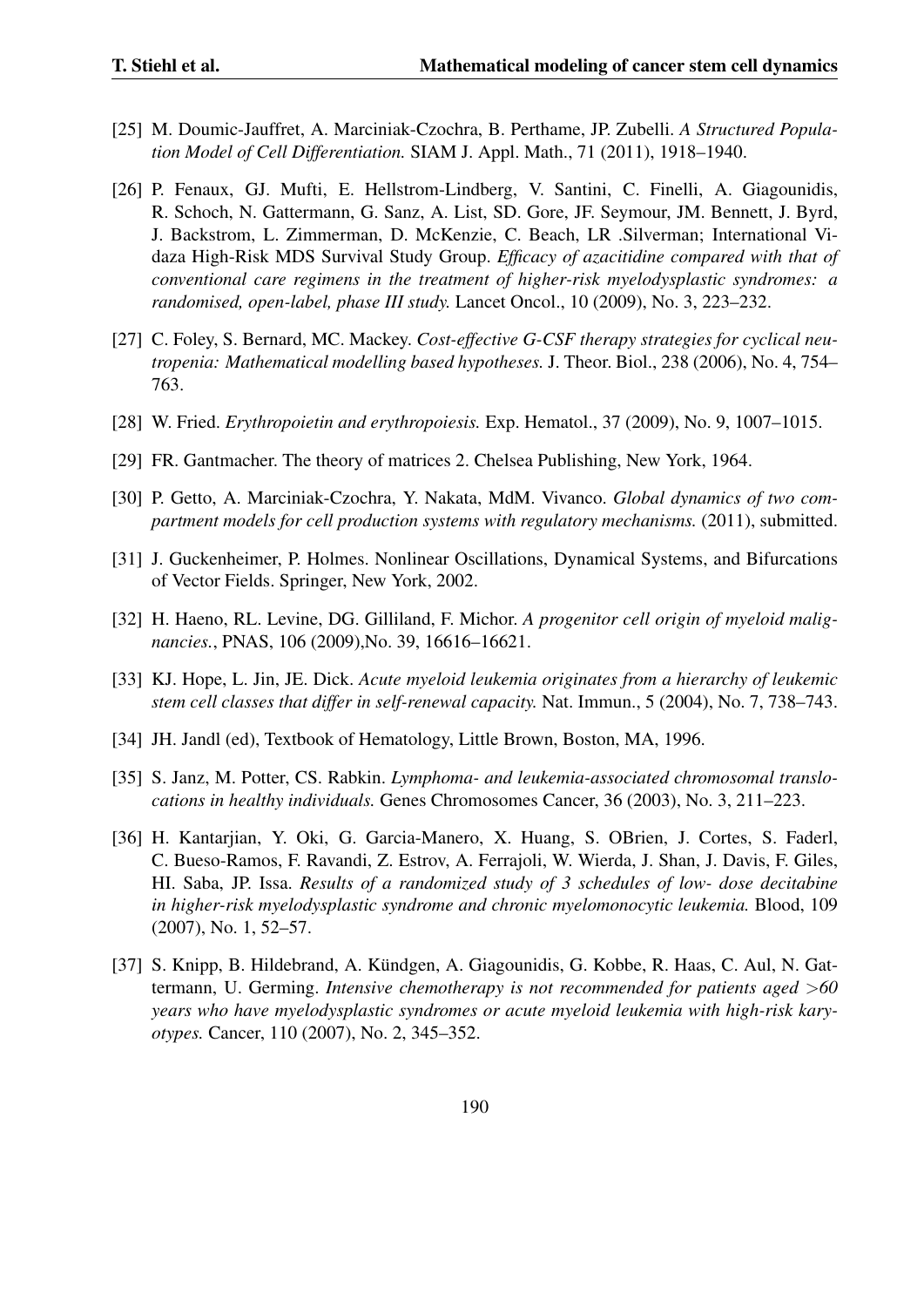- [38] N. Korde, SY. Kristinsson, O. Landgren. *Monoclonal gammopathy of undetermined signicance (MGUS) and smoldering multiple myeloma (Smm): novel biological insights and development of early treatment strategies.* Blood, 117 (2011), No. 21, 5573–5581.
- [39] A. Lander, K. Gokoffski, F. Wan, Q. Nie, A. Calof. *Cell lineages and the logic of proliferative control.* PLoS biology, 7 (2009), No. 1, 84–100.
- [40] SS. Lange, K. Takata, RD. Wood. *DNA polymerases and cancer.* Nat. Rev. Cancer, 11 (2011), No. 2, 96–110.
- [41] PM. Lansdorp. *Stem cell biology for the transfusionist.* Vox Sang., 74 Suppl. 2 (1998), 91–94.
- [42] JE. Layton, H. Hockman, WP. Sheridan, G. Morstyn. *Evidence for a novel in vivo control mechanism of granulopoiesis: mature cell-related control of a regulatory growth factor.* Blood, 74 (1989), No. 4, 1303–1307.
- [43] W. Lo, C. Chou, K. Gokoffski, F. Wan, A. Lander, A. Calof, Q. Nie. *Feedback regulation in multistage cell lineages.* Math. Biosci. Eng., 6 (2009), No. 1, 59–82.
- [44] MC. Mackey. *Unified hypothesis for the origin of aplastic anemia and periodic hematopoiesis.* Blood, 51 (1978), No. 5, 941–956.
- [45] MC. Mackey, L. Glass, *Oscillation and chaos in physiological control systems.* Science, 197 (1977), No. 4300, 287–289.
- [46] A. Marciniak-Czochra, T. Stiehl. *Mathematical models of hematopoietic reconstitution after stem cell transplantation.* In HG. Bock, T. Carraro, W. Jäger, S. Koerkel, R. Rannacher, JP. Schloeder (eds), Model Based Parameter Estimation: Theory and Applications. Springer, Heidelberg, 2011.
- [47] A. Marciniak-Czochra, T. Stiehl, W. Jäger, AD. Ho, W. Wagner. *Modeling of asymmetric cell division in hematopoietic stem cells – regulation of self-renewal is essential for efficient repopulation.* Stem Cells Dev., 18 (2009), No. 3, 377–385.
- [48] A. Marciniak-Czochra, T. Stiehl, W. Wagner. *Modeling of replicative senescence in hematopoietic development.* Aging (Albany NY), 1 (2009), No. 8, 723–732.
- [49] D. Metcalf. *Hematopoietic cytokines.* Blood, 111 (2008), No. 2, 485–491.
- [50] F. Michor, TP. Hughes, Y. Iwasa, S. Branford, NP. Shah, CL. Sawyers, MA. Nowak. *Dynamics of chronic myeloid leukaemia.* Nature, 435 (2005), No. 7046, 1267–1270.
- [51] KA. Moore, IR. Lemischka. *Stem cells and their niches.* Science, 311 (2006), No. 5769, 1880–1805.
- [52] D. Morgan, A. Murray, T. Hunt, P. Nurse. In: Alberts Molecular Biology of the Cell, 4th Edition, Garland Science, New York, 2002.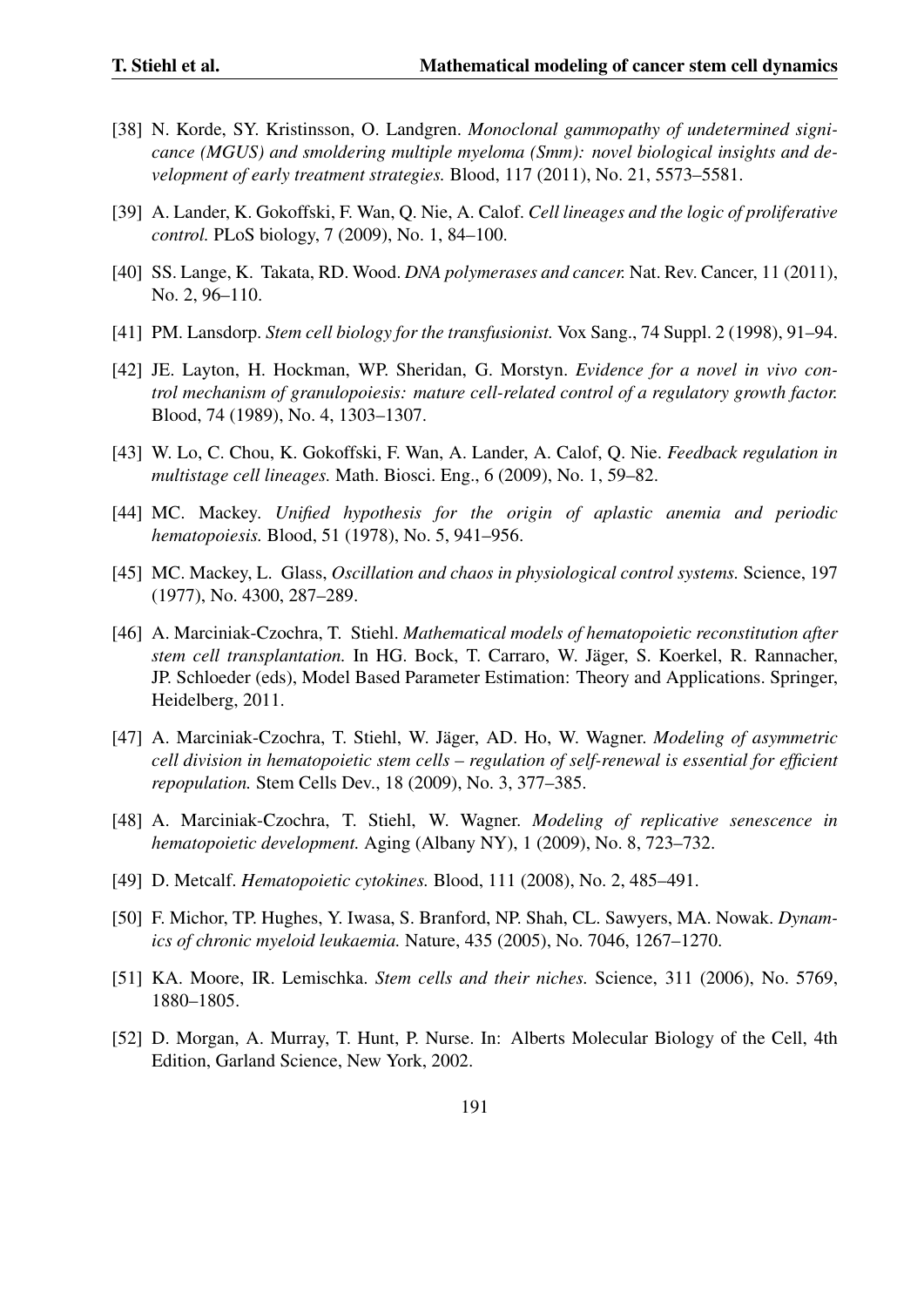- [53] I. Munk Pedersen, J. Reed. *Microenvironmental interactions and survival of CLL B-cells.* Leuk. Lymphoma, 45 (2004), No. 12, 2365–2372.
- [54] Y. Nakata, P. Getto, A. Marciniak-Czochra, T. Alarcon. *Stability analysis of multi-compartment models for cell production systems.* J. Biol. Dyn., (2011), doi: 10.1080/17513758.2011.558214.
- [55] L. Pujo-Menjouet, S. Bernard, MC. Mackey. *Long period oscillations in a G0 model of hematopoietic stem cells.* SIAM J. Appl. Dyn. Syst, 4 (2005), No. 2, 312–332.
- [56] T. Reya, SJ. Morrison, MF. Clarke, IL. Weissman. *Stem cells, cancer, and cancer stem cells.* Nature, 414 (2001), No. 6859, 105–111.
- [57] I. Roeder, M. Herberg, M. Horn. *An age-structured model of hematopoietic stem cell organization with application to chronic myeloid leukemia.* Bull. Math. Biol., 71 (2009), No. 3, 602–626.
- [58] I. Roeder, M. Horn, I. Glauche, A. Hochhaus, MC. Mueller, M. Loeffler. *Dynamic modeling of imatinib-treated chronic myeloid leukemia: functional insights and clinical implications.* Nat. Med., 12 (2006), No. 10, 1181–1184.
- [59] I. Roeder, M. Loeffler. *A novel dynamic model of hematopoietic stem cell organization based on the concept of within-tissue plasticity.* Exp. Hematol., 30 (2002), 853–861.
- [60] R. Rudnicki. *Chaoticity of the blood cell production system.* Chaos, doi: 10.1063/1.3258364, 2009.
- [61] F. Schueler, C. Hirt, G. Doelken. *Chromosomal translocation t (14;18) in healthy individuals.* Semin. Cancer. Biol., 13 (2003), No. 3, 203–209.
- [62] K. Shinjo, A. Takeshita, K. Ohnishi, R. Ohno. *Granulocyte colony-stimulating factor receptor at various stages of normal and leukemic hematopoietic cells.* Leuk. Lymphoma, 25 (1997), No. 1-2, 37–46.
- [63] S. Soltanian, MM. Matin. *Cancer stem cells and cancer therapy.* Tumour Biol., 32 (2011), No. 3, 425–440.
- [64] T. Stiehl, A. Marciniak-Czochra. *Characterization of stem cells using mathematical models of multistage cell lineages.* Mathematical and Computer Modelling, 53 (2011), No. 7-8, 1505– 1517.
- [65] JE. Till, L. Siminovitch, EA. McCulloch. *Stochastic Model of Stem Cell Proliferation Based on Growth of Spleen Colony-Forming Cells.* PNAS, 51 (1964), 29–49.
- [66] C. Tomasetti, D. Levy. *Role of symmetric and asymmetric division of stem cells in developing drug resistance.* PNAS., 107 (2010), No. 39. 16766-16771.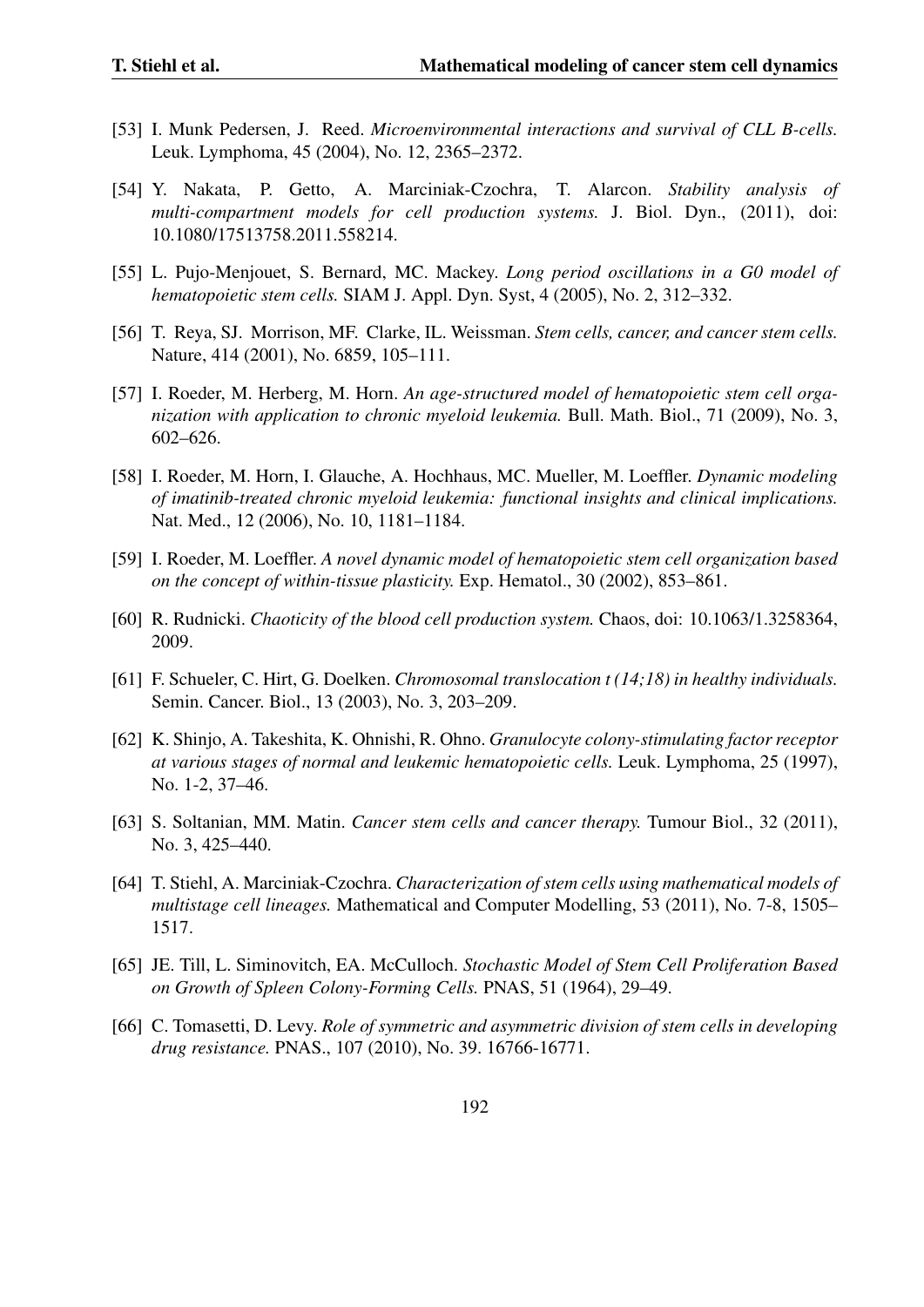*.*

[67] M. Tormo, I. Marugan, M. Calabuig. *Myelodysplastic syndromes: an update on molecular pathology.* Clin. Transl. Oncol., 12 (2010), No. 10, 652–661.

## A Proof of Proposition 24

• The linearization *L* around the composite steady  $(c_1^*, c_2^*, l_1^*, l_2^*)$  state is given by

$$
L:=\left(\begin{array}{cccc} 0 & -\frac{kp_1^c}{2a_1^c}c_1^\star & 0 & -\frac{kp_1^c}{2a_1^c}c_1^\star \\ p_1^c & \frac{kp_1^c}{2a_1^c}c_1^\star-d_2^c & 0 & \frac{kp_1^c}{2a_1^c}c_1^\star \\ 0 & -\frac{kp_1^l}{2a_1^l}l_1^\star & 0 & -\frac{kp_1^l}{2a_1^l}l_1^\star \\ 0 & \frac{kp_1^l}{2a_1^l}l_1^\star & p_1^l & \frac{kp_1^l}{2a_1^l}l_1^\star-d_2^l \end{array}\right)
$$

This follows using  $s^* = \frac{1}{2a}$  $\frac{1}{2a_1^l} = \frac{1}{2a}$  $\frac{1}{2a_1^c}, \frac{\partial}{\partial c}$  $\frac{\partial}{\partial c_2} s = \frac{\delta}{\partial l}$  $\frac{\partial}{\partial l_2} s = -k s^2$ .

- Let  $v := (-\frac{d_2^c}{p_1^c}, -1, \frac{d_2^l}{p_1^l}, 1)^T$ , then
- The center manifold of the equilibrium point  $(c_1^*, c_2^*, l_1^*, l_2^*)$  is invariant under the flow of the system and is tangent to the center eigenvector in the equilibrium point, c.f. Section 3.2 of ref. [31].

 $L \cdot v = 0$ .

Due to Proposition 7 the manifold of steady states is given as:

$$
\left(\begin{array}{c}c_1\\c_2\\l_1\\l_2\end{array}\right)=\left(\begin{array}{c}\frac{d_2^c}{p_1^c}(\frac{2a_1^c-1}{k}-l_2)\\\frac{2a_1^c-1}{k}-l_2\\\frac{d_2^l}{p_1^l}l_2\\\frac{1}{l_2}\end{array}\right)=\left(\begin{array}{c}\frac{d_2^c}{p_1^c}\frac{2a_1^c-1}{k}\\ \frac{2a_1^c-1}{k}\\0\end{array}\right)+l_2\left(\begin{array}{c}-\frac{d_2^c}{p_1^c}\\-1\\\frac{d_2^l}{p_1^l}\\\frac{1}{l}\end{array}\right).
$$

Therefore *v* is parallel to the manifold of steady states. Since  $(c_1^*, c_2^*, l_1^*, l_2^*)$  lies on the manifold of steady states, it is tangent to *v* in  $(c_1^*, c_2^*, l_1^*, l_2^*)$ . Since on each point on the manifold of steady states the system is in an equilibrium the manifold is invariant under the flow of the system. Therefore the manifold of steady states is a center manifold in the case where only one eigenvalue has zero real part.

## B Proof of Lemma 25

We use notations from equation  $(3.1)$ . (i) The zero order term of  $\tilde{\chi}_M$  is equivalent to  $\nu^c \alpha^c \cdot d_2^l + \nu^l \alpha^l \cdot d_2^c$  and therefore positive, since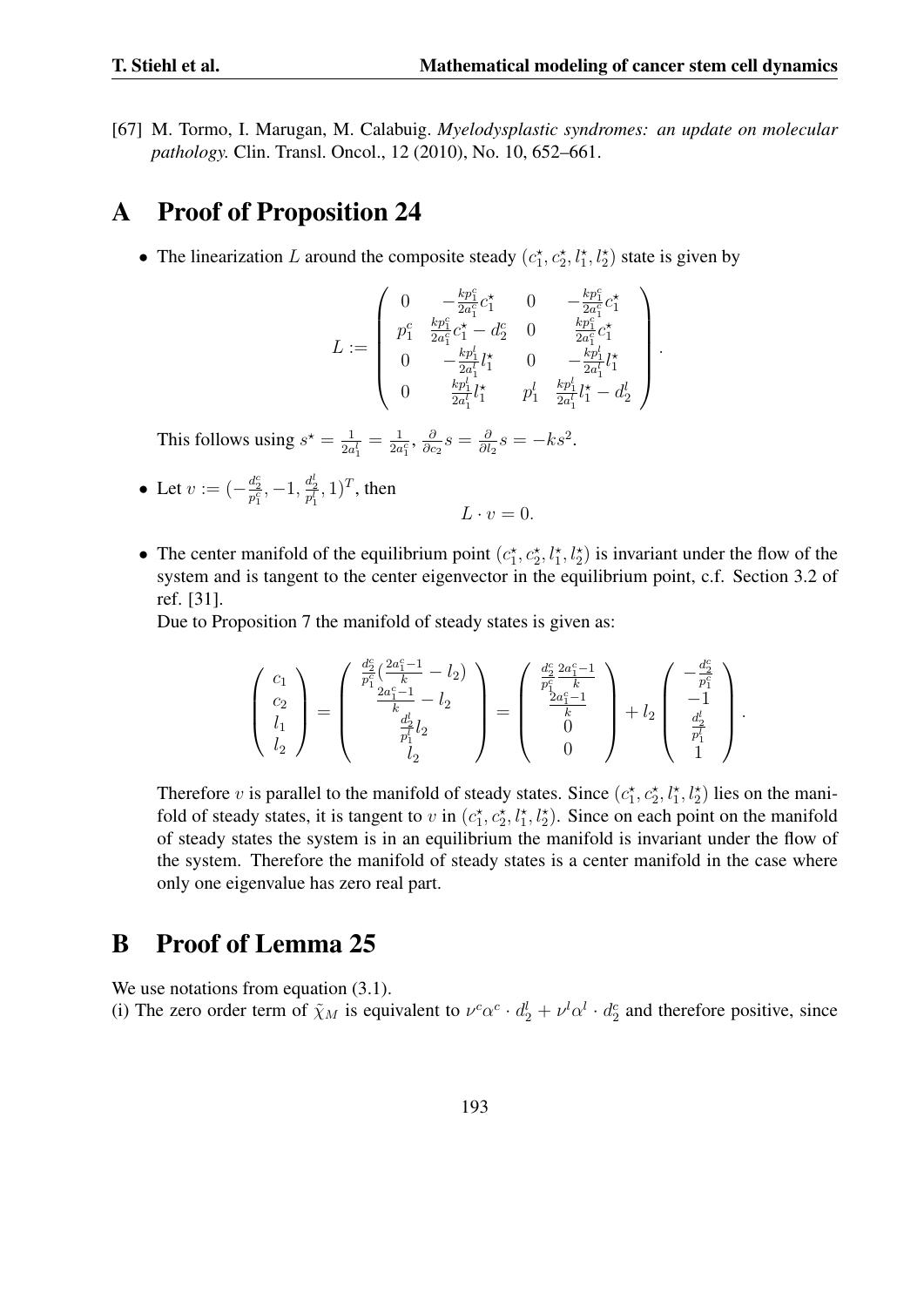$d_2^c > 0, d_2^l > 0, \nu^c \alpha^c > 0$ , and  $\nu^l \alpha^l > 0$ . (ii) Exploiting

$$
\bar{s} = \frac{d_1^c + p_1^c}{2a_1^c p_1^c} = \frac{d_1^l + p_1^l}{2a_1^l p_1^l},
$$
  
\n
$$
\bar{c}_1 = \frac{\bar{c}_2 d_2^c}{2(1 - a_1^c \bar{s}) p_1^c},
$$
  
\n
$$
\bar{l}_1 = \frac{\bar{l}_2 d_2^l}{2(1 - a_1^l \bar{s}) p_1^l} \text{ and}
$$
  
\n
$$
k\bar{c}_2 = \frac{1}{\bar{s}} - 1 - k\bar{l}_2,
$$

it follows for the second order term:

$$
-(\rho^l + \rho^c) = \left(-2\frac{d_2^c a_1^c p_1^c}{p_1^c - d_1^c} + \frac{d_2^c (p_1^c + d_1^c)}{p_1^c - d_1^c} + \frac{(p_1^c + d_1^c) d_2^c}{p_1^c - d_1^c} k\bar{l}_2 - \frac{d_2^l (d_1^l + p_1^l)}{p_1^l - d_1^l} k\bar{l}_2\right)s + d_2^c + d_2^l.
$$

We define

$$
\eta := \left( -2 \frac{d_2^c a_1^c p_1^c}{p_1^c - d_1^c} + \frac{d_2^c (p_1^c + d_1^c)}{p_1^c - d_1^c} \right) s + d_2^c,
$$
  
\n
$$
\xi := -\frac{d_2^l (d_1^l + p_1^l)}{p_1^l - d_1^l} k \bar{l}_2 s + d_2^l,
$$
  
\n
$$
\theta := \frac{(p_1^c + d_1^c) d_2^c}{p_1^c - d_1^c} k \bar{l}_2 s \ge 0,
$$

with  $-(\rho^l + \rho^c) = \eta + \xi + \theta$ . It calculates:

$$
\eta = \frac{d_2^c}{2(p_1^c - d_1^c) a_1^c p_1^c} \left( -4 p_1^c a_1^c d_1^c + (d_1^c)^2 + 2 d_1^c p_1^c + (p_1^c)^2 \right)
$$
  
> 
$$
\frac{d_2^c}{2(p_1^c - d_1^c) a_1^c p_1^c} \left( (d_1^c)^2 - 2 d_1^c p_1^c + (p_1^c)^2 \right)
$$
  
= 
$$
\frac{d_2^c}{2(p_1^c - d_1^c) a_1^c p_1^c} (d_1^c - p_1^c)^2 \ge 0,
$$

since  $a_1^c < 1$  and  $p_1^c - d_1^c > (2a_1^c - 1)p_1^c - d_1^c$ , which is assumed to be positive, if we are interested in nonnegative steady states (Proposition 10). Since we assume  $\bar{l}_2 \ge 0$  and  $\bar{c}_2 \ge 0$ ,  $k\bar{c}_2 + k\bar{l}_2 = \frac{1}{s} - 1$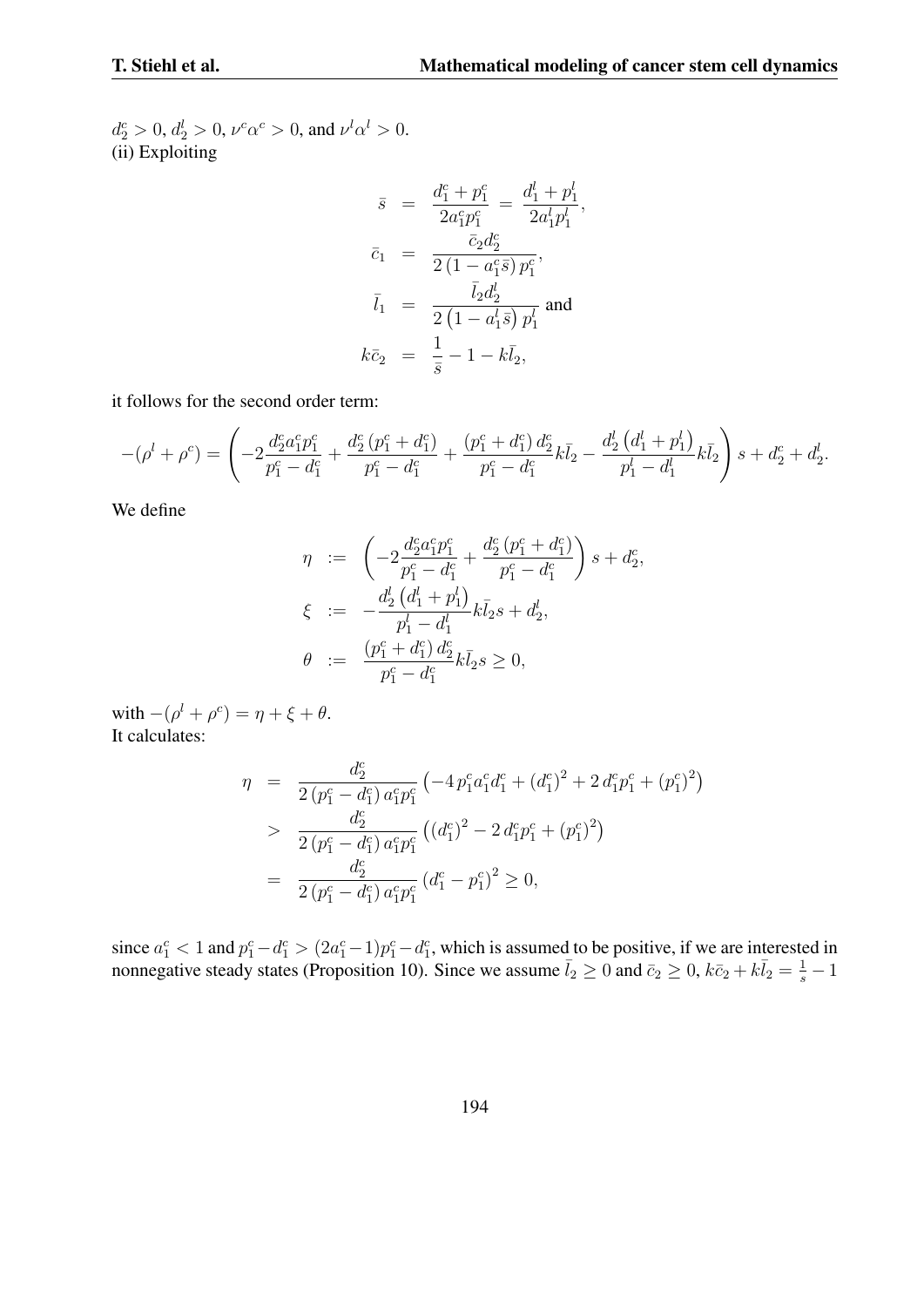$\text{implies } k\bar{l}_2 \leq \frac{1}{s} - 1 = \frac{2a_1^l p_1^l - d_1^l - p_1^l}{p_1^l + d_1^l}$ . It holds

$$
\xi \geq -\frac{d_2^l (d_1^l + p_1^l)}{p_1^l - d_1^l} \frac{2a_1^l p_1^l - d_1^l - p_1^l}{p_1^l + d_1^l} s + d_2^l
$$
\n
$$
= \frac{d_2^l}{2 (p_1^l - d_1^l) a_1^l p_1^l} \left( -4 p_1^l a_1^l d_1^l + d_1^{l^2} + 2 d_1^l p_1^l + p_1^{l^2} \right)
$$
\n
$$
> \frac{d_2^l}{2 (p_1^l - d_1^l) a_1^l p_1^l} (p_1^l - d_1^l)^2 \geq 0.
$$

Consequently the second order term is positive. (iii) follows by direct calculation.

## C Proof of Lemma 27

We write  $\tilde{\beta} = \rho^l + \zeta$ , with

$$
\begin{aligned} \rho^l &:= \left(p_1^l(d_2^l)^2 + (d_2^c)^2 d_2^l\right) \bar{s}^2 - \hat{\alpha} \bar{s} (1 - \bar{s}) > 0, \\ \zeta &:= -(p_1^c(d_2^c)^2 + d_2^c(d_2^l)^2) \bar{s}^2 < 0. \end{aligned}
$$

Exploiting  $X = k\bar{l}_2 < 2a_1^c - 1$  and  $a_1^c < 1$  it follows

$$
H_2(X) = \hat{\alpha}\bar{s}^2 X^2 + \rho^l X + \zeta X + \tilde{\gamma}
$$
  
\n
$$
\geq \hat{\alpha}\bar{s}^2 X^2 + \rho^l X + \zeta (2a_1^c - 1) + \tilde{\gamma}
$$
  
\n
$$
= \hat{\alpha}\bar{s}^2 X^2 + \rho^l X + (1 - (2a_1^c - 1)s)\bar{s}d_2^c (d_2^l)^2 + (d_2^c)^2 d_2^l \bar{s}^2
$$
  
\n
$$
> \hat{\alpha}\bar{s}^2 X^2 + \rho^l X
$$
  
\n
$$
\geq \hat{\alpha}\bar{s}^2 X^2 - \hat{\alpha}\bar{s} (1 - \bar{s})X
$$
  
\n
$$
= \hat{\alpha}\bar{s}X (\bar{s}X - (1 - \bar{s})),
$$

which is positive in the relevant range  $X \in [0, \frac{1}{s} - 1 = 2a_1^c - 1]$ *.* 

# D Proof of Lemma 29

We write  $\tilde{\beta} = \rho^l + \zeta$ , with

$$
\rho^l := \left( p_1^l (d_2^l)^2 + (d_2^c)^2 d_2^l \right) \bar{s}^2 > 0
$$
  

$$
\zeta := -(p_1^c (d_2^c)^2 + d_2^c (d_2^l)^2) \bar{s}^2 < 0
$$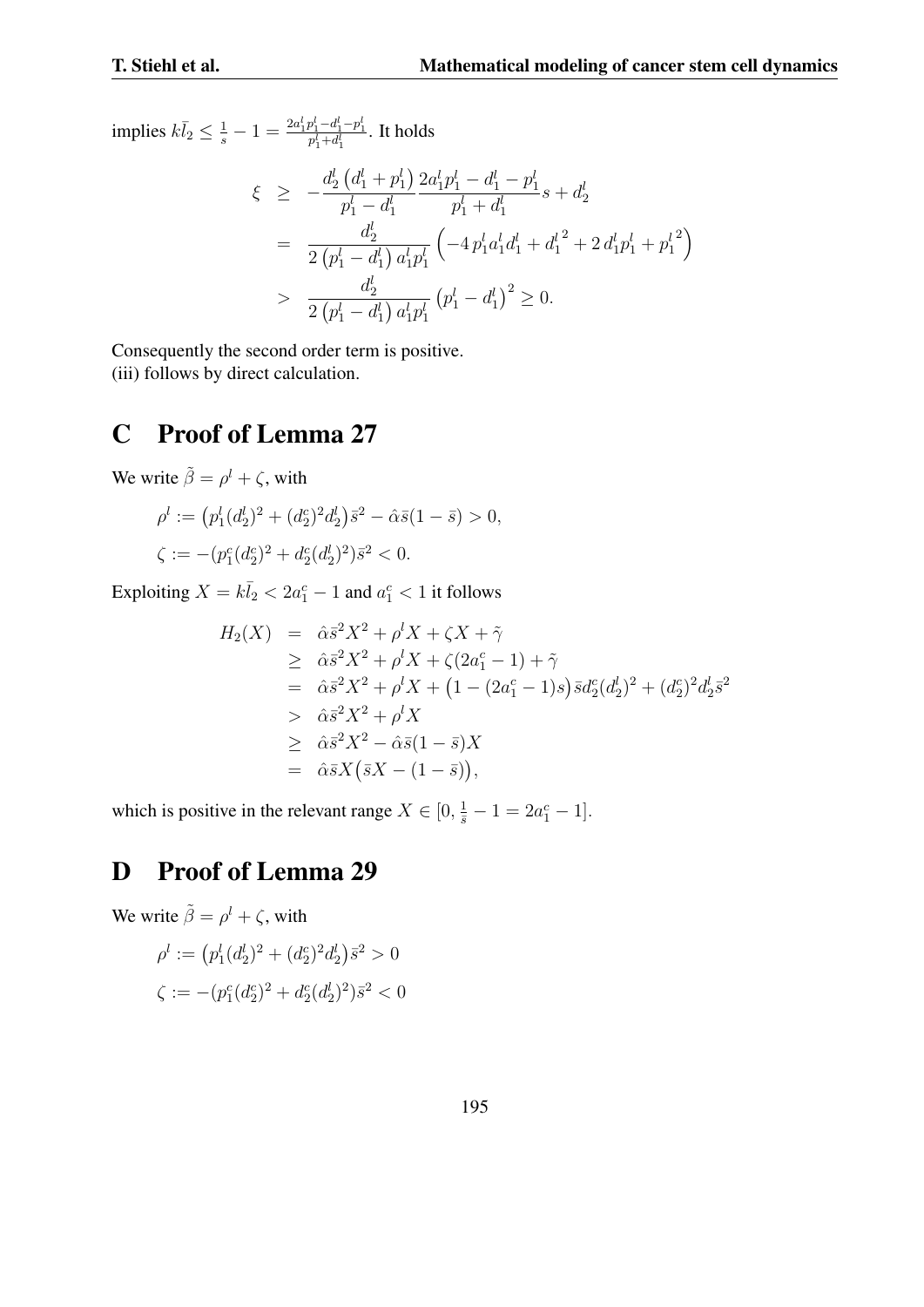Exploiting  $X < 2a_1^c - 1$  and  $a_1^c < 1$  it follows

$$
H_2(X) = \rho^l X + \zeta X + \tilde{\gamma}
$$
  
\n
$$
\geq \rho^l X + \zeta (2a_1^c - 1) + \tilde{\gamma}
$$
  
\n
$$
= \rho^l X + (1 - (2a_1^c - 1)\bar{s}) \bar{s} d_2^c (d_2^l)^2 + (d_2^c)^2 d_2^l \bar{s}^2
$$
  
\n
$$
> \rho^l X \geq 0.
$$

## E Proof of Proposition 31

**Remark 35.** *If*  $\tilde{\beta} > 0$ *, then*  $H_2(X) > 0$ *, since*  $\tilde{\gamma} > 0$ *.* 

**Corollary 36.** Assume  $k^l = k^c$  and  $d_1^c = d_1^l = 0$ . Then it is necessary that  $\hat{\alpha} > 0$  and  $\tilde{\beta} < 0$  to *obtain*  $H_2 < 0$  *within the biologically relevant range of parameters.* 

Proof: The corollary follows from Propositions 27 and 29 and from Remark 35.

We now analyze if there exist relevant parameters that fulfill  $H_2 < 0$ . Note that  $H_2 > 0$  implies linear stability due to the Hurwitz theorem, since the quadratic and absolute term of  $\tilde{\chi}_M(\lambda)$  are positive (Lemma 25).

Remark 37. *α >*ˆ 0 *implies*

- $(i)$   $(p_1^l d_2^l p_1^c d_2^c) > 0$  and  $(d_2^c d_2^l) > 0$  *or*
- *(ii)*  $(p_1^l d_2^l p_1^c d_2^c) < 0$  and  $(d_2^c d_2^l) < 0$ .

Renaming variables  $(p_i^c \leftrightarrow p_i^l, a_i^c \leftrightarrow a_i^l, c_i \leftrightarrow l_i^l, d_2^l \leftrightarrow d_2^c)$  does not change the ODE system, *but transforms case (i) to case (ii). For this reason we can assume without loss of generality that*  $(p_1^l d_2^l - p_1^c d_2^c) > 0$  and  $(d_2^c - d_2^l) > 0$ .

Remark 38. *For the remainder of this Section we assume*

- $(p_1^l d_2^l p_1^c d_2^c) > 0,$
- $(d_2^c d_2^l) > 0$ ,
- $k^l = k^c$  *and*
- $d_1^c = d_1^l = 0.$

In the following we set  $\tilde{\delta} := [p_1^l(d_2^l)^2 - p_1^c(d_2^c)^2 + d_2^c d_2^l (d_2^c - d_2^l)],$  then  $\tilde{\beta} = \bar{s}^2 \tilde{\delta} - \hat{\alpha} \bar{s} (1 - \bar{s}).$ 

**Lemma 39.** Let  $\tilde{\beta} < 0$ . We consider  $H_2(X)$  as a quadratic polynomial in  $X = k\overline{l}_2$ . The minimal *point of the corresponding parabola lies in the relevant range*  $0 \leq k \overline{l}_2 \leq (2a_1^c - 1)$  *if and only if* 

$$
\hat{\alpha}(1-\bar{s}) + \tilde{\delta}\bar{s} \ge 0.
$$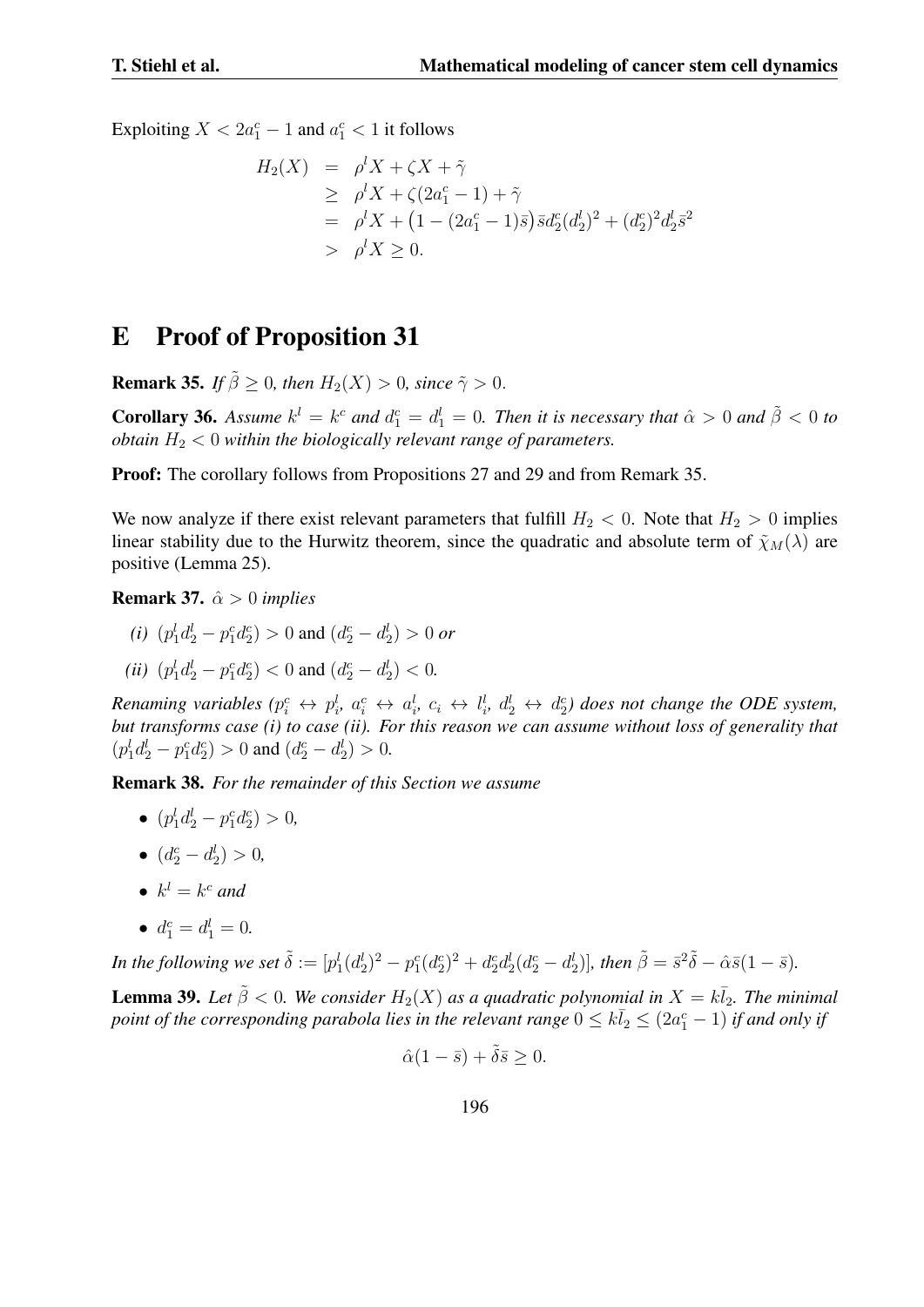**Proof:** The minimum of this parabola is at  $X_{min} := -\frac{\tilde{\beta}}{2\tilde{\alpha}i}$  $\frac{\tilde{\beta}}{2\tilde{\alpha}\tilde{s}^2}$ . Since we assumed  $\tilde{\beta} < 0$ , it follows that  $X_{min} > 0$ . It holds

$$
-\frac{\tilde{\beta}}{2\hat{\alpha}\bar{s}^2} \leq \frac{1}{\bar{s}} - 1 \Leftrightarrow -\tilde{\beta} \leq 2(1 - \bar{s})\bar{s}\hat{\alpha} \Leftrightarrow -\bar{s}^2\tilde{\delta} + \hat{\alpha}\bar{s}(1 - \bar{s}) \leq 2(1 - \bar{s})\bar{s}\hat{\alpha} \Leftrightarrow \hat{\alpha}(1 - \bar{s}) + \tilde{\delta}\bar{s} \geq 0.
$$

#### Lemma 40.

(i) Let  $\tilde{\beta} < 0$ . Assume  $\hat{\alpha}(1 - \bar{s}) + \tilde{\delta}\bar{s} \geq 0$ . There exists  $kl_2$  in the relevant range  $[0, (2a_1^c - 1)]$ *such that*  $H_2(kl_2) < 0$  *if and only if*  $\frac{-\tilde{\beta}^2}{4\tilde{\alpha}\tilde{s}^2} + \tilde{\gamma} < 0$ .

(ii) If 
$$
\hat{\alpha}(1-\bar{s}) + \tilde{\delta}\bar{s} < 0
$$
, then  $H_2(X) > 0$ .

**Proof:** (i) Due to Lemma 39 the minimum of  $H_2(X)$  lies within the relevant range. The minimum value of  $H_2(X)$  is  $\frac{-\tilde{\beta}^2}{4\tilde{\alpha}\tilde{s}^2} + \tilde{\gamma}$ . "  $\Rightarrow$  " If the minimum is negative and lies within the relevant range then there exist relevant parameters such that  $H_2(X) < 0$ . "  $\Leftarrow$  " If there exist relevant parameters such that  $H_2 < 0$ , then the minimum of  $H_2(X)$  in the relevant range is negative and therefore  $\frac{-\tilde{\beta}^2}{4\hat{\alpha}\bar{s}^2} + \tilde{\gamma} < 0.$ 

(ii) Due to Lemma 39 and since  $X_{min} > 0$ ,  $X_{min}$  is greater than the maximal relevant value of  $k\overline{l}_2$ . Therefore the minimum of the parabola  $H_2(X)$  in the relevant range is at  $X = \frac{1}{\overline{s}} - 1$ . It holds

$$
H_2\left(\frac{1}{\bar{s}}-1\right) = \hat{\alpha}(1-\bar{s})^2 + \tilde{\beta}\left(\frac{1}{\bar{s}}-1\right) + \tilde{\gamma}
$$
  
\n
$$
= \hat{\alpha}(1-\bar{s})^2 + \tilde{\delta}\bar{s}(1-\bar{s}) - \hat{\alpha}(1-\bar{s})^2 + \tilde{\gamma}
$$
  
\n
$$
= [p_1^l(d_2^l)^2 - p_1^c(d_2^l)^2 + d_2d_2^l(d_2^c - d_2^l)]\bar{s}(1-\bar{s}) + d_2^c(d_2^l)^2\bar{s} + (d_2^c)^2d_2^l\bar{s}^2
$$
  
\n
$$
+ (d_2^c)^2p_1^c(2a_1^c - 1)\bar{s}^2
$$
  
\n
$$
= [p_1^l(d_2^l)^2 - p_1^c(d_2^c)^2 + d_2d_2^l(d_2^c - d_2^l)]\bar{s}(1-\bar{s}) + d_2^c(d_2^l)^2\bar{s} + (d_2^c)^2d_2^l\bar{s}^2
$$
  
\n
$$
+ (d_2^c)^2p_1^c(1-\bar{s})\bar{s}
$$
  
\n
$$
= [p_1^l(d_2^l)^2 + d_2^c d_2^l(d_2^c - d_2^l)]\bar{s}(1-\bar{s}) + d_2^c(d_2^l)^2\bar{s} + (d_2^c)^2d_2^l\bar{s}^2 > 0.
$$

**Corollary 41.** *(Reformulation of Corollary 36)* Assume  $k^l = k^c$  and  $d_1^c = d_1^l = 0$ . For existence *of*  $k\overline{l}_2$  *in the biological relevant range with*  $H_2(k\overline{l}_2) < 0$  *it is necessary and sufficient that*  $\hat{\alpha} > 0$ *,*  $\tilde{\beta} < 0$ ,  $\hat{\alpha}(1 - \bar{s}) + \tilde{\delta}\bar{s} \ge 0$  *and*  $\frac{-\tilde{\beta}^2}{4\hat{\alpha}\bar{s}^2} + \tilde{\gamma} < 0$ .

Proof: The corollary follows from Propositions 27, 29, Lemmas 39, 40 and and from Remark 35.

We now elaborate on this case and try to give a more explicit formulation.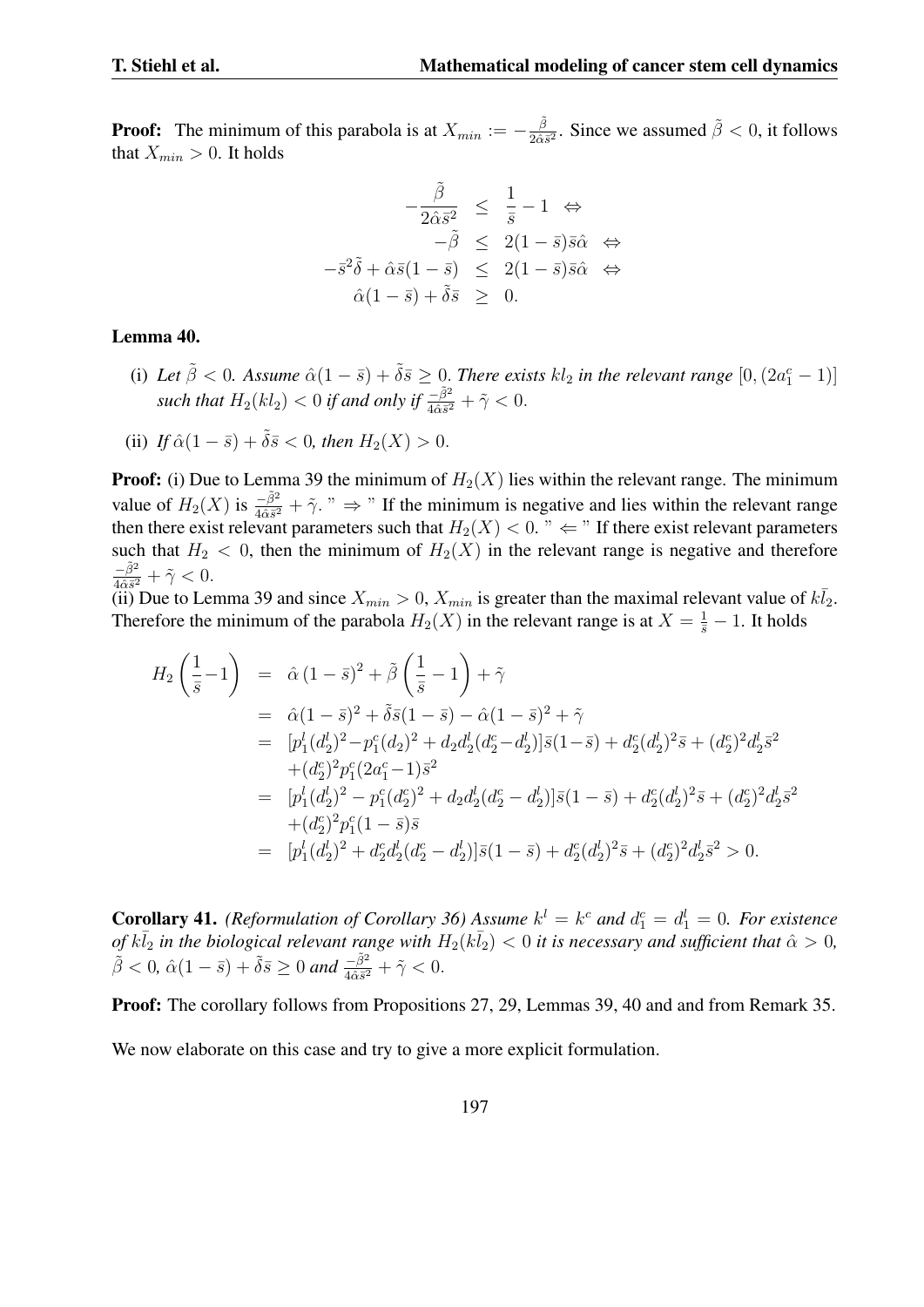**Lemma 42.** *Assume*  $\hat{\alpha}(1-\bar{s}) + \tilde{\delta}\bar{s} \geq 0$ .

(i) It holds  $\tilde{\beta} < 0$  if and only if  $0 < \bar{s} < \frac{\hat{\alpha}}{\hat{\alpha} + \tilde{\delta}}$ .

(ii) *There exists*  $\bar{s} \in \left(\frac{1}{2}\right)$  $(\frac{1}{2},1)$  with  $\tilde{\beta} < 0$  if and only if  $p_1^c > \frac{p_1^l(2d_2^l - d_2^c) + (d_2^c)^2 - d_2^c d_2^l}{d_2^c}.$ 

**Proof:** (i) Note that  $\hat{\alpha}(1-\bar{s}) + \tilde{\delta}\bar{s} \ge 0$ ,  $\hat{\alpha} > 0$ , implies  $\hat{\alpha} + \tilde{\delta} > 0$ . It holds  $\tilde{\beta} = \bar{s}((\hat{\alpha} + \tilde{\delta})\bar{s} - \hat{\alpha})$ , which gives the result.

(ii) Due to (i)  $\tilde{\beta} < 0$  if and only if  $0 < \bar{s} < \frac{\hat{\alpha}}{\hat{\alpha} + \tilde{\delta}}$ . It is therefore necessary and sufficient for existence of  $\bar{s} > 0.5$  that  $\frac{\hat{\alpha}}{\hat{\alpha} + \tilde{\delta}} > \frac{1}{2}$  $\frac{1}{2}$ , which is equivalent to  $\hat{\alpha} > \tilde{\delta}$ , which is equivalent to  $p_1^c$  $\frac{p_1^l(2d_2^l - d_2^c) + (d_2^c)^2 - d_2^c d_2^l}{d_2^c}$ :

$$
(p_1^l d_2^l - p_1^c d_2^c)(d_2^c - d_2^l) > p_1^l (d_2^l)^2 - p_1 (d_2^c)^2 + d_2^c d_2^l (d_2^c - d_2^l) \Leftrightarrow
$$
  
\n
$$
p_1^c d_2^c > 2p_1^l d_2^l - p_1^l d_2^c + d_2^c (d_2^c - d_2^l) \Leftrightarrow
$$
  
\n
$$
p_1^c > \frac{p_1^l (2d_2^l - d_2^c) + (d_2^c)^2 - d_2^c d_2^l}{d_2^c}.
$$

With this result we can reformulate Corollary 41:

**Corollary 43.** *(Reformulation of Corollary 41) Assume*  $k^l = k^c$  *and*  $d_1^c = d_1^l = 0$ . *After possible* renaming of variables  $(a_i^c \leftrightarrow a_i^l, p_i^c \leftrightarrow p_i^l, d_2^l \leftrightarrow d_2^c)$  it holds: For existence of  $k\overline{l}_2$  in the biologically relevant range with  $H_2(k\bar{l}_2)$  < 0 it is necessary and sufficient that  $d_2^c > d_2^l$ ,  $p_1^l d_2^l > p_1^c d_2^c$ ,  $0 < \bar{s} <$  $\frac{\hat{\alpha}}{\hat{\alpha}+\tilde{\delta}},\, p_1^c>\frac{p_1^l(2d_2^l-d_2^c)+(d_2^c)^2-d_2^cd_2^l}{d_2^c},\, \hat{\alpha}(1-\bar{s})+\tilde{\delta}\bar{s}\geq 0$  and  $\frac{-\tilde{\beta}^2}{4\hat{\alpha}\bar{s}^2}+\tilde{\gamma}< 0.$ 

Proof: The corollary follows from Propositions 27, 29, Lemmas 39, 40 and 42 and from Remarks 35 and 37.

We further elaborate on the condition  $\hat{\alpha}(1-\bar{s})+\tilde{\delta}\bar{s} \ge 0$  and on compatibility of  $p_1^c > \frac{p_1^l (2d_2^l - d_2^c) + (d_2^c)^2 - d_2^c d_2^l}{d_2^c}$ and  $p_1^l d_2^l > p_1^c d_2^c$ .

**Lemma 44.**  $\hat{\alpha}(1-\bar{s}) + \tilde{\delta}\bar{s} \geq 0$  *is equivalent to* 

$$
p_1^c \le \frac{p_1^l d_2^l (d_2^c - d_2^l)(1 - \bar{s}) + d_2^c d_2^l (d_2^c - d_2^l)\bar{s} + p_1^l (d_2^l)^2 \bar{s}}{d_2^c (d_2^c - d_2^l)(1 - \bar{s}) + (d_2^c)^2 \bar{s}}.
$$

**Proof:** The proof follows from a direct calculation:

$$
\begin{array}{rcl} \hat{\alpha}(1-\bar{s})+\tilde{\delta}\bar{s} & \geq & 0 \Leftrightarrow \\ (p_1^l d_2^l - p_1^c d_2^c)(d_2^c - d_2^l)(1-\bar{s}) + \bar{s} p_1^l (d_2^l)^2 - \bar{s} p_1^c (d_2^c)^2 + d_2^c d_2^l (d_2^c - d_2^l)\bar{s} & \geq & 0 \Leftrightarrow \\ & & \frac{p_1^l d_2^l (d_2^c - d_2^l)(1-\bar{s}) + d_2^c d_2^l (d_2^c - d_2^l)\bar{s} + p_1^l (d_2^l)^2\bar{s}}{d_2^c (d_2^c - d_2^l)(1-\bar{s}) + (d_2^c)^2\bar{s}} & \geq & p_1^c. \end{array}
$$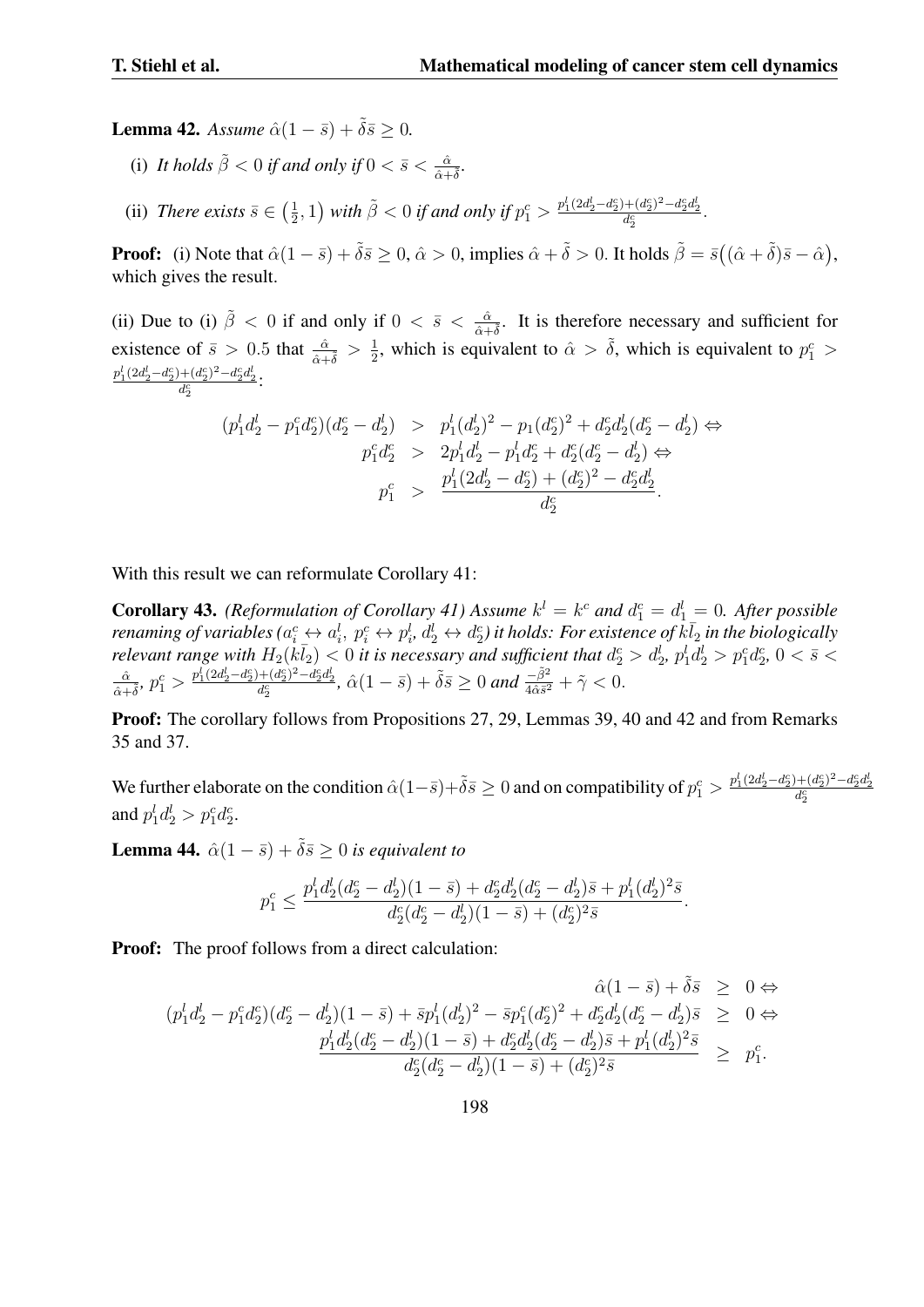Since our choice of notation and  $\hat{\alpha} > 0$  requires  $p_1^l d_2^l > p_1^c d_2^c$ , it is necessary that  $p_1^l$  $\frac{d_2^l}{d_2^c}$  >  $\frac{p_1^l(2d_2^l - d_2^c) + (d_2^c)^2 - d_2^c d_2^l}{d_2^c}$  to satisfy Lemma 42.

Lemma 45. *To fulfill p l* 1  $\frac{d_2^l}{d_2^c} > \frac{p_1^l(2d_2^l - d_2^c) + (d_2^c)^2 - d_2^c d_2^l}{d_2^c}$  it is necessary and sufficient that  $p_1^l > d_2^c$ .

Proof: The proof follows from a direct calculation:

$$
p_1^l d_2^l > p_1^l (2d_2^l - d_2^c) + (d_2^c)^2 - d_2^c d_2^l \Leftrightarrow
$$
  

$$
p_1^l (d_2^c - d_2^l) > d_2^c (d_2^c - d_2^l).
$$

Remark 46 (Biological Interpretation). *To destabilize an equilibrium of coexistence it is necessary that proliferation of leukemic stem cells is larger than death rate of mature healthy cells. This shows that the relation between properties of stem cells and mature cells is important to destabilize coexistence and that a certain amount of leukemic cell proliferation is necessary. By renaming of* variables ( $a_i^c\leftrightarrow a_i^l,\ p_i^c\leftrightarrow p_i^l,\ d_2^l\leftrightarrow d_2^c$ ) we obtain the corresponding relation between proliferation *of healthy cells and death rate of leukemic cells.*

**Lemma 47.** *If*  $p_1^l > d_2^c$  *it holds:*  $p_1^l$  $\frac{d_2^l}{d_2^c} > \frac{p_1^l d_2^l (d_2^c - d_2^l) (1-\bar{s}) + d_2^c d_2^l (d_2^c - d_2^l) \bar{s} + p_1^l (d_2^l)^2 \bar{s} }{d_2^c (d_2^c - d_2^l) (1-\bar{s}) + (d_2^c)^2 \bar{s}}$  $\frac{d_2^l)(1-\bar{s})+d_2^cd_2^l(d_2^c-d_2^l)\bar{s}+p_1^l(d_2^l)^2\bar{s}}{d_2^c(d_2^c-d_2^l)(1-\bar{s})+(d_2^c)^2\bar{s}}>\frac{p_1^l(2d_2^l-d_2^c)+(d_2^c)^2-d_2^cd_2^l}{d_2^c}.$ 

**Proof:** The proof follows from a direct calculation:

$$
\begin{array}{ccccc} & p_1^l\frac{d_2^l}{d_2^c} & > & \frac{p_1^l d_2^l (d_2^c - d_2^l)(1-\bar{s}) + d_2^c d_2^l (d_2^c - d_2^l)\bar{s} + p_1^l (d_2^l)^2 \bar{s}}{d_2^c (d_2^c - d_2^l)(1-\bar{s}) + (d_2^c)^2 \bar{s}} & \Leftrightarrow & \\ & p_1^l (d_2^c - d_2^l) d_2^l & > & d_2^c d_2^l (d_2^c - d_2^l), \end{array}
$$

$$
\frac{p_1^l d_2^l (d_2^c - d_2^l)(1 - \bar{s}) + d_2^c d_2^l (d_2^c - d_2^l)\bar{s} + p_1^l (d_2^l)^2 \bar{s}}{d_2^c (d_2^c - d_2^l)(1 - \bar{s}) + (d_2^c)^2 \bar{s}} > \frac{p_1^l (2d_2^l - d_2^c) + (d_2^c)^2 - d_2^c d_2^l}{d_2^c} \Leftrightarrow
$$
  

$$
\frac{d_2^c (d_2^c - d_2^l)^2}{d_2^c (d_2^c - d_2^l)^2} < p_1^l (d_2^c - d_2^l)^2.
$$

Remark 48. *Lemma 47 demonstrates that the conditions from Lemma 42 and Lemma 44 are compatible to each other.*

Corollary 49. *(Reformulation of Corollary 43)*

(i) Assume  $k^l = k^c$  and  $d_1^c = d_1^l = 0$ . For existence of  $k \overline{l}_2$  in the biologically relevant range *fulfilling*  $H_2(k\bar{l}_2) < 0$ , it is necessary and sufficient that  $\hat{\alpha} > 0$ ,  $\tilde{\beta} < 0$ ,  $\hat{\alpha}(1-\bar{s}) + \tilde{\delta}\bar{s} \geq 0$  $and \frac{-\tilde{\beta}^2}{4\hat{\alpha}\bar{s}^2} + \tilde{\gamma} < 0.$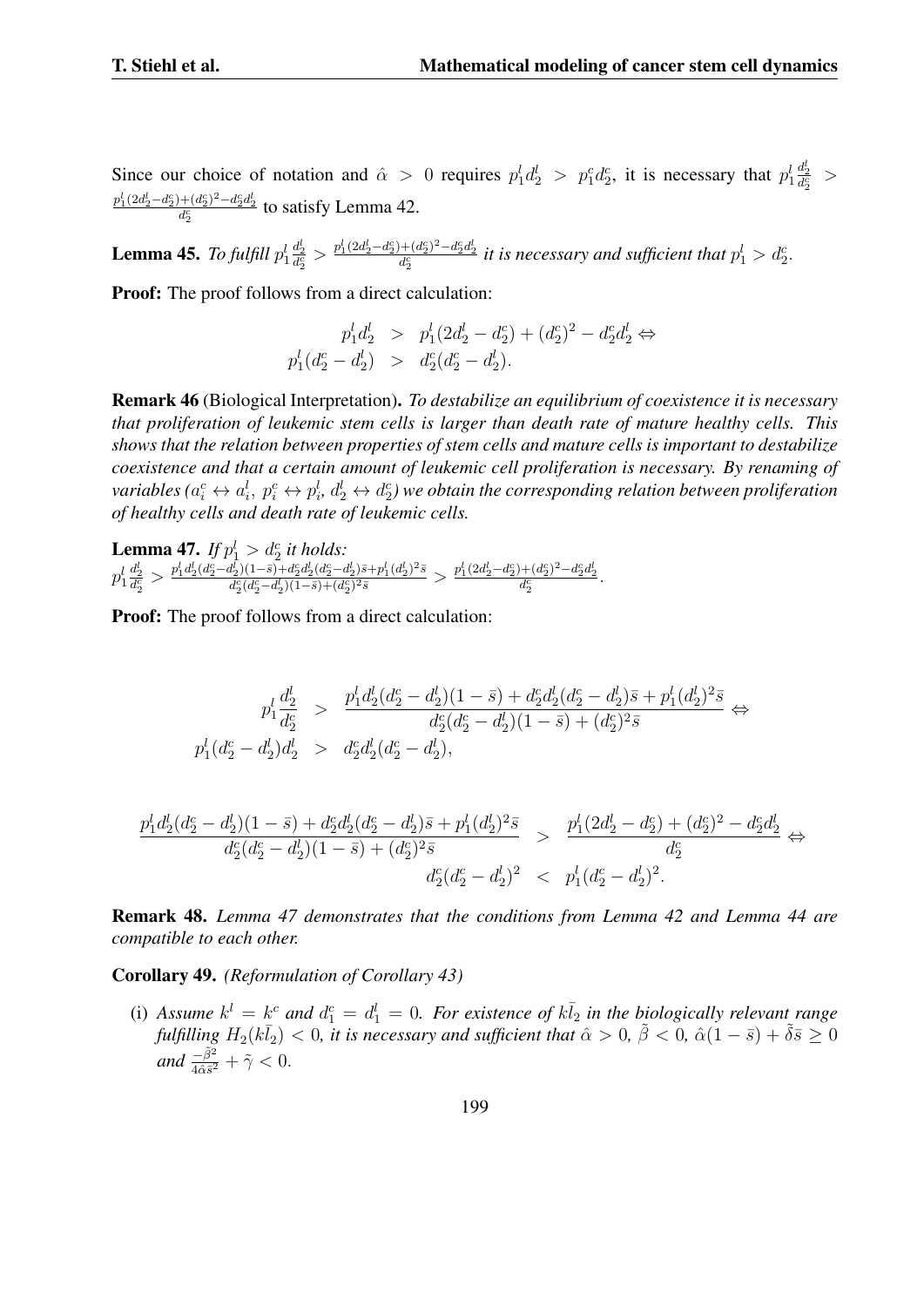(ii) *After possible renaming of variables, the condition*  $\hat{\alpha} > 0$  *is equivalent to*  $d_2^c > d_2^l$  *and*  $p_1^l d_2^l > p_1^c d_2^c$ . Consequently the following additional conditions are necessary and sufficient *for existence of a biologically relevant*  $k\bar{l}_2$  *with*  $H_2(k\bar{l}_2) < 0$ :

\n- \n
$$
\bar{s} < \frac{\hat{\alpha}}{\hat{\alpha} + \hat{\delta}}, \, p_1^c > \frac{p_1^l (2d_2^l - d_2^c) + (d_2^c)^2 - d_2^c d_2^l}{d_2^c}, \, p_1^l > d_2^c \left( \Leftrightarrow \tilde{\beta} < 0 \text{ while } p_1^l d_2^l > p_1^c d_2^c \text{ and } \bar{s} > \frac{1}{2} \right),
$$
\n
\n- \n $p_1^c \leq \frac{p_1^l d_2^l (d_2^c - d_2^l)(1 - \bar{s}) + d_2^c d_2^l (d_2^c - d_2^l) \bar{s} + p_1^l (d_2^l)^2 \bar{s}}{d_2^c (d_2^c - d_2^l)(1 - \bar{s}) + (d_2^c)^2 \bar{s}} \quad \left( \Leftrightarrow \hat{\alpha} (1 - \bar{s}) + \hat{\delta} \bar{s} \geq 0) \right),$ \n
\n- \n $\frac{-\tilde{\beta}^2}{4\hat{\alpha} \bar{s}^2} + \tilde{\gamma} < 0.$ \n
\n

Proof: The corollary follows from Propositions 27, 29, Lemmas 39, 40, 42, 44 and 45 and from Remarks 37 and 35.

We now elaborate on the constraints on  $\bar{s}$ .

**Lemma 50.** Assume  $\hat{\alpha}(1-\bar{s})+\tilde{\delta}\bar{s}\geq 0$ , then  $\bar{s}<\frac{\hat{\alpha}}{\hat{\alpha}+\tilde{\delta}}$  is equivalent to

$$
p_1^c > \frac{d_2^l(p_1^l d_2^c \bar{s} - p_1^l (d_2^c - d_2^l) + (d_2^c)^2 \bar{s} - d_2^c d_2^l \bar{s})}{d_2^c (d_2^c (2\bar{s} - 1) + d_2^l (1 - \bar{s}))}.
$$

Proof:

$$
\bar{s} < \frac{\hat{\alpha}}{\hat{\alpha} + \tilde{\delta}} \Leftrightarrow \n\tilde{\delta}\bar{s} < (1 - \bar{s})\hat{\alpha} \Leftrightarrow \n p_1^c d_2^c (d_2^c (1 - 2\bar{s}) - d_2^l (1 - \bar{s})) < d_2^l (p_1^l (d_2^c - d_2^l) - p_1^l d_2^c \bar{s} - (d_2^c)^2 \bar{s} + d_2^c d_2^l \bar{s}) \Leftrightarrow \n p_1 > \frac{d_2^l (p_1^l d_2^c \bar{s} - p_1^l (d_2^c - d_2^l) + (d_2^c)^2 \bar{s} - d_2^c d_2^l \bar{s})}{d_2^c (d_2^c (2\bar{s} - 1) + d_2^l (1 - \bar{s}))},
$$

since  $p_1^c d_2^c (d_2^c (1 - 2\bar{s}) - d_2^l (1 - \bar{s})) < 0.$ 

#### Lemma 51. *Denote:*

 $\bullet$   $P_{max} := \frac{p_1^l d_2^l (d_2^c - d_2^l)(1-\bar{s}) + d_2^c d_2^l (d_2^c - d_2^l)\bar{s} + p_1^l (d_2^l)^2 \bar{s}}{d_2^c (d_2^c - d_2^l)(1-\bar{s}) + (d_2^c)^2 \bar{s}}$  $\frac{d_2^c (d_2^c - d_2^l)(1-\bar{s}) + (d_2^c)^2 \bar{s}}{d_2^c (d_2^c - d_2^l)(1-\bar{s}) + (d_2^c)^2 \bar{s}},$  $\bullet$   $P_{min} := \frac{d_2^l(p_1^l d_2^c \bar{s} + (d_2^c)^2 \bar{s} - d_2^c d_2^l \bar{s} - p_1^l d_2^c + p_1^l d_2^l)}{d_2^c (2d_2^c \bar{s} - d_2^l \bar{s} - d_2^c + d_2^l)}$  $\frac{d^2(2d^2_2\bar{s}-d^1_2\bar{s}-d^2_2+d^1_2)}{d^2_2(2d^2_2\bar{s}-d^1_2\bar{s}-d^2_2+d^1_2)},$ 

• 
$$
P_0 := \frac{p_1^l (2d_2^l - d_2^c) + (d_2^c)^2 - d_2^c d_2^l}{d_2^c}.
$$

Assume  $p_1^l > d_2$ , then

- (i)  $P_{max} > P_{min}$
- (ii)  $P_{min} > P_0$ .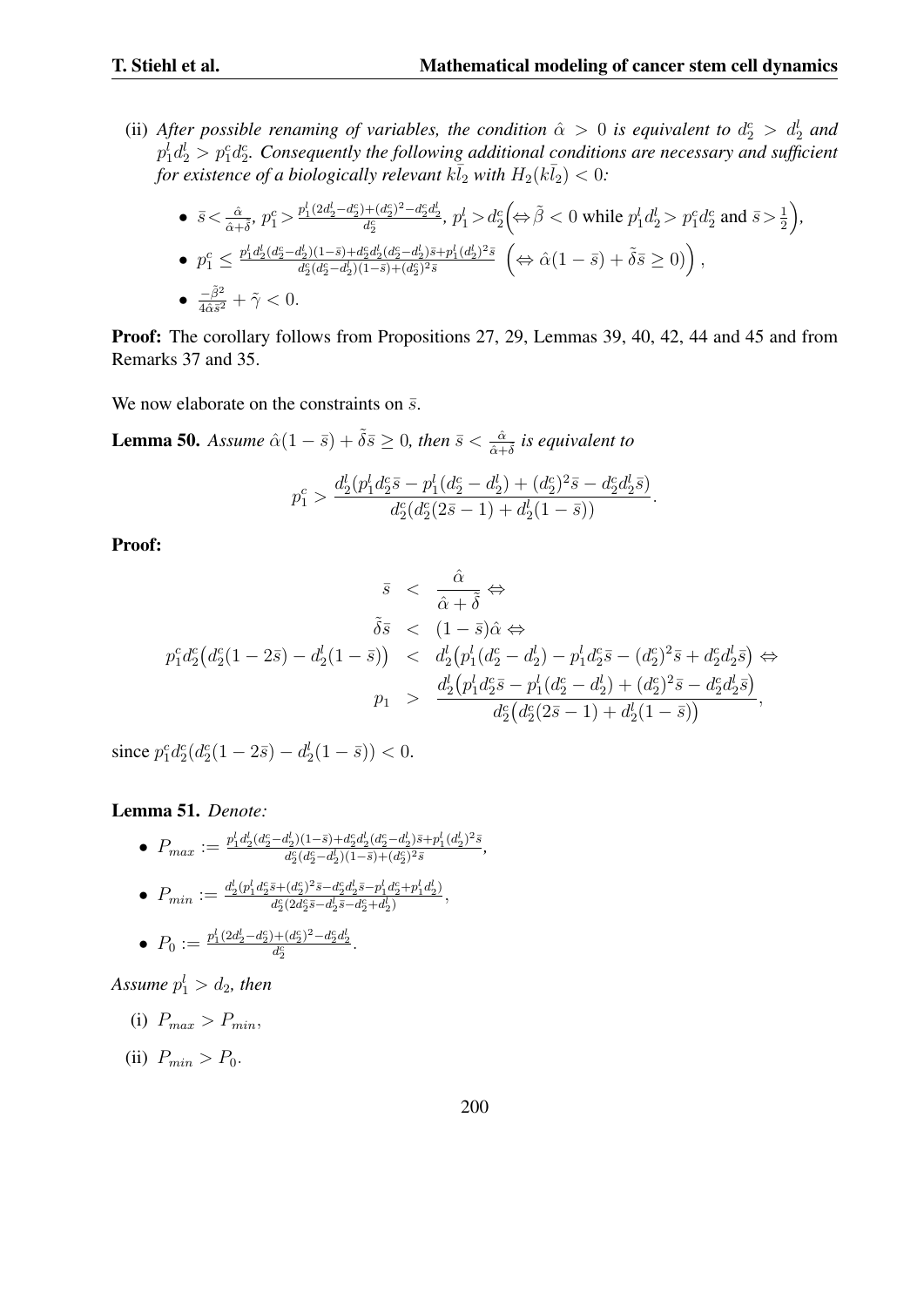**Proof:** Since both denominators are positive (i) is equivalent to

$$
(p_1^l d_2^l (d_2^c - d_2^l)(1 - \bar{s}) + d_2^c d_2^l (d_2^c - d_2^l) \bar{s} + p_1^l (d_2^l)^2 \bar{s}) (2d_2^c \bar{s} - d_2^l \bar{s} - d_2^c + d_2^l) >
$$
  

$$
(d_2^l (p_1^l d_2^c \bar{s} + (d_2^c)^2 \bar{s} - d_2^c d_2^l \bar{s} - p_1^l d_2^c + p_1^l d_2^l)) ((d_2^c - d_2^l)(1 - \bar{s}) + d_2^c \bar{s}) \Leftrightarrow
$$
  

$$
(d_2^c - d_2^l)^2 (1 - \bar{s})(p_1^l - d_2^c) > 0.
$$

Since both denominators are positive (ii) is equivalent to

$$
d_2^l (p_1^l d_2^c \bar{s} + (d_2^c)^2 \bar{s} - d_2^c d_2^l \bar{s} - p_1^l d_2^c + p_1^l d_2^l) >
$$
  
\n
$$
(p_1^l (2d_2^l - d_2^c) + (d_2^c)^2 - d_2^c d_2^l)(2d_2^c \bar{s} - d_2^l \bar{s} - d_2^c + d_2^l) \Leftrightarrow
$$
  
\n
$$
(d_2^c - d_2^l)^2 (2\bar{s} - 1)(p_1^l - d_2^c) > 0.
$$

**Remark 52.** *Due to Lemma 51 we obtain a stronger condition on*  $p_1^c$ *:* 

$$
p_1^c \in (P_{min}, P_{max}].
$$

Proposition 31 follows from:

Proposition 53. *(Reformulation of Corollary 49)*

- (i) Assume  $k^l = k^c$  and  $d_1^c = d_1^l = 0$ . Then it is necessary and sufficient that  $\hat{\alpha} > 0$ ,  $\tilde{\beta} < 0$ ,  $\hat{\alpha}(1-\bar{s})+\tilde{\delta}\bar{s}\geq0$  and  $\frac{-\tilde{\beta}^2}{4\hat{\alpha}\bar{s}^2}+\tilde{\gamma}<0$  to obtain  $H_2<0$  within the biologically relevant range *of parameters.*
- (ii) *After possible renaming of variables, the condition*  $\hat{\alpha} > 0$  *is equivalent to*  $d_2 > d_2^l$  *and*  $p_1^l d_2^l > p_1 d_2$ . Consequently, the following additional conditions are necessary and sufficient *for existence of a biologically relevant*  $k\bar{l}_2$  *with*  $H_2(k\bar{l}_2) < 0$ :
	- $p_1^c > P_{min}$ ,  $p_1^l > d_2^c$   $\left(\Leftrightarrow \tilde{\beta} < 0 \text{ while } p_1^l d_2^l > p_1^c d_2^c \text{ and } \bar{s} > \frac{1}{2}\right)$  $\frac{1}{2}$ ,

• 
$$
p_1^c \le P_{max} \left( \Leftrightarrow \hat{\alpha}(1-\bar{s}) + \tilde{\delta}\bar{s} \ge 0 \right),
$$

- $\frac{-\tilde{\beta}^2}{4\hat{\alpha}\bar{s}^2} + \tilde{\gamma} < 0.$
- (iii) *<sup>−</sup>β*˜<sup>2</sup> + 4ˆ*αγ*˜*s*¯ 2 *is a polynomial of order two in p*1*, with a negative maximum order coefficient. Denote by*  $\tilde{p}_{min}$  *and*  $\tilde{p}_{max}$  *the zeros of this polynomial, if they are real. Then the conditions in (ii) are equivalent to*
	- $p_1^l > d_2^c$
	- $p_1^c \in (P_{min}, P_{max}] \setminus [\tilde{p}_{min}, \tilde{p}_{max}]$ .

If the zeros are not real, the only constraint on  $p_1^c$  is  $p_1^c \in (P_{min}, P_{max}]$ .